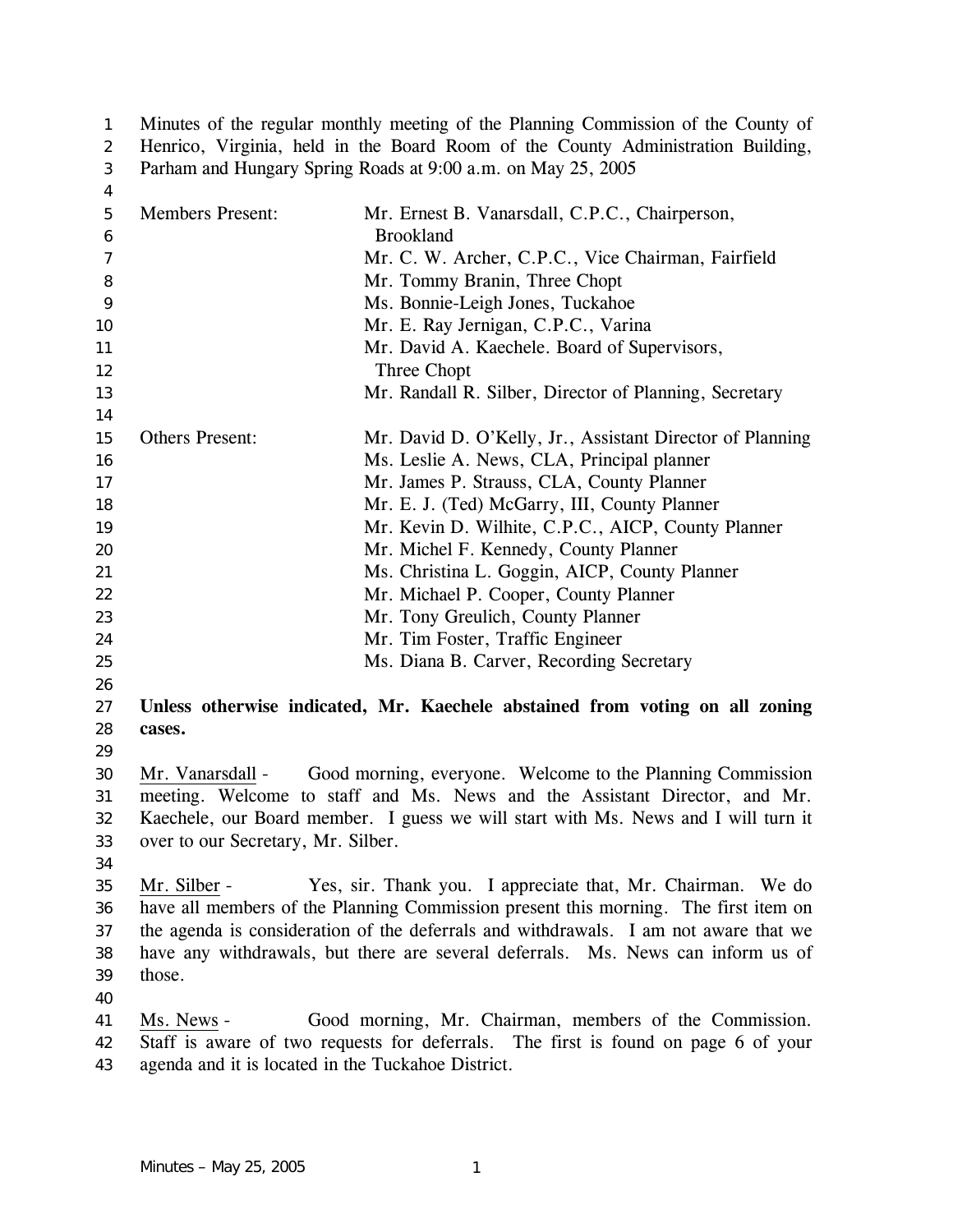# 44 **LIGHTING PLAN**

| 45                         |                                                                                                                                                                                                                 |                                                                                                                                                                                                                                                                                                                                                                                                                                                                                                                                                                                                                                                |  |  |
|----------------------------|-----------------------------------------------------------------------------------------------------------------------------------------------------------------------------------------------------------------|------------------------------------------------------------------------------------------------------------------------------------------------------------------------------------------------------------------------------------------------------------------------------------------------------------------------------------------------------------------------------------------------------------------------------------------------------------------------------------------------------------------------------------------------------------------------------------------------------------------------------------------------|--|--|
|                            | $LP/POD-5-05$<br>POD-24-05 and<br>POD-31-05<br>Grayson Hill-<br>Patterson Avenue and<br>N. Gaskins Road                                                                                                         | Roy Allen for Gaskins Centre, LC: Request for approval of<br>a lighting plan, as required by Chapter 24, Section 24-106 of<br>the Henrico County Code. The 54.59-acre site is located at the<br>southeast corner of Patterson Avenue (State Route 6) and N.<br>Gaskins Road on parcel 745-740-9892. The zoning is RTHC,<br>Residential Townhouse District (Conditional). (Tuckahoe)                                                                                                                                                                                                                                                            |  |  |
| 46<br>47<br>48             | Mr. Vanarsdall -                                                                                                                                                                                                | Is anyone in the audience in opposition to this deferment? It is a<br>deferment in the Tuckahoe District. No opposition. Ms. Jones.                                                                                                                                                                                                                                                                                                                                                                                                                                                                                                            |  |  |
| 49<br>50<br>51<br>52<br>53 | Mrs. Jones -<br>applicant.                                                                                                                                                                                      | I move that we defer LP/POD-5-05, POD-24-05 and POD-31-05,<br>the lighting plan for Grayson Hill, until the June 22 meeting at the request of the                                                                                                                                                                                                                                                                                                                                                                                                                                                                                              |  |  |
| 54                         | Mr. Jernigan -                                                                                                                                                                                                  | Second.                                                                                                                                                                                                                                                                                                                                                                                                                                                                                                                                                                                                                                        |  |  |
| 55<br>56<br>57<br>58       | Motion made by Mrs. Jones and seconded by Mr. Jernigan. All<br>Mr. Vanarsdall -<br>in favor say aye. All opposed say no. The motion passes.                                                                     |                                                                                                                                                                                                                                                                                                                                                                                                                                                                                                                                                                                                                                                |  |  |
| 59<br>60<br>61<br>62       | At the request of the applicant, the Planning Commission deferred Lighting Plan<br>LP/POD-5-05, POD-24-05 and POD-31-05, Grayson Hill-Patterson Avenue and N.<br>Gaskins Road, to its meeting on June 22, 2005. |                                                                                                                                                                                                                                                                                                                                                                                                                                                                                                                                                                                                                                                |  |  |
| 63<br>64                   | Ms. News -<br>The next case is found on page 16 of your agenda and is located<br>in the Brookland District. This is POD-29-05.                                                                                  |                                                                                                                                                                                                                                                                                                                                                                                                                                                                                                                                                                                                                                                |  |  |
| 65<br>66<br>67             |                                                                                                                                                                                                                 | <b>PLAN OF DEVELOPMENT</b> (Deferred from the April 27, 2005 Meeting)                                                                                                                                                                                                                                                                                                                                                                                                                                                                                                                                                                          |  |  |
|                            | <b>POD-29-05</b><br>Childrens' Choice Daycare @<br>Henrico Doctor's Hospital -<br>E. Parham Road<br>(POD-14-00 Revised)                                                                                         | Draper Aden Associates for HCA Health Services of<br>Virginia, Inc. and Centex Concord: Request for<br>approval of a plan of development, as required by<br>Chapter 24, Section 24-106 of the Henrico County<br>Code, to construct a 9,807 square foot day care facility<br>to be located on the site of an existing hospital. The<br>2.12-acre site is located at Henrico Doctor's Hospital,<br>7700 E. Parham Road on the north line of E. Parham<br>Road approximately 600 feet east of its intersection<br>with Shrader Road on part of parcel 764-754-6996.<br>The zoning is O-3, Office District. County water and<br>sewer. (Brookland) |  |  |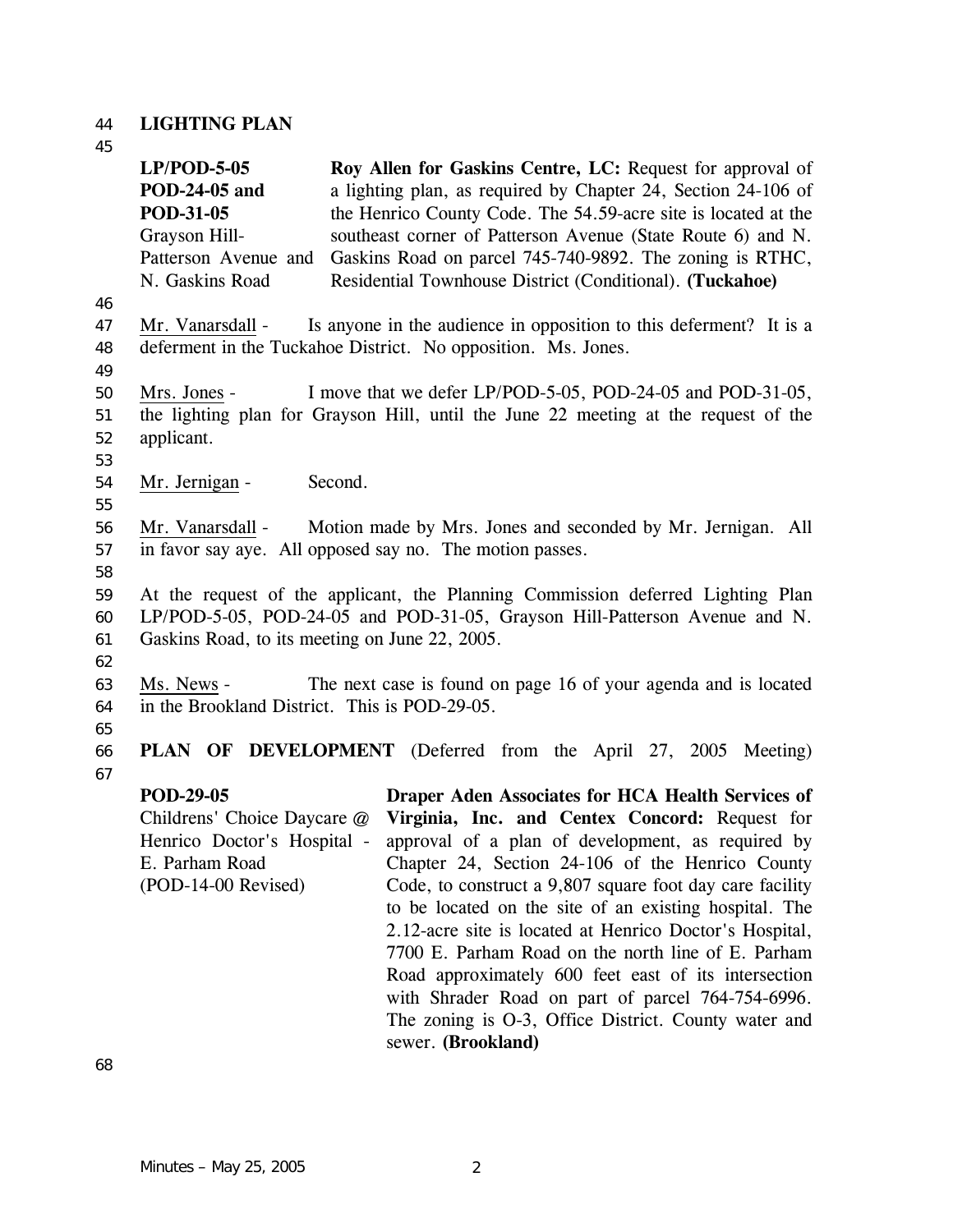Ms. News - The applicant is requesting a deferral to the June 22, 2005 meeting. 69 70 71 Mr. Vanarsdall - In the Brookland District, anyone in opposition to the deferment of this case, POD-29-05? No opposition. I move that POD-29-05 be deferred at the applicant's request to June 22, 2005. 72 73 74 75 76 Mr. Archer - Second. 77 Mr. Vanarsdall - Motion made by Vanarsdall and seconded by Mr. Jernigan. All in favor say aye. All opposed say no. The ayes have it. The motion passes. 78 79 80 81 82 83 84 At the request of the applicant, the Planning Commission deferred POD-29-05 (POD-14-00 Revised) Choice Daycare @ Henrico Doctor's Hospital, to its meeting on June 22, 2005. 85 Mr. Silber - Any other deferrals? 86 87 Ms. News - No, sir. 88 Mr. Silber - Next on the agenda would be the expedited agenda. These are items before the Planning Commission that have no outstanding issues. These plans have been reviewed by the County staff. There are no outstanding issues that the County is aware of. The Planning Commissioner from that district is comfortable with the plan and all of the conditions have been recommended by the staff and are acceptable to the applicant. They are placed on an agenda that can be handled without public hearing. If there are concerns or if there is opposition from the public, these items would be pulled off the expedited agenda and heard on the agenda in its normal order. So, we do have a number of items to consider on the expedited agenda. 89 90 91 92 93 94 95 96 97 98 Ms. News - Yes, sir. There are six items on the expedited agenda. The first item is on page 2 of your agenda and is located in the Tuckahoe District. 99 100 101 102 **TRANSFER OF APPROVAL**  POD-118-87 **Williams Mullen for Janet and Eugene Patrick** 

103

Gerber @ Quioccasin – 9307 Quioccasin Road **Gallaher:** Request for transfer of approval as required by Chapter 24, Section 24-106 of the Henrico County Code from Charles and Jacqueline Leopold to Unlimited Blessings, LLC. The 0.94-acre site is located on the west line of Shane Road approximately 200 feet south of Quioccasin Road on parcel 749-745- 5274. The zoning is O-2, Office District. County water and sewer. **(Tuckahoe)**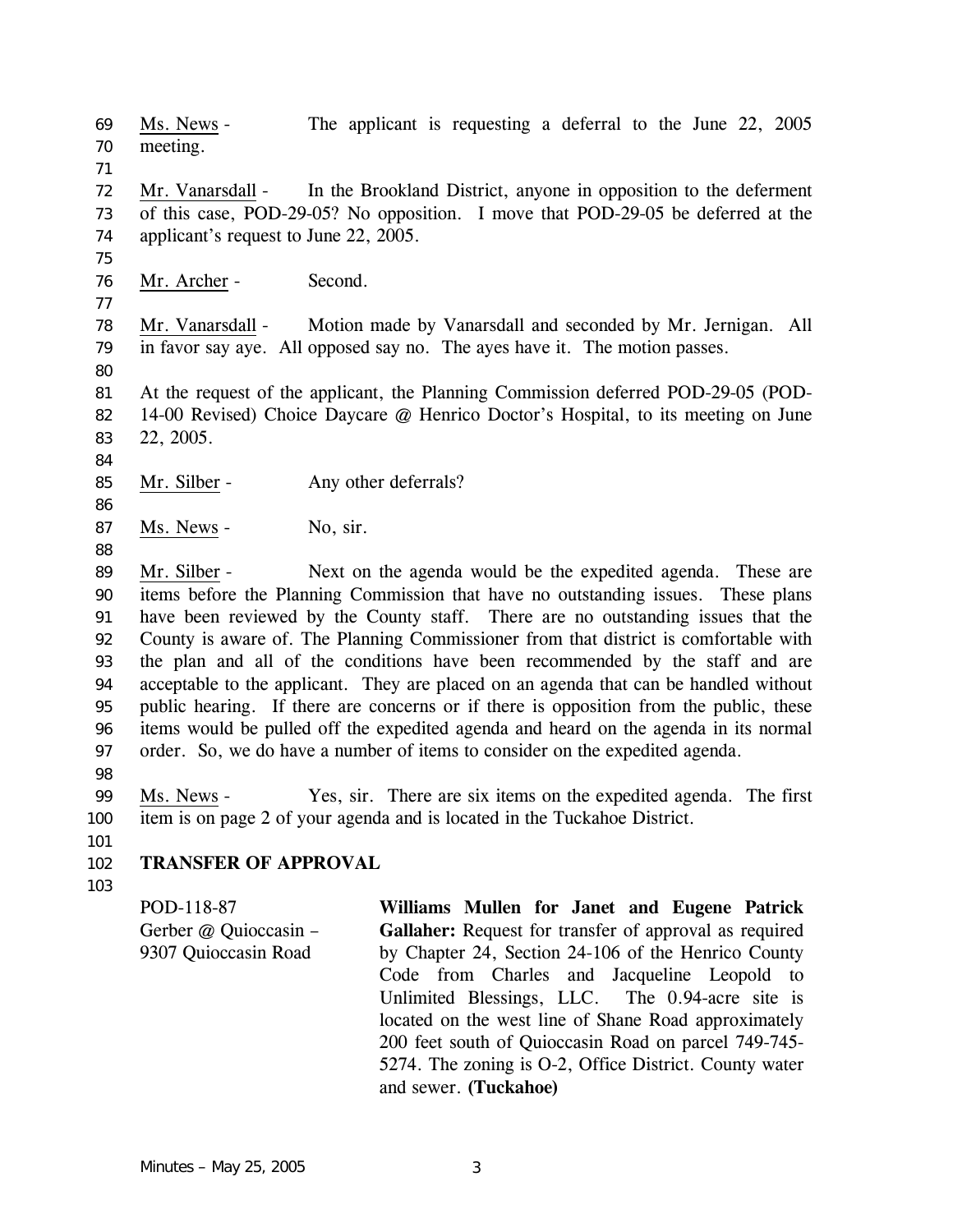104 Mr. Vanarsdall - Is anyone in the audience in opposition to this case on the expedited agenda, POD-118-87? No opposition. 105 106 Ms. Jones - I move for the approval of the Transfer of Approval for POD-118-87, Gerber @ Quioccasin – 9307 Quioccasin Road. 107 108 109 110 Mr. Jernigan - Second. 111 Mr. Vanarsdall - Motion made by Ms. Jones and seconded by Mr. Jernigan. All in favor say aye. All opposed say no. The ayes have it. The motion is passed. 112 113 114 115 116 117 118 119 120 121 122 The Planning Commission approved the transfer of approval request for POD-118-87, Gerber @ Quioccasin – 9307 Quioccasin Road, subject to the new owner accepting and agreeing to be responsible for continued compliance with the conditions of the original approval and the following condition: 1. The site deficiencies, as identified in the inspection report, dated **May 6, 2005,** shall be corrected by **June 30, 2005**. **TRANSFER OF APPROVAL**  POD-87-04 Hunton Station – Mill Road **Foster & Miller, P.C. for Eagle Construction of Virginia, Inc.:** Request for transfer of approval as required by Chapter 24, Section 24-106 of the Henrico County Code from Atack Properties, Inc. to Eagle Construction of Virginia, Inc. The 8.97-acre site is located approximately 660 feet west of the intersection

- 
- 123
- 124

125 of Mill Road and Old Washington Highway on parcels 771-774-2195 and 3745. The zoning is R-5AC, General Residence District (Conditional). County water and sewer. **(Brookland)**  Ms. News - Next on page 3 of your agenda and located in the Brookland

- District is a transfer of approval, POD-87-04, Hunton Station on Mill Road. 126 127
- 128

Mr. Vanarsdall - Is anyone in opposition to this case, POD-87-04? No opposition. I move that POD-87-04, Hunton Station – Mill Road, be approved on the expedited agenda, as recommended by staff. 129 130 131

132

- 133 Mr. Archer Second.
- Mr. Vanarsdall Motion made by Vanarsdall and seconded by Mr. Archer. All in favor say aye. All opposed say no. The motion passes. 135 136
- 137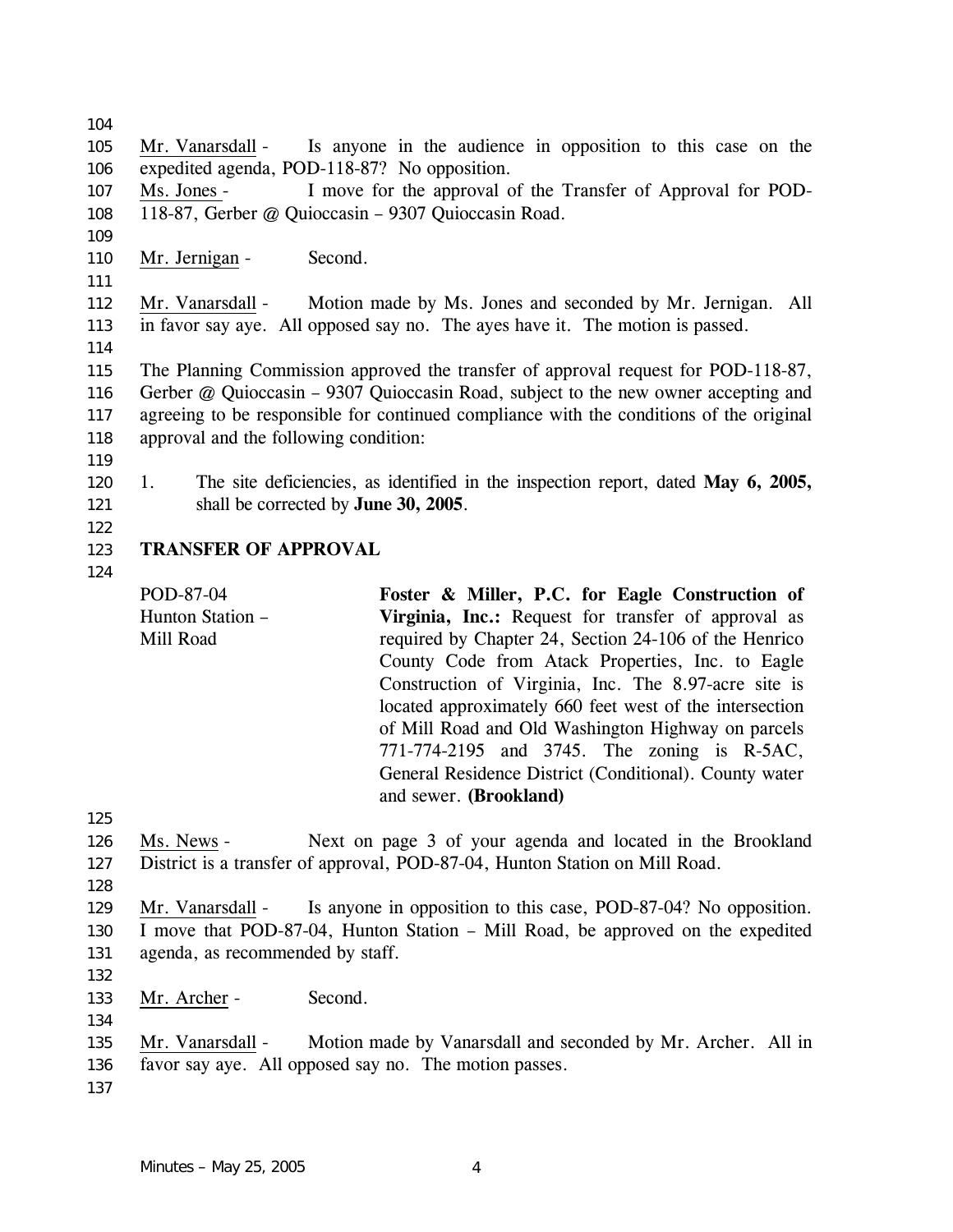The Planning Commission approved Transfer of Approval for POD-87-04, Hunton Station – Mill Road, subject to the new owner accepting and agreeing to be responsible for continued compliance with the conditions of the original approval. 138 139 140

141 142

## **TRANSFER OF APPROVAL**

143

POD-14-05 The Villas @ Springfield – Staples Mill Road and Springfield Road **Koontz-Bryant, P.C. for Eagle Construction of Virginia, Inc.:** Request for transfer of approval as required by Chapter 24, Section 24-106 of the Henrico County Code from Duke Lunsford to Eagle Construction of Virginia, Inc. The 10.36 -acre site is located at the southwest corner of the intersection of Staples Mill Road (U.S. Route 33) and Springfield Road on parcel 761-769-6447. The zoning is R-5AC, General Residence District (Conditional). County water and sewer. **(Brookland)** 

144

Ms. News - Next on page 4 of your agenda and located in the Brookland District is a Transfer of Approval for POD-14-05, The Villas @ Springfield on Staples Mill Road and Springfield Road. 145 146 147

148

Mr. Vanarsdall - Any opposition to this case in the Brookland District? I move POD-14-05 be approved on the expedited agenda as recommended by staff and that the new owner accepts and agrees to be responsible for continued compliance with the conditions of the original approval. 149 150 151 152

153

155

154 Mr. Archer - Second.

Mr. Vanarsdall - Motion made by Vanarsdall and seconded by Mr. Archer. All in favor say aye. All opposed say no. The ayes have it. The motion passes. 156 157

158

159 160 161 The Planning Commission approved the transfer of approval request for POD-14-05, The Villas @ Springfield – Staples Mill Road and Springfield Road, subject to the new owner accepting and agreeing to be responsible for continued compliance with the

162 conditions of the original approval.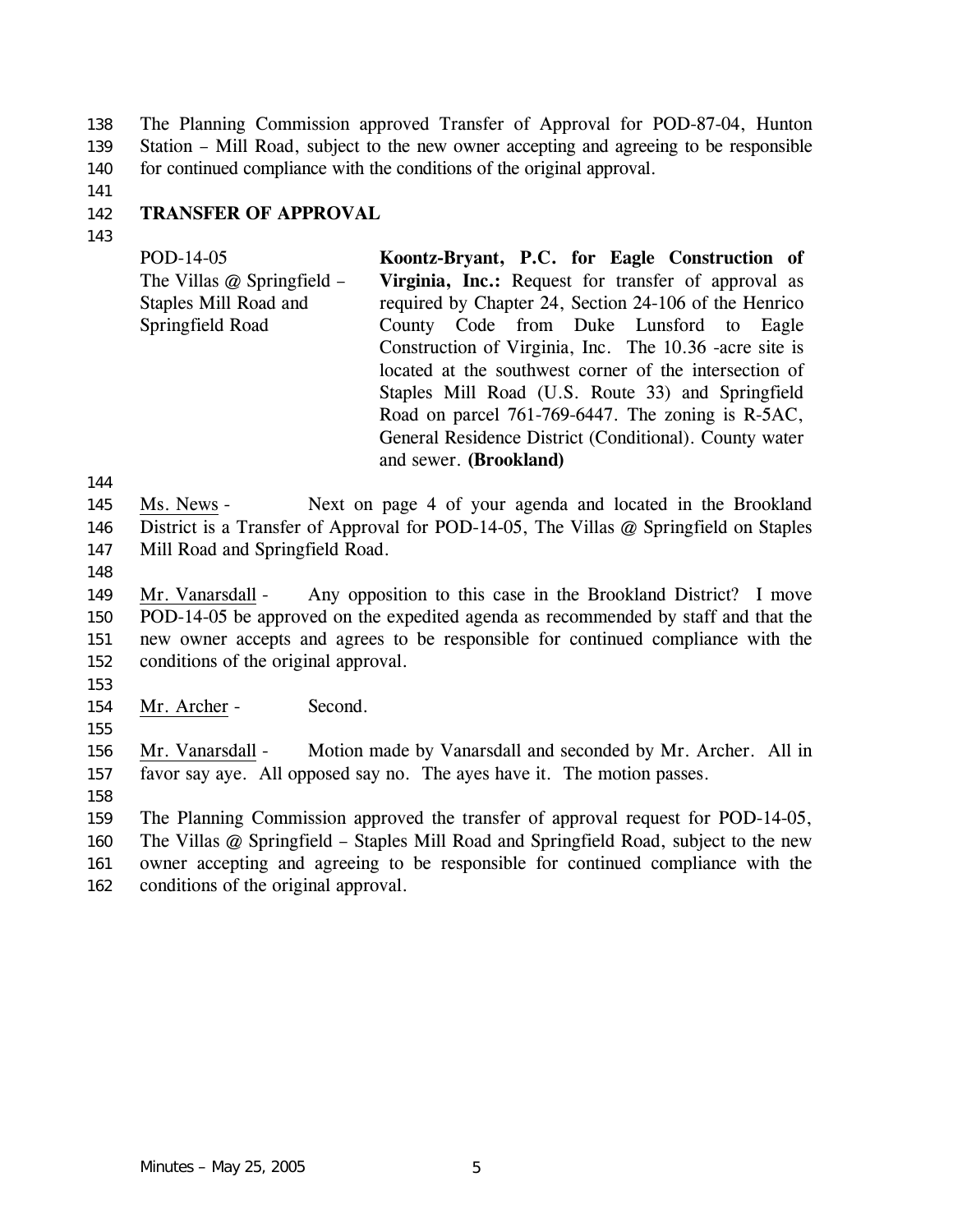# 163 **PLAN OF DEVELOPMENT (Deferred from the April 27, 2005 Meeting)**

164

165

170 171 172

179

|                                 |     | POD-19-05<br>Cesare's Restaurant @ New<br><b>Market Square Shopping</b><br>Center - New Market Road<br>(POD-84-96 Revised) | Balzer & Associates, Inc. for Citizens & Farmers<br>Bank and Richard K. Perkins: Request for approval<br>of a revised plan of development for a shopping center<br>as required by Chapter 24, Section 24-106 of the<br>Henrico County Code, to construct a one-story, 4,461<br>square foot restaurant. The 1.20-acre site is located at<br>the southwest intersection of New Market Road and |
|---------------------------------|-----|----------------------------------------------------------------------------------------------------------------------------|----------------------------------------------------------------------------------------------------------------------------------------------------------------------------------------------------------------------------------------------------------------------------------------------------------------------------------------------------------------------------------------------|
|                                 |     |                                                                                                                            | Strath Road in the New Market Square Shopping<br>Center on parcels 815-686-1020 and 8284. The zoning<br>is B-1C, Business District (Conditional). County water<br>and sewer. (Varina)                                                                                                                                                                                                        |
| 165<br>166<br>167<br>168<br>169 |     | Ms. News -<br>Market Road.                                                                                                 | Next on page 8 of your agenda and located in the Varina District<br>is POD-19-05, Cesare's Restaurant @ New Market Square Shopping Center on New                                                                                                                                                                                                                                             |
| 170<br>171<br>172               |     | Mr. Vanarsdall -<br>in the Varina District? No opposition. Mr. Jernigan.                                                   | Is anyone in the audience in opposition to this case, POD-19-05,                                                                                                                                                                                                                                                                                                                             |
| 173<br>174<br>175<br>176        |     | Mr. Jernigan -<br>Amended, No. 11 Amended, and 23 through 33.                                                              | Mr. Chairman, I move for approval of POD-19-05, Cesare's<br>Restaurant @ New Market Square Shopping Center, subject to the standard conditions<br>for developments of this type and the following conditional conditions, No. 9                                                                                                                                                              |
| 177<br>178                      |     | Second.<br>Mr. Archer -                                                                                                    |                                                                                                                                                                                                                                                                                                                                                                                              |
| 179<br>180<br>181<br>182        |     | Mr. Vanarsdall -                                                                                                           | Motion made by Mr. Jernigan and seconded by Mr. Archer. All<br>in favor say aye. All opposed say no. The ayes have it. The motion passes.                                                                                                                                                                                                                                                    |
| 183<br>184<br>185<br>186<br>187 |     | following additional conditions:                                                                                           | The Planning Commission approved POD-19-05, Cesare's Restaurant @ New Market<br>Square Shopping Center - New Market Road (POD-84-96 Revised), subject to the<br>standard conditions for developments of this type, the annotations on the plan, and the                                                                                                                                      |
| 188<br>189<br>190               | 9.  | of any occupancy permits.                                                                                                  | <b>AMENDED</b> - A detailed landscaping plan shall be submitted to the Department<br>of Planning for review and Planning Commission approval prior to the issuance                                                                                                                                                                                                                           |
| 191<br>192<br>193<br>194        | 11. |                                                                                                                            | <b>AMENDED</b> - Prior to the installation of the site lighting equipment, a plan<br>including depictions of light spread and intensity diagrams, and fixture and<br>specifications and mounting height details shall be submitted for Department of<br>Planning review and Planning Commission approval.                                                                                    |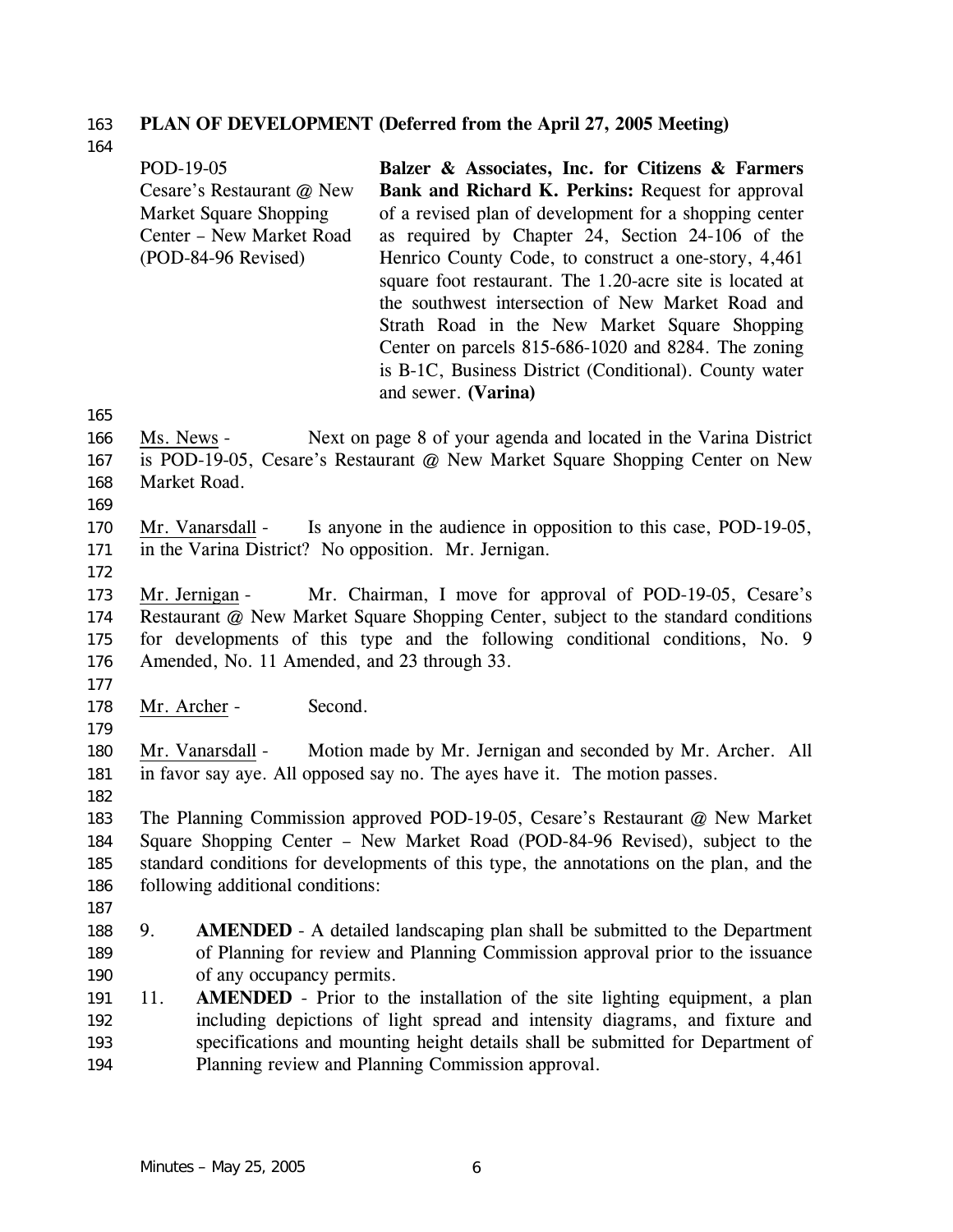- 23. The site, including paving, pavement markings, signage, curb and gutter, dumpster screens, walls, fences, lighting and other site improvements shall be properly maintained in good condition at all times. Any necessary repairs shall be made in a timely manner. 195 196 197 198
- 199 200 24. The developer shall provide fire hydrants as required by the Department of Public Utilities and Division of Fire.
- 201 202 25. The proffers approved as a part of zoning case C-52C-99 shall be incorporated in this approval.
- 203 204 205 26. Any necessary off-site drainage and/or water and sewer easements must be obtained in a form acceptable to the County Attorney prior to final approval of the construction plans.
- 206 207 208 27. Deviations from County standards for pavement, curb or curb and gutter design shall be approved by the County Engineer prior to final approval of the construction plans by the Department of Public Works.
- 209 210 211 28. Insurance Services Office (ISO) calculations must be included with the plans and contracts and must be approved by the Department of Public Utilities prior to the issuance of a building permit.
- 212 213 214 29. Approval of the construction plans by the Department of Public Works does not establish the curb and gutter elevations along the Henrico County maintained right-of-way. The elevations will be set by Henrico County.
- 215 216 217 30. Evidence of a joint ingress/egress and maintenance agreement must be submitted to the Department of Planning and approved prior to issuance of a certificate of occupancy for this development.
- 218 219 220 221 222 31. The location of all existing and proposed utility and mechanical equipment (including HVAC units, electric meters, junction and accessory boxes, transformers, and generators) shall be identified on the landscape plans. All equipment shall be screened by such measures as determined appropriate by the Director of Planning or the Planning Commission at the time of plan approval**.**
- 223 224 32. The ground area covered by all the buildings shall not exceed in the aggregate 25 percent of the total site area.
- 225 226 33. No merchandise shall be displayed or stored outside of the building(s) or on sidewalk(s).
- 228 **PLAN OF DEVELOPMENT**
- 229

227

POD-37-05 Dominion Townes, Section 3 Creighton Road and Laburnum Avenue **Koontz-Bryant, P.C. for EJD Associates, Inc.:**  Request for approval of a plan of development as required by Chapter 24, Section 24-106 of the Henrico County Code, to construct 21, two-story townhouse units. The 7.75-acre site is located on the south side of Creighton Road, 850 feet east of N. Laburnum Avenue and south of the Dominion Virginia Power easement on parcels 809-729-7165 and 810-728-3075. The zoning is RTHC, Residential Townhouse District (Conditional).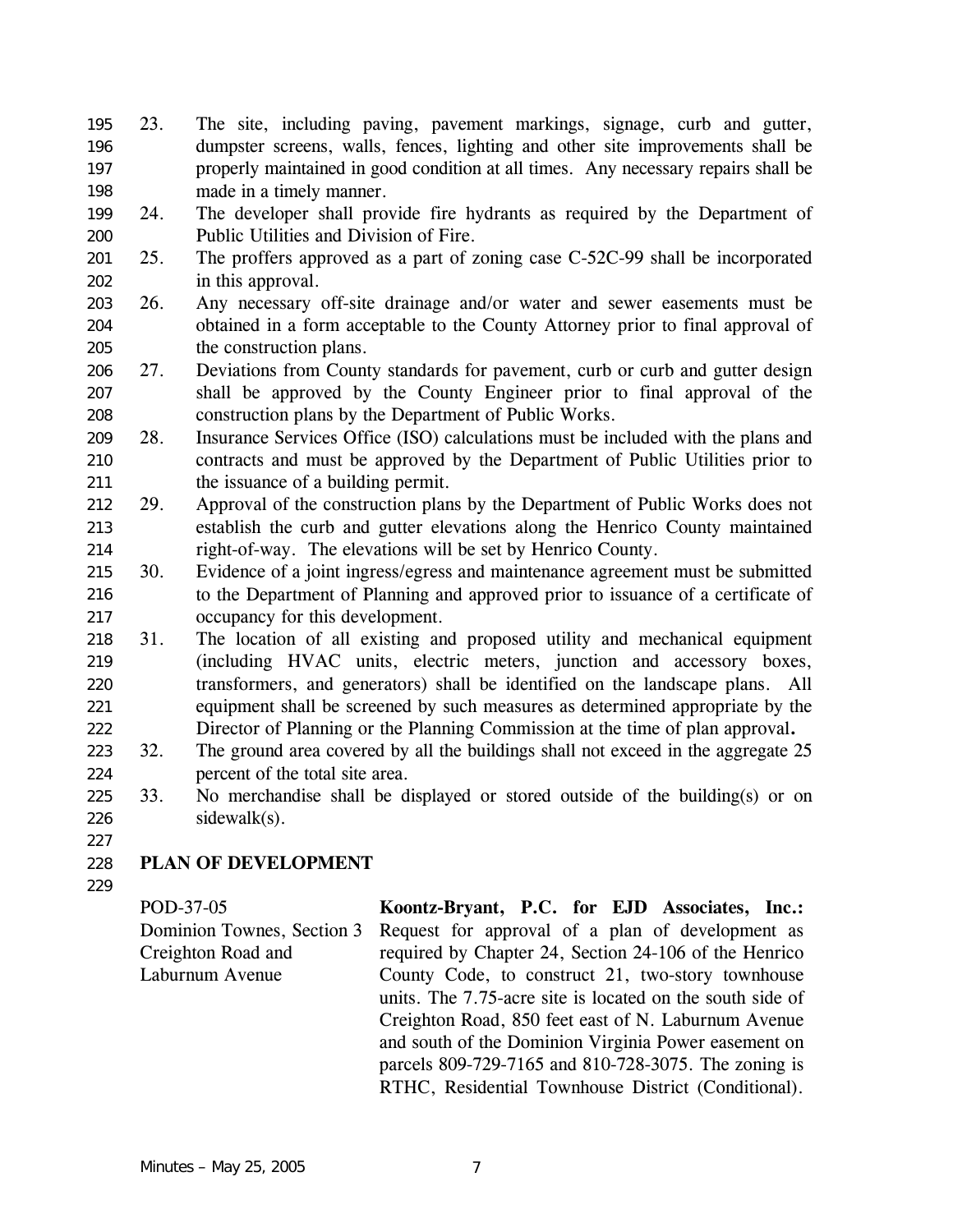County water and sewer. **(Fairfield)** 

Ms. News - The next item is on page 13 of your agenda and is located in the Fairfield District. 231 232

233

230

Mr. Vanarsdall - In the Fairfield District, Dominion Townes, Section 3, POD-37- 05, any opposition to this case? No opposition. Mr. Archer. 234 235

236

241

243

Mr. Archer - Mr. Chairman, I move approval of POD-37-05, Dominion Townes, Section 3, Creighton Road and Laburnum Avenue, subject to the annotations on the plan, the standard conditions for developments of this type, and the additional conditions Nos. 23 through 37. 237 238 239 240

242 Mr. Jernigan - Second.

Mr. Vanarsdall - Motion made by Mr. Archer and seconded by Mr. Jernigan. All in favor say aye. All opposed say no. The motion passes. 244 245

246

247 248 249 250 The Planning Commission approved POD-37-05, Dominion Townes, Section 3, Creighton Road and Laburnum Avenue, subject to the annotations on the plan, the standard conditions for developments of this type and the following additional conditions:

251

252 253 254 255 23. The site, including paving, pavement markings, signage, curb and gutter, dumpster screens, walls, fences, lighting and other site improvements shall be properly maintained in good condition at all times. Any necessary repairs shall be made in a timely manner.

- 256 24. The unit house numbers shall be visible from the parking areas and drives.
- 257 258 259 260 261 25. The names of streets, drives, courts and parking areas shall be approved by the Richmond Regional Planning District Commission and such names shall be included on the construction plans prior to their approval. The standard street name signs shall be ordered from the County and installed prior to any occupancy permit approval.

262 263 26. The subdivision plat for Dominion Townes, Section 3 shall be recorded before any building permits are issued.

- 264 265 266 267 268 27. The easements for drainage and utilities as shown on approved plans shall be granted to the County in a form acceptable to the County Attorney prior to any occupancy permits being issued. The easement plats and any other required information shall be submitted to the County Real Property Agent at least sixty (60) days prior to requesting occupancy permits.
- 269 270 271 28. The limits and elevations of the 100-year frequency flood shall be conspicuously noted on the plan "Limits of 100 Year Floodplain." In addition, the delineated 100-year floodplain must be labeled "Variable Width Drainage and Utility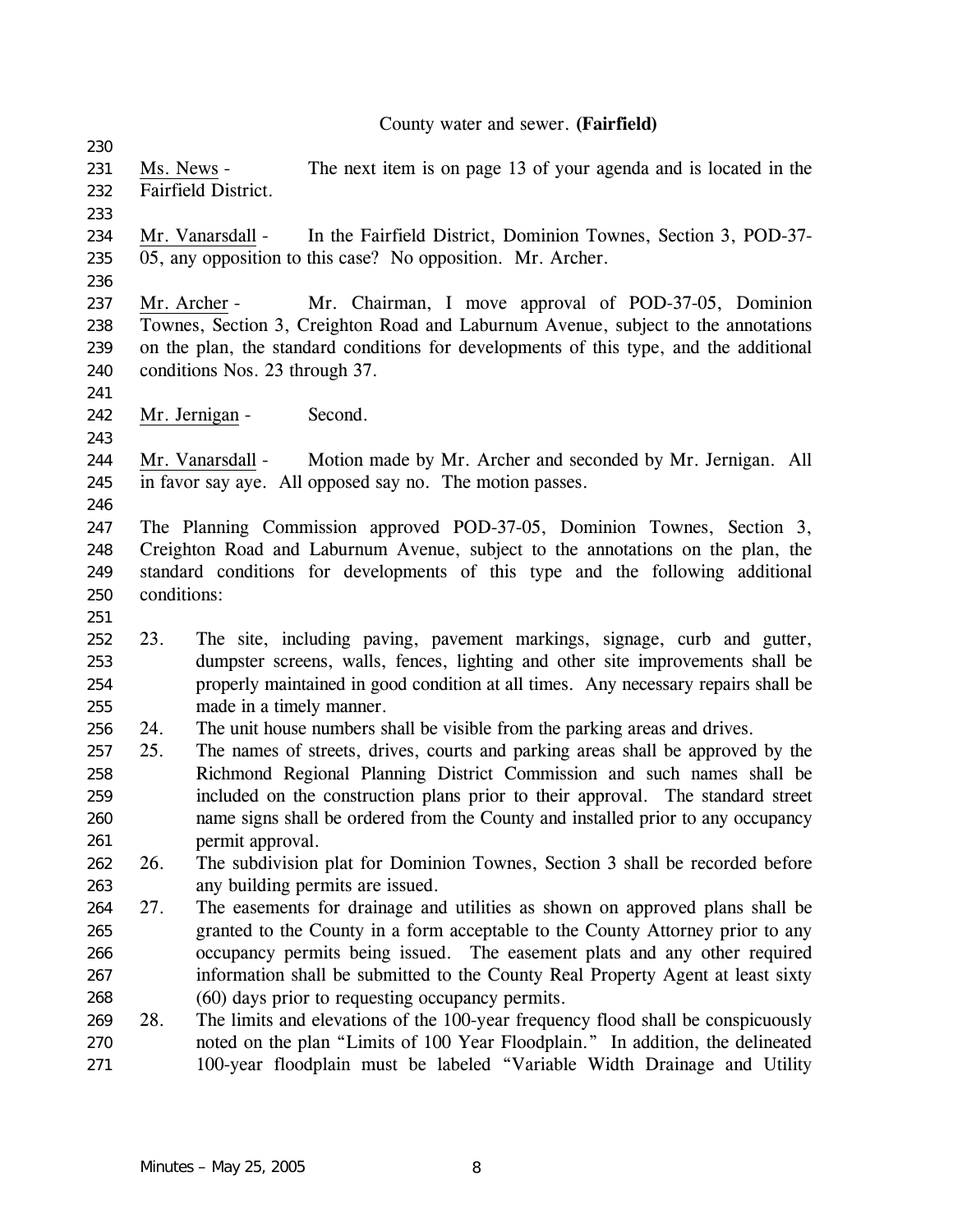- Easement." The easement shall be granted to the County prior to the issuance of any occupancy permits. 272 273
- 274 275 29. The developer shall provide fire hydrants as required by the Department of Public Utilities and Division of Fire.
- 276 277 30. The proffers approved as a part of zoning case C-41C-04 shall be incorporated in this approval.
- 278 31. Prior to issuance of a building permit, the developer must furnish a letter from **Dominion Virginia Power** stating that this proposed development does not conflict with their facilities. 279 280
- 281 282 283 32. Any necessary off-site drainage and/or water and sewer easements must be obtained in a form acceptable to the County Attorney prior to final approval of the construction plans.
- 284 285 286 33. Deviations from County standards for pavement, curb or curb and gutter design shall be approved by the County Engineer prior to final approval of the construction plans by the Department of Public Works.
- 287 288 289 290 291 292 293 294 295 34. The pavement shall be of an SM-2A type and shall be constructed in accordance with County standard and specifications. The developer shall post a defect bond for all pavement with the Department of Planning - the exact type, amount and implementation shall be determined by the Director of Planning, to protect the interest of the members of the Homeowners Association. The bond shall become effective as of the date that the Homeowners Association assumes responsibility for the common areas. Prior to the issuance of the last Certificate of Occupancy, a professional engineer must certify that the roads have been designed and constructed in accordance with County standards.
- 296 297 35. Storm water retention, based on the 50-10 concept, shall be incorporated into the drainage plans.
- 298 299 300 36. Insurance Services Office (ISO) calculations must be included with the plans and contracts and must be approved by the Department of Public Utilities prior to the issuance of a building permit.
- 301 302 303 37. Approval of the construction plans by the Department of Public Works does not establish the curb and gutter elevations along the Henrico County maintained right-of-way. The elevations will be set by Henrico County.
- Ms. News The final item is on page 17 of your agenda. It is located in the Brookland District. This is POD-36-05, Glenside Woods, Section 2 – Glenside Drive, and there is an addendum item on page 2 of your addendum, which includes a revised staff recommendation for approval and indicates that outstanding issues, which including providing floor plans and showing the parking spaces, have been resolved to staff's satisfaction. 305 306 307 308 309 310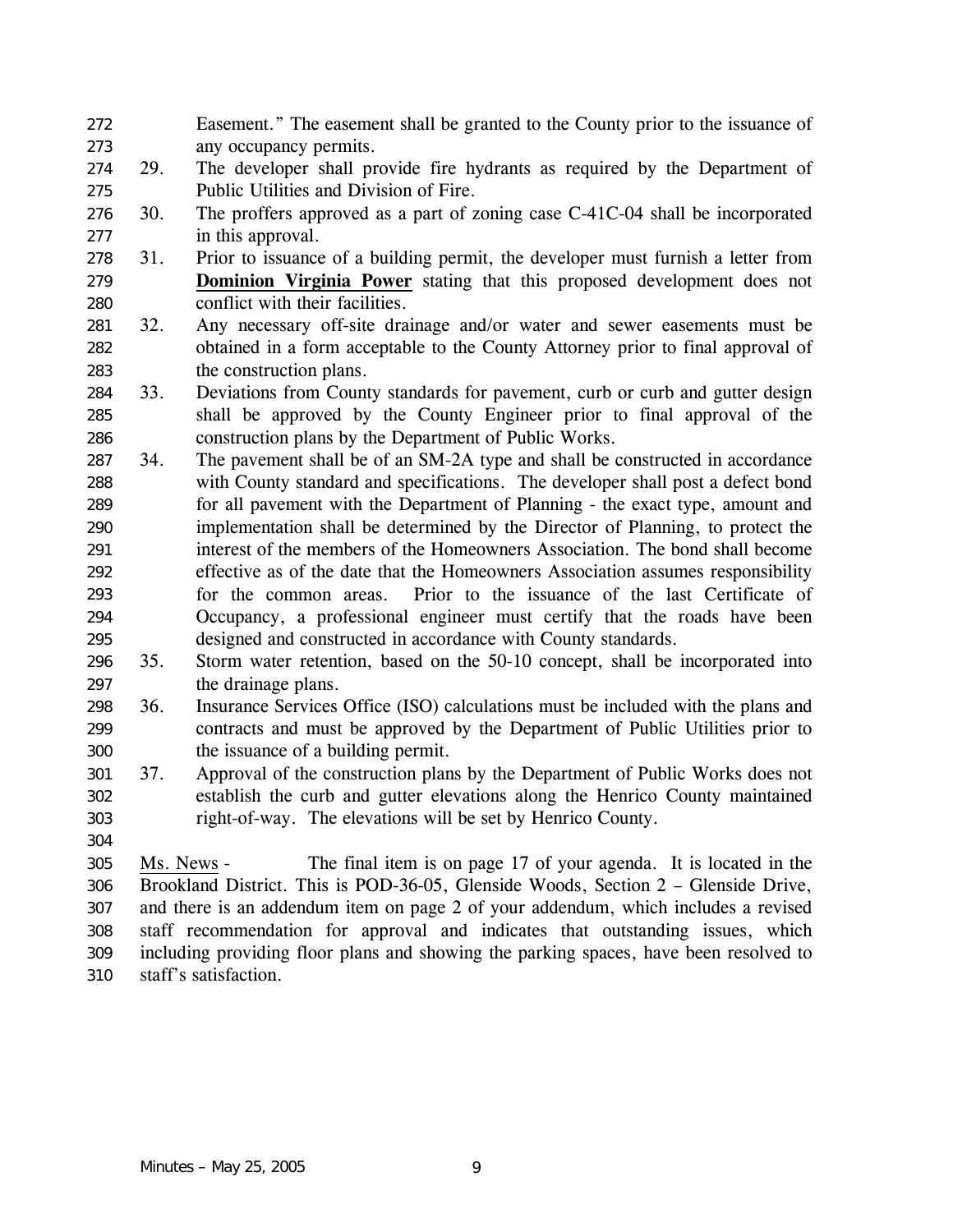### 311 **PLAN OF DEVELOPMENT**

312

| POD-36-05                   | Bay Design Group, P.C. for Wilton Development           |
|-----------------------------|---------------------------------------------------------|
| Glenside Woods, Section 2 - | <b>Corporation:</b> Request for approval of a plan of   |
| <b>Glenside Drive</b>       | development, as required by Chapter 24, Section 24-     |
|                             | 106 of the Henrico County Code, to construct 45, two-   |
|                             | story, townhouse units for sale. The 7.30-acre site is  |
|                             | located approximately 375 feet north of the terminus of |
|                             | Crockett Street and approximately 630 feet west of the  |
|                             | west line of Staples Mill Road (U.S. Route 33) on       |
|                             | parcel 771-748-5588. The zoning is RTHC, Residential    |
|                             | Townhouse District (Conditional) and R-5C, General      |
|                             | Residence District (Conditional). County water and      |
|                             | sewer. (Brookland)                                      |

313

Mr. Vanarsdall - Glenside Woods, any opposition to Glenside Woods in the Brookland District? I move that POD-36-05, Glenside Woods, Section 2 – Glenside Woods, be approved on the expedited agenda, subject to the annotations on the plans, standard conditions for developments of this type and added conditions Nos. 23 through 37. 314 315 316 317 318

319

320 Mr. Branin - Second.

321

Mr. Vanarsdall - Motion made by Mr. Vanarsdall, seconded by Mr. Branin. All in favor say aye. All opposed say no. The motion passes. 322 323

324

325 326 327 The Planning Commission approved POD-36-05, Glenside Woods, Section 2 – Glenside Drive, subject to the annotations on the plans, the standard conditions for developments of this type and the following additional conditions:

328

329 330 331 332 23. The site, including paving, pavement markings, signage, curb and gutter, dumpster screens, walls, fences, lighting and other site improvements shall be properly maintained in good condition at all times. Any necessary repairs shall be made in a timely manner.

- 333 334 24. The subdivision plat for Glenside Woods, Section 2, shall be recorded before any building permits are issued.
- 335 336 337 338 339 25. The right-of-way for widening of Tatum Boulevard and Bellaire Street as shown on approved plans shall be dedicated to the County prior to any occupancy permits being issued. The right-of-way dedication plat and any other required information shall be submitted to the County Real Property Agent at least sixty (60) days prior to requesting occupancy permits.
- 340 341 342 26. The easements for drainage and utilities as shown on approved plans shall be granted to the County in a form acceptable to the County Attorney prior to any occupancy permits being issued. The easement plats and any other required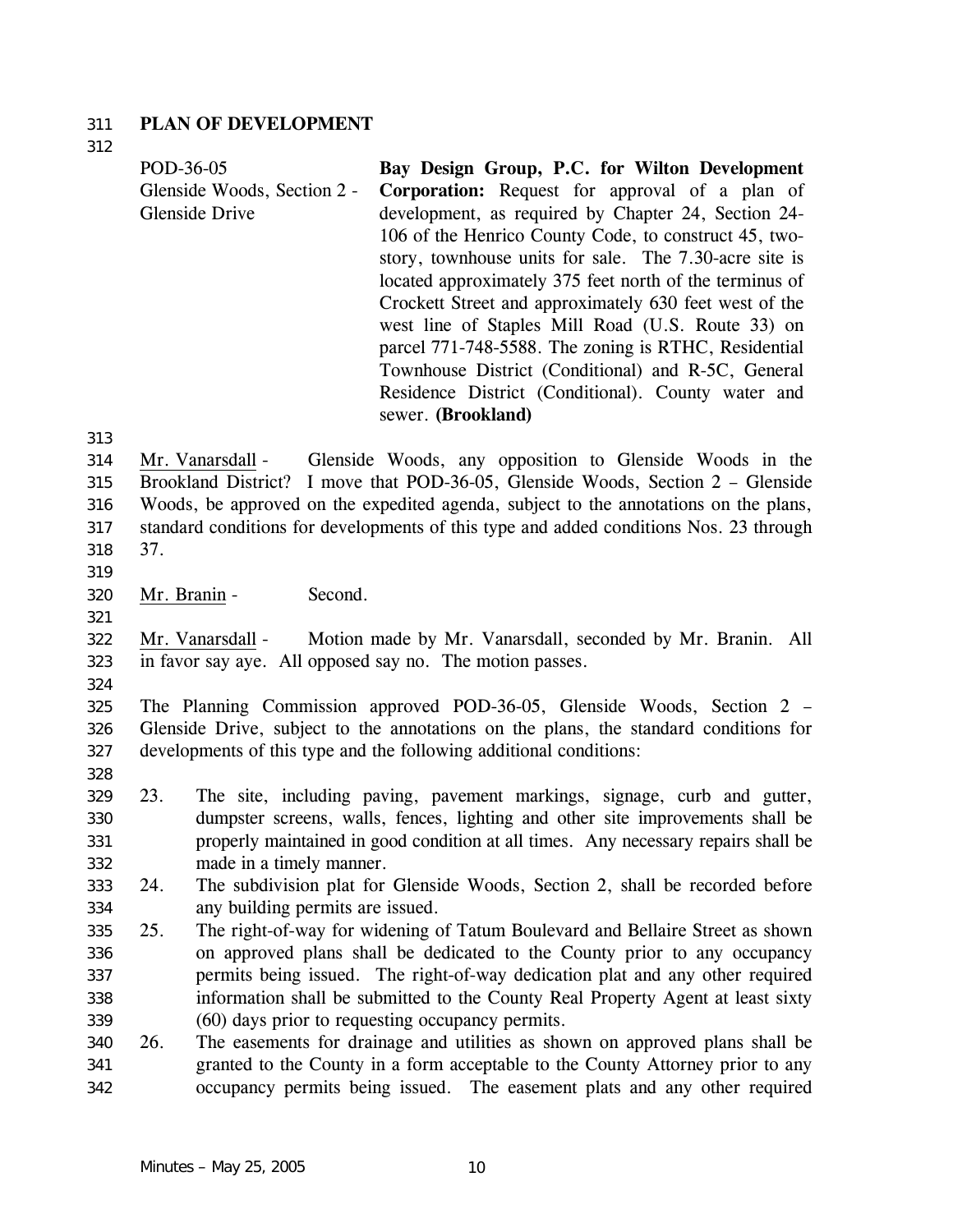- information shall be submitted to the County Real Property Agent at least sixty (60) days prior to requesting occupancy permits. 343 344
- 345 346 27. The required building setback shall be measured from the proposed right-of-way line and the parking shall be located behind the proposed right-of-way line.
- 347 348 28. The developer shall provide fire hydrants as required by the Department of Public Utilities and Division of Fire.
- 349 350 29. The proffers approved as a part of zoning case C-53C-00 shall be incorporated in this approval.
- 351 352 353 30. Any necessary off-site drainage and/or water and sewer easements must be obtained in a form acceptable to the County Attorney prior to final approval of the construction plans.
- 354 355 356 31. Deviations from County standards for pavement, curb or curb and gutter design shall be approved by the County Engineer prior to final approval of the construction plans by the Department of Public Works.
- 357 358 359 360 361 362 363 364 365 32. The pavement shall be of an SM-2A type and shall be constructed in accordance with County standard and specifications. The developer shall post a defect bond for all pavement with the Department of Planning - the exact type, amount and implementation shall be determined by the Director of Planning, to protect the interest of the members of the Homeowners Association. The bond shall become effective as of the date that the Homeowners Association assumes responsibility for the common areas. Prior to the issuance of the last Certificate of Occupancy, a professional engineer must certify that the roads have been designed and constructed in accordance with County standards.
- 366 367 368 33. Insurance Services Office (ISO) calculations must be included with the plans and contracts and must be approved by the Department of Public Utilities prior to the issuance of a building permit.
- 369 370 371 34. Approval of the construction plans by the Department of Public Works does not establish the curb and gutter elevations along the Henrico County maintained right-of-way. The elevations will be set by Henrico County.
- 372 35. The unit house numbers shall be visible from the parking areas and drives.
- 373 374 375 376 377 36. The names of streets, drives, courts and parking areas shall be approved by the Richmond Regional Planning District Commission and such names shall be included on the construction plans prior to their approval. The standard street name signs shall be ordered from the County and installed prior to any occupancy permit approval.
- 378 379 37. A maximum of 82 lots shall be permitted on a single point of access, including Glenside Woods, Section 1.
- 380

#### 381 382 **FOR INFORMATIONAL PURPOSES ONLY**

| <b>Subdivision</b> | <b>Magisterial</b> | Original | <b>Remaining</b> | <b>Previous</b>   | Year(s)         |
|--------------------|--------------------|----------|------------------|-------------------|-----------------|
|                    | <b>District</b>    | No. of   | Lots             | <b>Extensions</b> | <b>Extended</b> |
|                    |                    | Lots     |                  |                   | Recommended     |
| <b>Camp Hill</b>   | Varina             | 19       | 19               |                   | 1 Year          |
| (May 2004 Plan)    |                    |          |                  |                   | 5/24/06         |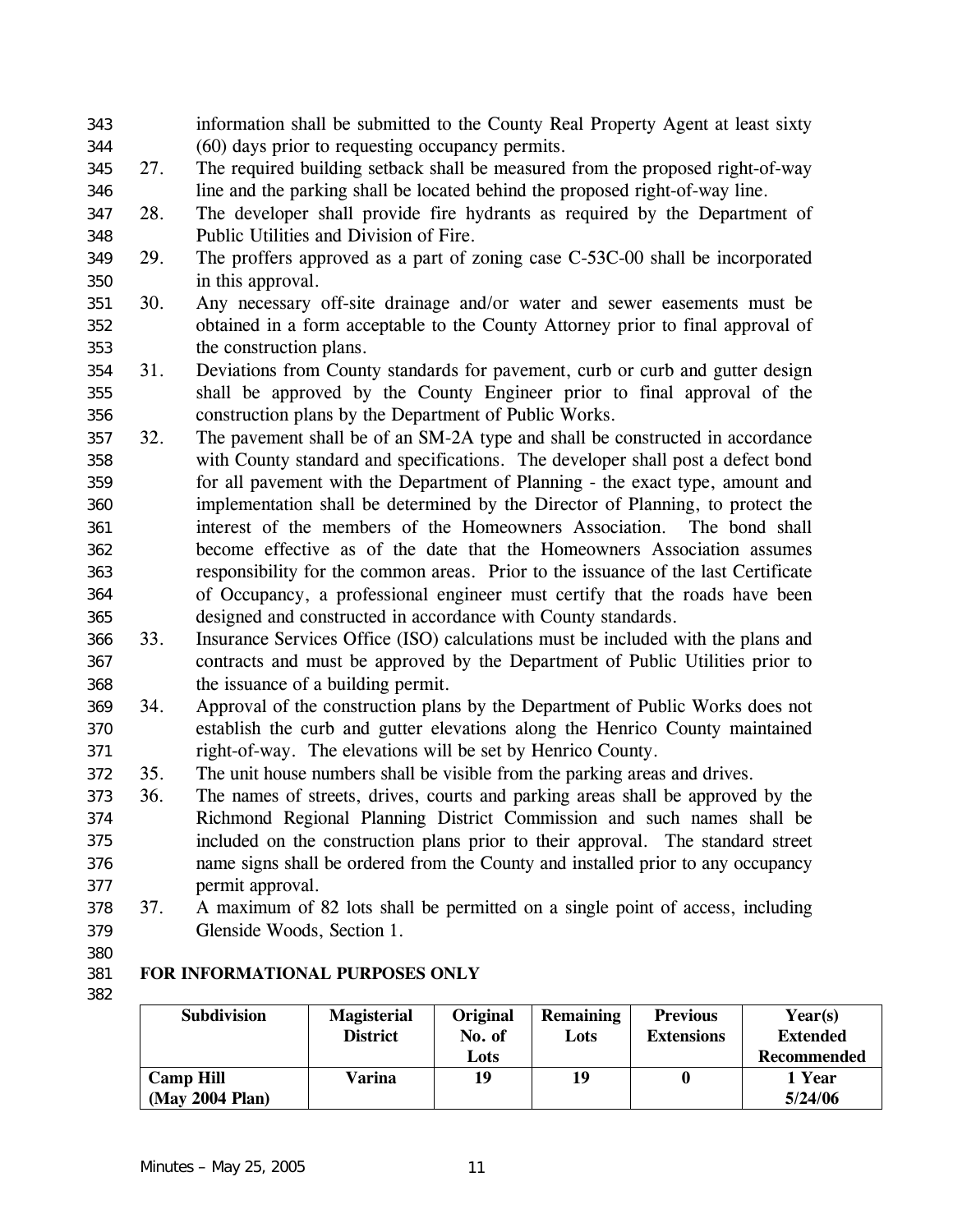| <b>Settler's Ridge</b> | Varina           | 166 | 166 | v | 1 Year  |
|------------------------|------------------|-----|-----|---|---------|
| (May 2004 Plan)        |                  |     |     |   | 5/24/06 |
| The Ponds @            | <b>Brookland</b> | 49  | 7   |   | 3 Years |
| Dandridge Farm         |                  |     |     |   | 5/28/08 |
| (May 2003 Plan)        |                  |     |     |   |         |
| (Formerly Old Mill     |                  |     |     |   |         |
| Pond)                  |                  |     |     |   |         |

383

Mr. Silber - Next on the agenda would be considerations of the extension of conditional approval. All of these extensions of conditional approval can be handled administratively. It does not require Planning Commission approval. We are listing them for informational purposes. There are three that will be extended administratively. Ms. Goggin, is there anything we need to inform the Commission of regarding these three? 384 385 386 387 388 389

390

Ms. Goggin - No, sir. They are all in just various stages of completion, and I'd be happy to answer any questions the Commission may have. 391 392

393

395

394 Mr. Vanarsdall - Thank you.

Mr. Silber - Seeing no questions, we can move on to the first plan, which is on page 5 of your agenda. This is in the Tuckahoe District. This is also addressed on your addendum on page 1 of your addendum with four additional conditions. 396 397 398

- 400 **LANDSCAPE & LIGHTING PLAN**
- 401

399

LP/POD-21-02 Trellis Crossing **Balzer & Associates, Inc. for Tascon Group, Inc.:**  Request for approval of a landscape and lighting plan, as required by Chapter 24, Sections 24-106 and 24- 106.2 of the Henrico County Code. The 11.20-acre site is located on the southwest quadrant of the intersection of Pump Road and Ridgefield Parkway on parcel 741-750-3069. The zoning is RTHC, Residential Townhouse District (Conditional). **(Tuckahoe)** 

402

- Mr. Vanarsdall Is anyone in the audience in opposition to this case? No opposition. It is in the Tuckahoe District, landscape and lighting. 403 404
- 405

Mr. Strauss - Thank you, Mr. Chairman. This project has had an interesting history. It was the subject of a contentious rezoning in November of 2001. Consequently, there are a number of proffers associated with the project, several of which involve landscape and lighting. The application before us today is for approval of the final phase of this landscaping and lighting. Earlier phases of landscaping were approved administratively, to allow an early start, to provide buffers for the adjacent neighbors, and to install peripheral buffer and streetscaping while we were waiting for the building to 406 407 408 409 410 411 412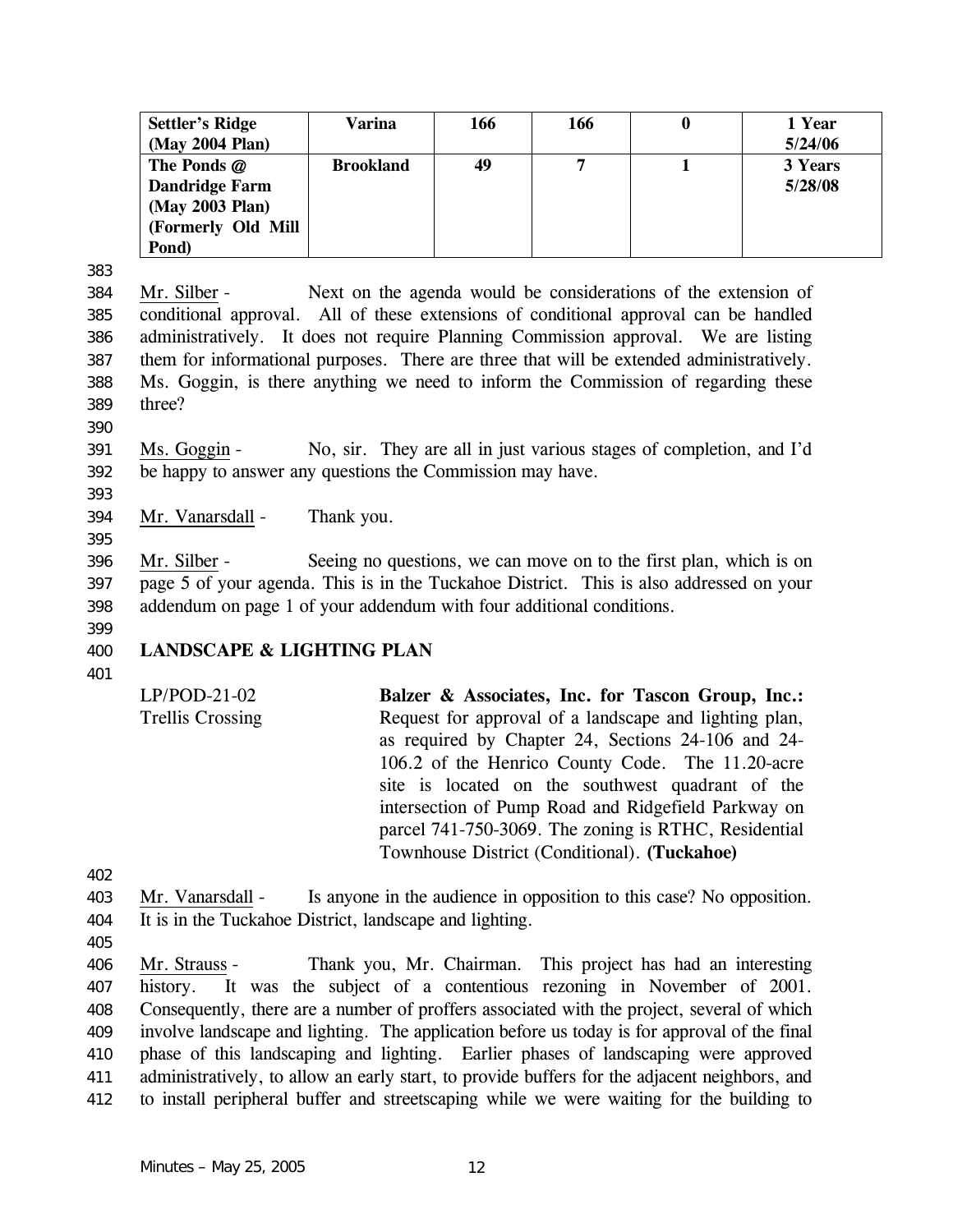proceed far enough along to allow the landscape plan to be heard at this Commission. Now that the last building, No. 8, which is closest to the neighbors, has been built, staff is prepared to make our recommendation. We have discussed the landscape plan with the developer and the interested neighbors, most recently this morning. With the additional planting as depicted in the sketch, which we are calling "sketch plan A," which we have just handed out, and the additional conditions in this morning's addendum, staff is recommending approval. There is, however, one change to condition No. 7 that was discussed this morning, and I will read that into the record. Actually, No. 6 first should be corrected to say "11 to 15 Leyland Cyprus" and No. 7 should read as is with the additional statement: "The trees shall be sited to provide complete screening of the entire end to end length of building No. 8 at full maturity of the evergreen screening. With that, we are recommending approval of the landscape and lighting plan with these additional changes to the conditions. I will be happy to answer any questions you may have. 413 414 415 416 417 418 419 420 421 422 423 424 425 426 427 Mr. Vanarsdall - Any questions for Mr. Strauss? 428 Mrs. Jones - Mr. Strauss, should we also note on the sketch, which says 11 Leyland, shall we note it from 11 to 15? 429 430 431 432 Mr. Strauss - Yes. We would do that as a matter of record. 433 Mr. Silber - Mr. Strauss, could you read on the additional sentence that is being added to No. 7? 434 435 436 437 Mr. Strauss - Read it again? 438 439 Mr. Silber - Please. 440 Mr. Strauss - The trees shall be sited to provide complete screening of the entire end to end length of building No. 8 at full maturity of the evergreen screening. 441 442 443 444 Mr. Silber - OK, and the applicant is agreeable to that? 445 446 Mr. Strauss - Yes, sir. 447 Mr. Vanarsdall - Any other questions for Mr. Strauss? No more questions. Mrs. Jones. 448 449 450 Mrs. Jones - All right. With that and with many thanks to Mr. Strauss for all of his work on this as well as the homeowners and the applicant, I'd like to move for approval of LP/POD-21-02 for Trellis Crossing, the landscape and lighting plan, with the annotations on the plans, standard conditions for landscape and lighting plans, the added addendum conditions, Nos. 6 through 9, with No. 7 amended as read into the record. 451 452 453 454 455 456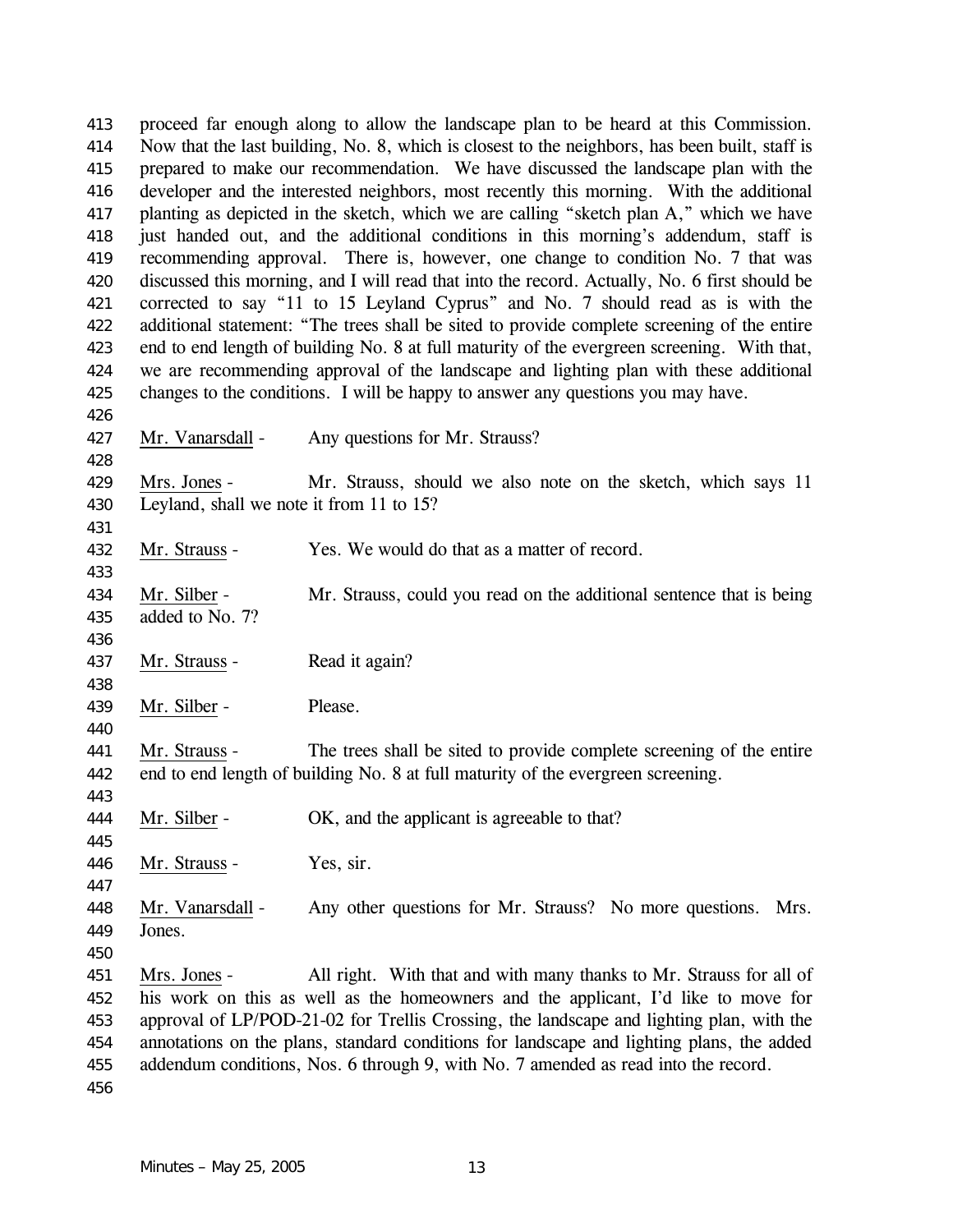457 Mr. Jernigan - Second.

Mr. Vanarsdall - Motion made by Mrs. Jones and seconded by Mr. Jernigan. All in favor say aye. All opposed say no. The motion passes. 458 459

460

461 462 463 The Planning Commission approved the landscape and lighting plan for LP/POD-21-02, Trellis Crossing, subject to the annotations on the plans, the standard conditions for landscape and lighting plans and the following additional conditions:

- 464
- 465 466 467 468 6. The developer of Trellis Crossing shall install additional evergreen trees 15 Leyland Cypresses, 7-8 foot tall at time of planting) in accordance with the attached plan titled "Sketch Plan A." This planting is to be installed within two weeks of the Planning Commission's approval of the landscape plan.
- 469 470 7. The trees shall be sited to provide complete screening of the entire end to end length of building No. 8 at full maturity of the evergreen screening.
- 471 472 8. The developer shall replace all dead plant material in the fall of 2005, but no later than **October 15, 2005**.
- 473 474 475 9. The plantings as shown on the approved final landscape plan and "Sketch Plan A" are in addition to the previously approved Phase 1A and 1B buffer landscape plans.
- 476

#### 477 **SUBDIVISION ALTERNATIVE FENCE HEIGHT PLAN**

478

Skipwith Farms 7603-05 Alvarado Road **Samuel P. Wray:** Request for approval of an alternative fence height plan to permit a six-foot wood fence in the front yard, as required by Chapter 24, Sections 24-106 and 24-95(L)7 of the Henrico County Code. The approximate .85-acre site is located on the east line of Alvarado Road at its intersection with Anoka Road on parcels 761-747-2250 and 2339. The zoning is R-2, One-Family Residence District. **(Three Chopt)** 

- 479
- 480 Mr. Silber This is in the Three Chopt District.
- 481

Mr. Vanarsdall - Is anyone in the audience in opposition to this case? It is Skipwith Farms Fence Height Plan. No opposition. 482 483

- 484
- Ms. Goggin Good morning. A revised alternate fence plan with landscaping is being handed out to you right now. The applicant, Mr. Wray, is requesting Planning Commission approval of a 6-foot high dog-earned style wooden fence (referring to rendering). There is a picture of the fence for you. The fence is as shown in these photographs, and is located what is considered the front yard for these lots. County Code defines the front yard as the area between the front of a house or a structure and the rightof-way, and in that area fence height is limited to 3-1/2 feet unless otherwise approved by 485 486 487 488 489 490 491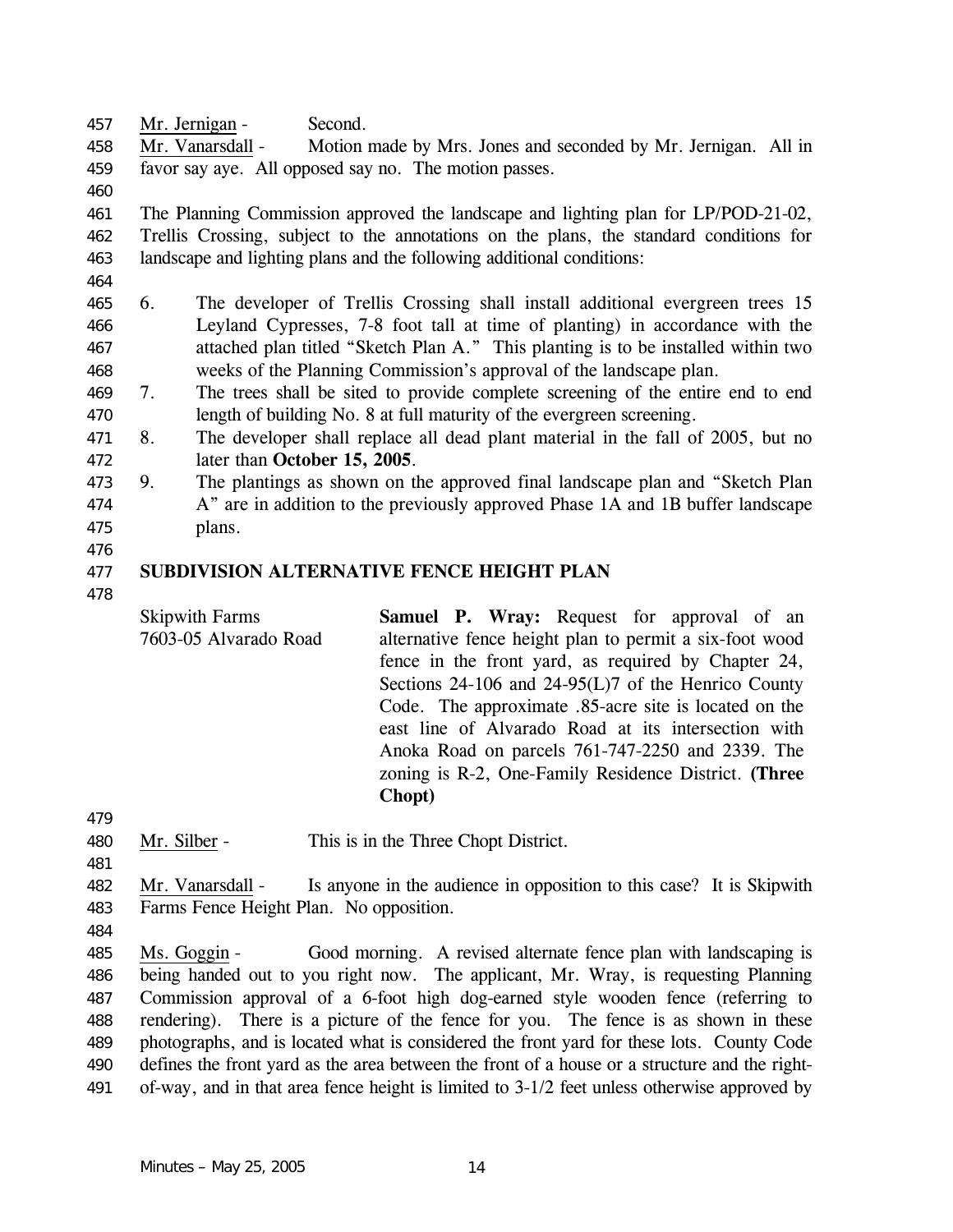Planning Commission approval. Public Works Design Division has reviewed this request and determined that the fence is located in the County's right-of-way and must be removed. Mr. Wray has agreed to relocate the fence approximately 12 feet back from its current location behind six existing dogwood trees that are on his property. After the fence is relocated, the applicant will supplement the existing landscaping with low evergreen shrubs in between the trees. Mr. Wray submitted a petition with signatures from three of his adjacent neighbors supporting his request. Because the applicant is doing all of the work himself, staff recommends the two additional conditions concerning when the fence will be removed from the right-of-way and when the landscaping will be planted as in the addendum. Staff has been in contact with the applicant and he is aware of staff's comments and conditions and is in agreement. The applicant is present this morning, as well as representatives from Public Works, and we would be happy to answer any questions the Commission may have of this request. With that, staff can recommend approval of the staff plan handed out to you this morning with the standard conditions for landscape plans, conditions 5 through 8 in the agenda and conditions 9 and 10 in the handout addendum. 492 493 494 495 496 497 498 499 500 501 502 503 504 505 506 507 508 Mr. Vanarsdall - Any questions for Ms. Goggin by Commission members? OK. Mr. Branin. 509 510 511 512 Mr. Branin - Is Mr. Wray here? 513 514 Ms. Goggin - Yes, sir. He is. Mr. Wray. 515 Mr. Wray - Good morning. My name is Sam Wray and I live at 7605 Alvarado Road. 516 517 518 Mr. Branin - Mr. Wray, you have asked for some extended time in getting this done because you are a full-time student and you have a job full time as well. Correct? 519 520 521 Mr. Wray - That is correct. I am a (unintelligible) specialist for the Department of Defense. 522 523 524 Mr. Branin - OK. Is August 1 going to be sufficient? You should be able to get it done in that amount of time? 525 526 527 528 Mr. Wray - I think I should be able to. 529 530 Mr. Branin - And you have looked at the recommended planting. 531 532 Mr. Wray - Yes, I have, and I agree with those as stated in the document there. 533 Mr. Branin - I just wanted to make sure you were abreast of what we are asking 534

you to do and the time we are asking you to do it in. 535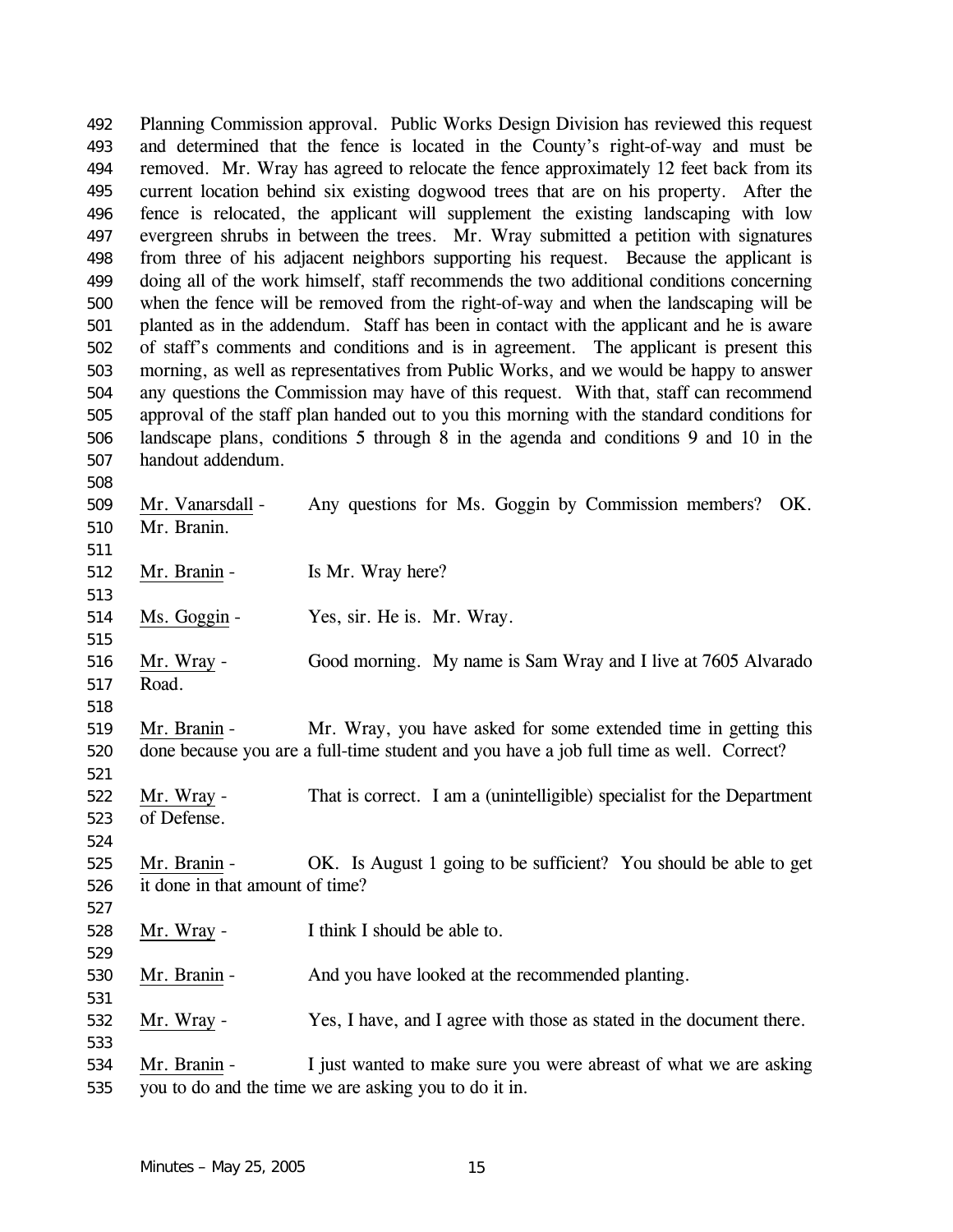Mr. Wray - That is fine. Mr. Silber - One point of clarification, I guess, on Condition No. 10 it says "Landscaping will be installed by the end of the planting season." I assume we are talking about the Fall planting season and do we have any… Ms. Goggin - Well, that goes back to Mr. Wray's time crunch problem of being a full-time worker as well as a full-time student. He literally only has spare time to work on this, and he is not sure when he is going to have the fence completed. It will be removed from the right-of-way, but he is not sure when it will be rebuilt. Mr. Silber - Well, the fence has to be built by August 1, 2005. Ms. Goggin - Removed from the right-of-way by August 1, 2005. Mr. Branin - Just removed. If he wants to put in the fence, which he is asking for, the height, he can. We are going to approve that, but he has to have the fence out of our right-of-way by August 1, 2005. Mr. Silber - OK, and if the fence is relocated, then landscaping will be provided. When would that landscaping take place? Mr. Wray - As soon as the fence is complete, I will go ahead and proceed with the landscaping, as soon as I have it done. Hopefully it will be removed from the right-ofway by the first, but the new fence should be built by the end of the summer, and subsequently I will have the landscape plan completed immediately thereafter. Mr. Silber - So, if the fence – there is no obligation for the fence to be erected. If the fence is not erected until two years from now, then they have to plant landscaping that following planting season? Ms. Goggin - Yes, sir. Mr. Vanarsdall - Do we need to have that in a condition or an annotation or something, don't we? Mr. Silber - I guess through interpretation that is how we would interpret No. 10. Ms. Goggin - Yes, sir. We are available to rewording the condition. He is just not able to say I will definitely have it done by November 1 or…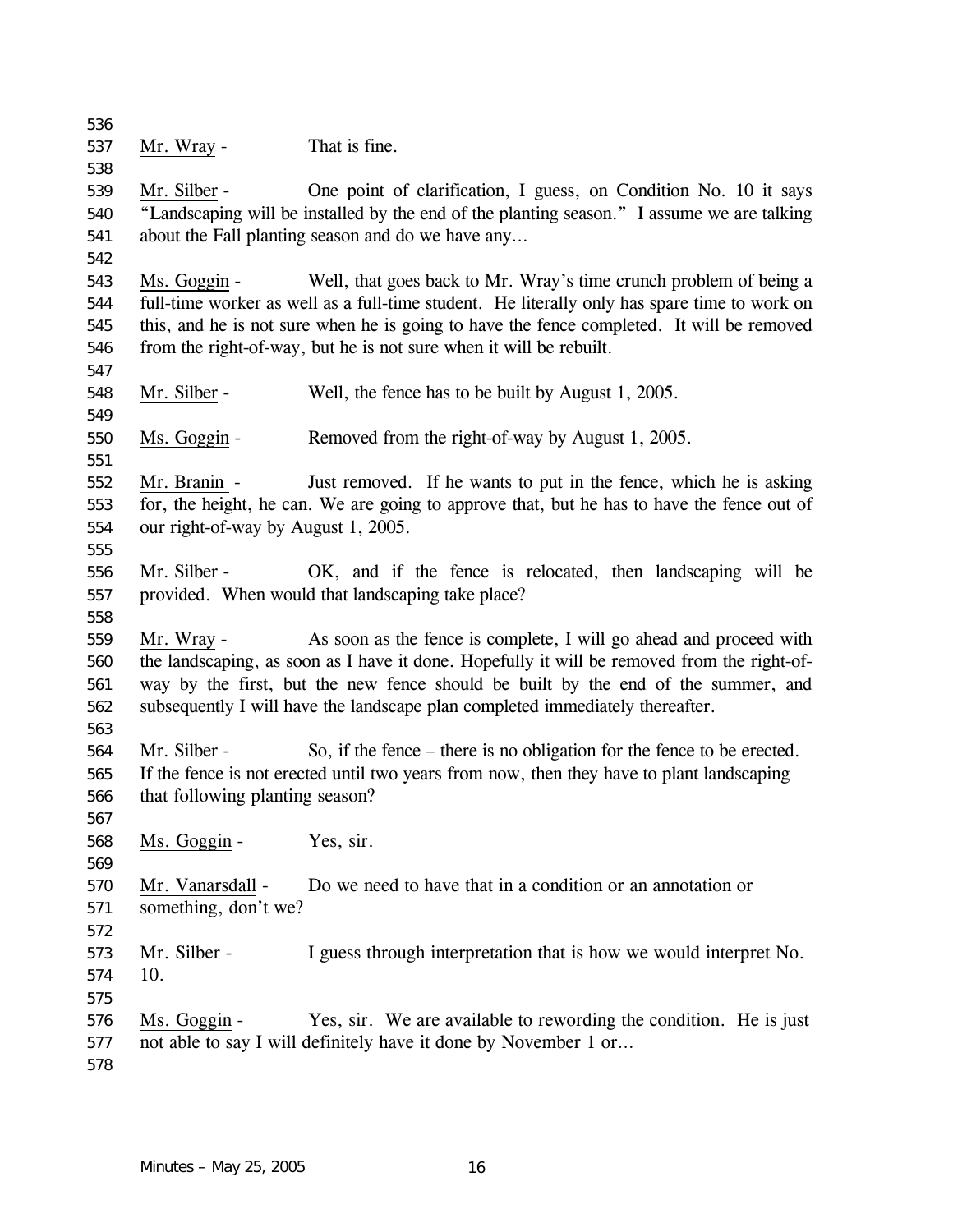Mr. Silber - I understand. I am clear now. I have one other question on No. 8. It speaks to the applicant entering into a maintenance agreement with the County for improvements within the right-of-way by the Director of Public Works. Ms. Goggin - That condition could probably be struck. At the time we were trying to figure out the ultimate location of the fence. Public Works indicated that they would work with him if the landscaping had to be installed in their right-of-way. So, on one hand, it would be good to keep that condition, so if he gets a little extravagant in his plantings… Mr. Silber - OK. Mr. Branin - Mr. Wray, don't you think it is wonderful that you live in a County that is more than happy to help you with your design and all that we have done? Mr. Wray - Yes, I am. Thank you. Mr. Branin - I just wanted to check, because I think it is pretty fantastic. Mr. Vanarsdall - You got an education you couldn't get in college. Thank you. Mr. Branin - Mr. Chairman, I'd like to recommend approval of the alternate fence height plan at 7603-05 Alvarado Road in Skipwith Farms Subdivision, subject to the annotations on the plan, the standard conditions for landscape plans and conditions Nos. 5 through 8 in the agenda and conditions 9 and 10 in the handout addendum that was given today. Mr. Jernigan - Second. Mr. Vanarsdall - Motion made by Mr. Branin and seconded by Mr. Jernigan. All in favor say aye. All opposed say no. The motion passes. The Planning Commission approved the subdivision alternative fence height plan for Skipwith Farms, 7603-05 Alvarado Road, subject to the standard conditions attached to these minutes for landscape and lighting plans and the following additional conditions: 5. All fences on site shall be continuously and properly maintained in good repair by the property owner. 6. Trash and debris will not be allowed to accumulate along the fence. 7. The final fence and landscaping location will be reviewed and approved by the Director of Public Works or his designated agent. 8. The applicant will enter into maintenance agreements with the County of Henrico for improvements within the right-of-way as deemed necessary by the Director of Public Works.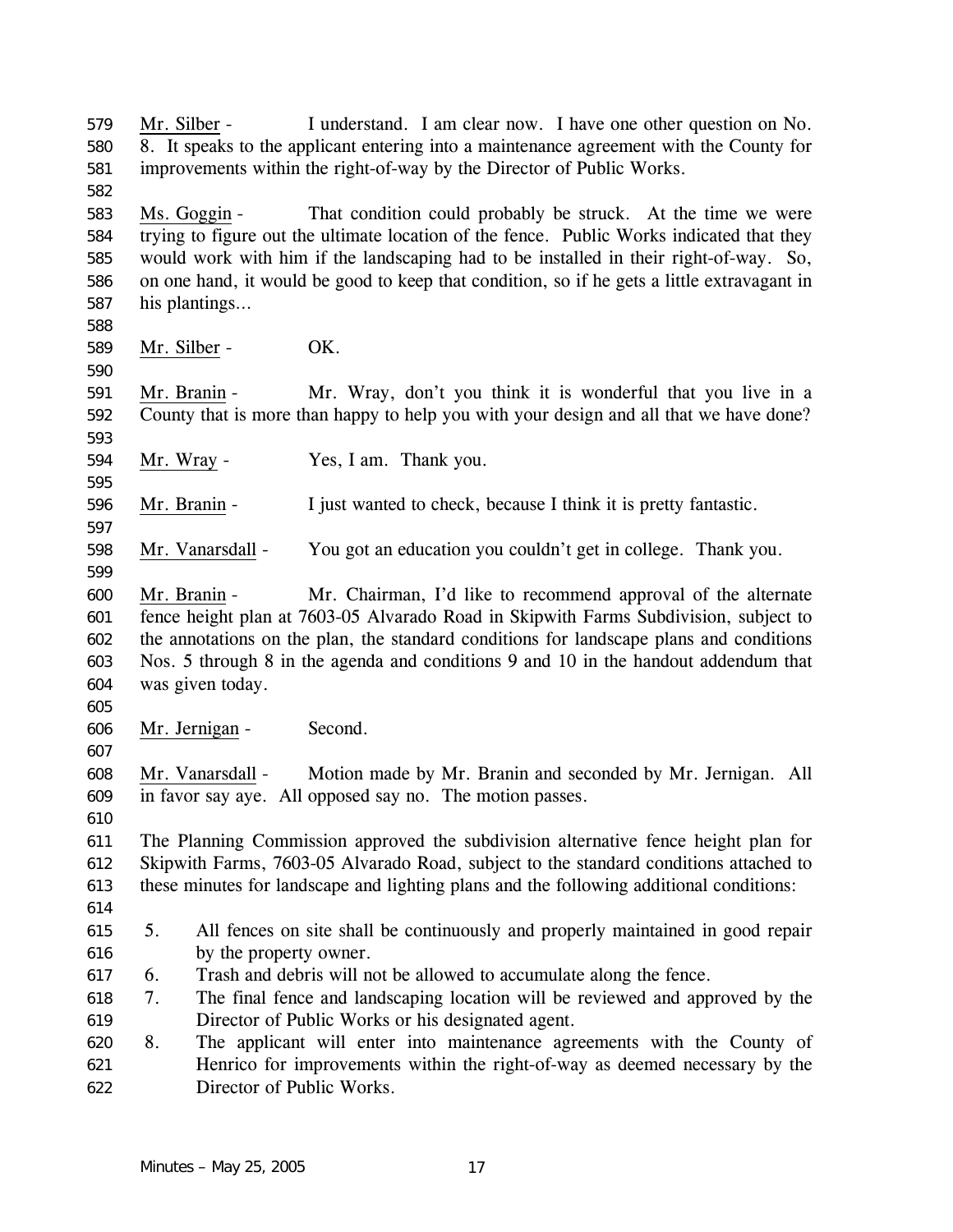9. The owner shall remove the parts of the fence that are currently in the County right-of-way by **August 1, 2005**. 623 624

625 626 627 10. The owner shall provide additional landscaping, per the staff plan, after the fence is relocated out of the right-of-way. Landscaping will be installed by the end of the planting season once the fence is complete.

#### 628 **SUBDIVISION**

629

Hill Valley (May 2005 Plan) **Balzer & Associates, Inc. for Carter Hill and SBF, Development, LLC:** The 10.168-acre site proposed for a subdivision of 10 single-family homes is located at 5414 Nine Mile Road on parcels 815-726-5761 and 4110. The zoning is R-3, One-Family Residence District. County water and sewer. **(Varina) 10 Lots** 

630

633

Mr. Vanarsdall - Is there anyone in the audience in opposition to Hill Valley (May 2005 Plan) in the Varina District? No opposition. Mr. McGarry. 631 632

Mr. McGarry - Good morning, Mr. Chairman and members of the Commission. The revised plan has been received and is currently being handed out. The revised plan realigns Carmen Lane to provide the proper separation from Elliott Street, so the Department of Public Works is satisfied. There is an acreage parcel that exists between this site and the proposed Orams Estate subdivision, which fronts on Orams Lane. It's a long and narrow parcel of land. It is not going to be incorporated in either of these developments. So, from a broader planning perspective, the staff has asked the developer to address his efforts to include the subject parcel owned by Anise Williams in his development in order to create a more efficient use of the land. The developer's engineer will address this. 634 635 636 637 638 639 640 641 642 643

644

648

650

645 646 647 Should the Commission act on this request, staff can recommend approval subject to the standard conditions for subdivisions served by public utilities and the following additional condition No. 12. I'll be happy to answer any questions.

649 Mr. Vanarsdall - All right. Are there any questions for Mr. McGarry?

Mr. Jernigan - I don't have any, Mr. Chairman, but I do need to hear from the applicant. 651 652

653

655

654 Mr. Vanarsdall - All right. Good morning.

Mr. Palmore - Good morning, Mr. Chairman, Commissioners. My name is Cameron Palmore from Balzer & Associates, Inc., representing the applicant on this application. Our client has been in contact with the adjacent owner. They approached her about the value of her land and the amount of money she is asking for this parcel does not make it really feasible to incorporate into this development. This parcel has 656 657 658 659 660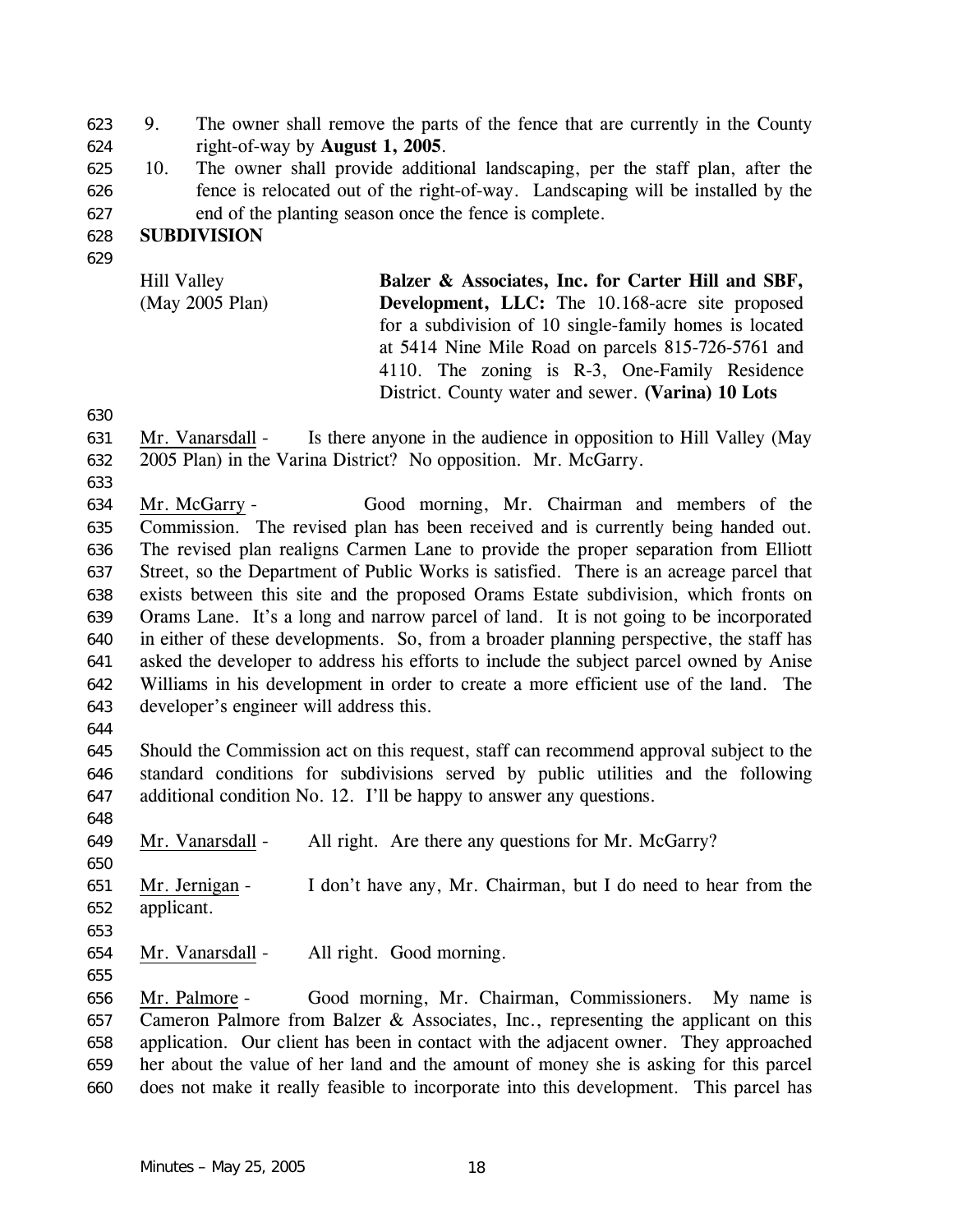similar concerns to the parcel that we are developing in some drainage and possible wetlands scattered throughout the property. So, with those concerns, unfortunately it is not feasible to incorporate it into this development. So, with that, I hope that you will be able to recommend approval of this tentative subdivision. Thank you. If you have any other questions, I'm free to answer. 661 662 663 664 665

666

668

667 Mr. Vanarsdall - Are there any questions?

Mr. Jernigan - Do you want to release the figure that you offered and that she wanted? 669 670 671

Mr. Palmore - The figure that we had discussed was \$200,000.00, and I believe that she felt that it was worth more than that. 672 673

674

676

675 Mr. Jernigan - Okay. Thank you.

Mr. Silber - I know Mr. Jernigan is aware of the situation. The challenge that we have is that, if the Commission can see, there is a parcel of land to the west of this site that's long and narrow. The properties on Orams Lane have been subdivided with all the lots fronting on Orams Lane. So, if this subdivision goes through, as proposed, then you have this long slender piece of property between these two subdivisions. From a land Planning standpoint, it is not good to subdivide land leaving a narrow strip of land like this between the two subdivisions. It begs the question as to the future development potential of this long narrow piece of land. I realize that maybe it has an expensive price tag on it but it really is not good division of property leaving this piece of land to the west. Do you have any suggestions as to how this might eventually work its way out if you guys are successful and record this subdivision? 677 678 679 680 681 682 683 684 685 686 687

688

Mr. Palmore - From the use of that property, I think the best use of that property at this point is to…. She can subdivide it into two parcels and go about it that way. I don't see how it's feasible. We don't gain very much from it by incorporating into this development. I understand the concerns of Planning, and I agree leaving a piece out there is not everybody's end goal but it's not feasible to include it into this piece. 689 690 691 692 693 694

695

Mr. Jernigan - Mr. Silber, I called Ms. Williams yesterday, myself, because knowing that she wouldn't get a notification on a subdivision case, to make sure that she was aware and to confirm what I had heard. So, I spoke to her and told her that this case was coming up today and had she spoken to somebody wanting to purchase her land. And, I told her that I had heard that you wanted \$200,000.00 and she said "Well, I wouldn't consider selling it for \$200,000.00. 696 697 698 699 700 701

702

Mr. Silber - She wouldn't be consider selling, say the back portion of her property? 703 704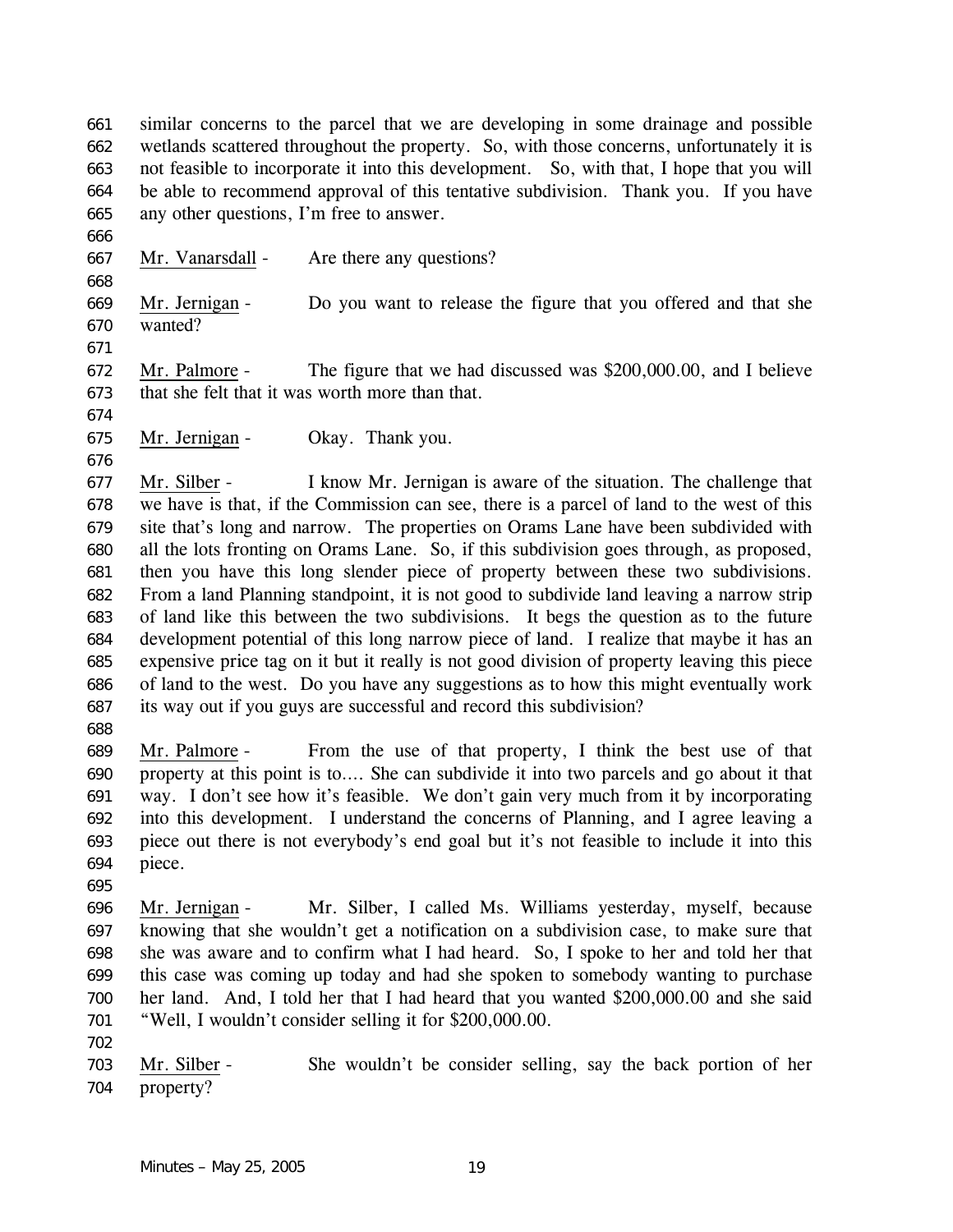Mr. Jernigan - She wouldn't take \$200,000.00 for the whole tract. I mean, by Code she can only put two houses on it. It's zoned R-3 and she has enough road frontage to put two long lots. She is not landlocked because on Orams Lane, that's the case that came through before and they tried to zone that corner up there, but we left that open so that she wasn't landlocked. But, after thinking about this case, I don't think that a deferral is going to do any good. And after talking to her, I know she won't consider \$200,000.00. She didn't tell me what she wanted, she just said she wouldn't consider selling it for \$200,000.00. Personally, I think the best thing to do is to move this case along and let them work it out. I mean, I don't think deferring it is going to cure anything and it's not going to be any more bargaining power later than it is now because they can do a subdivision by right. And, I understand what you are saying but these folks plus Rodney Williams have the chance of working with her on this property. I'm not sure really what she wants. 706 707 708 709 710 711 712 713 714 715 716 717 718

- Mr. Silber Well, I don't disagree with you. I'm not suggesting that a deferral is the best way of handling this. I think the ultimate development of this piece of property should be to the adjacent subdivisions in one form of another. So, if they would continue to work with this woman, I think it would be to everyone's advantage. She probably will have less value in this property when these two subdivisions are recorded. I mean, personally she will have two buildable lots, I don't know how much acreage is there but it's a lot of acreage for those two lots. 720 721 722 723 724 725 726
- 727

719

705

- Mr. Jernigan Yes, it is. They will be long lots. And they have some drainage problems back there too. That whole area has some drainage problems. 728 729
- 730
- Mr. Silber You understand where Planning is coming from. We are always looking for parcels to be put together and subdivided in a fashion that will make the most logical sense. So, that's where we are coming from. But, I'm not suggesting that this be deferred. I think I would encourage the applicant to work with her during this process and see if something can be worked out. 731 732 733 734 735
- Mr. Jernigan Well, that's the reason I made the call to make sure that she was aware of what is going on. 737 738
- 739

736

Mr. Kaechele - Just for information, Mr. Secretary, are there two long lots there? Are those two combined? 740 741

742

744

743 Mr. Jernigan - It could be. She has enough road frontage for two lots.

Mr. Kaechele - Well, no, I mean, the line shows this could be divided between this subdivision. Are those two separate lots, long lots, that we see here? 745 746

747

748 Mr. Palmore - That is actually just a text annotation line.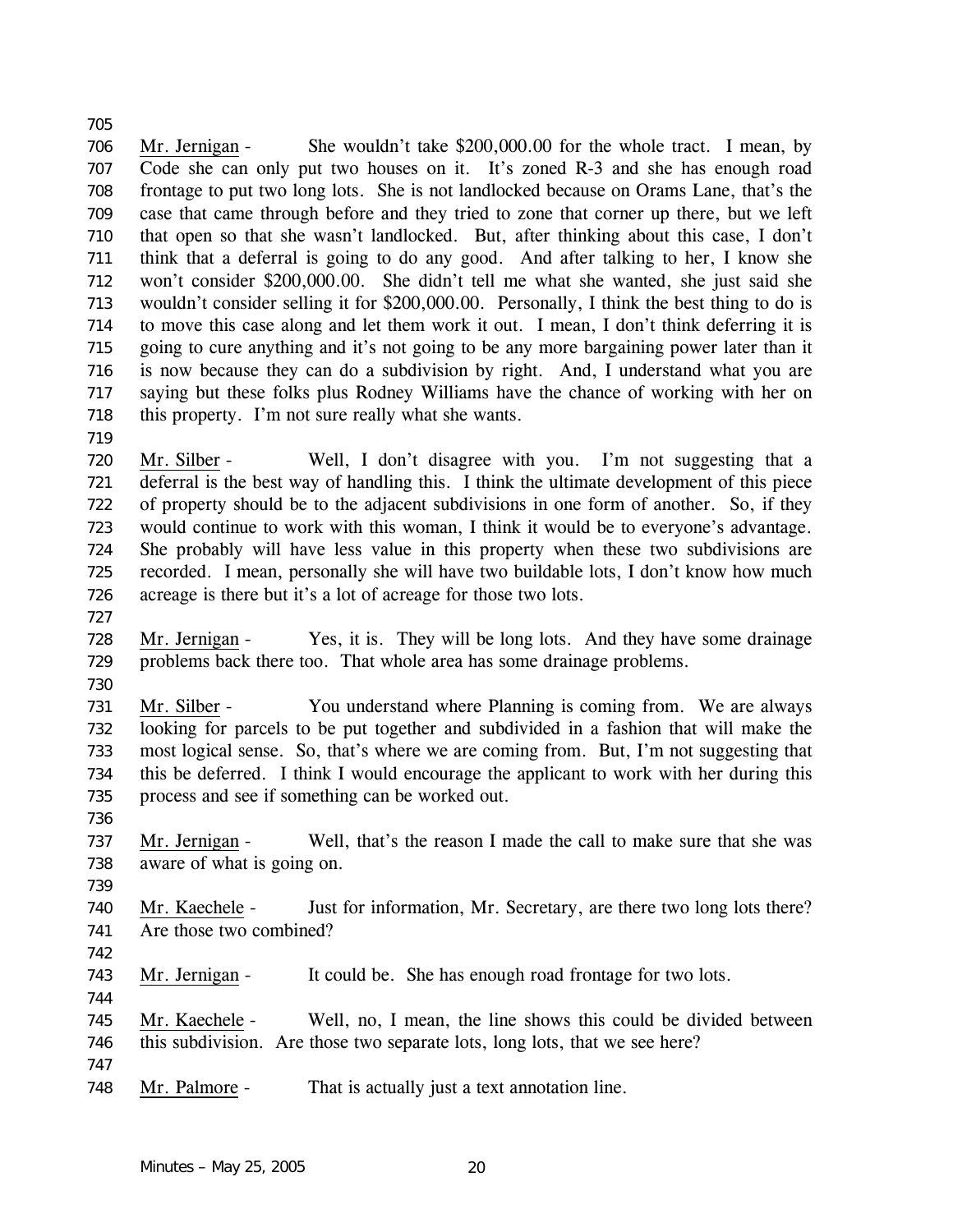| 749 |              |                            |                                                                                           |
|-----|--------------|----------------------------|-------------------------------------------------------------------------------------------|
| 750 |              | Mr. Kaechele -             | Oh, all right.                                                                            |
| 751 |              |                            |                                                                                           |
| 752 | Mr. Silber - |                            | Mr. Kaechele, to answer your question, it's one long parcel.                              |
| 753 |              |                            |                                                                                           |
| 754 |              | Mr. Kaechele -             | Access would be difficult.                                                                |
| 755 |              |                            |                                                                                           |
| 756 |              | Mr. Jernigan -             | She has access out at the end of Orams, that little area that's                           |
| 757 |              |                            | colored right on that triangle shape (referring to rendering on the screen).              |
| 758 | Mr. Silber - |                            | But, she will not be able to get a road through her property and                          |
| 759 |              |                            | be able to have lots off that road is too narrow, so the road to the north really doesn't |
| 760 |              | serve her purpose greatly. |                                                                                           |
| 761 |              |                            |                                                                                           |
| 762 |              | Mr. Jernigan -             | You are right, but when that case came through I made sure that                           |
| 763 |              |                            | we left her accessibility for whatever she may want to do with it.                        |
| 764 |              |                            |                                                                                           |
| 765 |              | Mr. Vanarsdall -           | All right. Are there any more questions?                                                  |
| 766 |              |                            |                                                                                           |
| 767 |              | Mr. Jernigan -             | No more questions for me, Mr. Chairman.                                                   |
| 768 |              |                            |                                                                                           |
| 769 |              | Mr. Vanarsdall -           | Thank you.                                                                                |
| 770 |              |                            |                                                                                           |
| 771 |              | Mr. Palmore -              | Thank you.                                                                                |
| 772 |              |                            |                                                                                           |
| 773 |              | Mr. Jernigan -             | Mr. Chairman, with that I will move for approval of Hill Valley                           |
| 774 |              |                            | (May 2005 Plan) subject to the standard conditions for subdivisions served by public      |
| 775 |              |                            | utilities and the following additional condition No. 12.                                  |
| 776 |              |                            |                                                                                           |
| 777 | Mr. Archer - |                            | Second.                                                                                   |
| 778 |              |                            |                                                                                           |
| 779 |              | Mr. Vanarsdall -           | The motion was made by Mr. Jernigan and seconded by Mr.                                   |
| 780 |              |                            | Archer. All in favor say ayeall opposed say nay. The ayes have it. The motion             |
| 781 | passes.      |                            |                                                                                           |
| 782 |              |                            |                                                                                           |
| 783 |              |                            | The Planning Commission granted conditional approval to subdivision Hill Valley (May      |
| 784 |              |                            | 2005 Plan) subject to the standard conditions attached to these minutes for subdivisions  |
| 785 |              |                            | served by public utilities and the following additional condition:                        |
| 786 |              |                            |                                                                                           |
| 787 | 12.          |                            | The detailed plant list and specifications for the landscaping to be provided within      |
| 788 |              |                            | the 25-foot-wide planting strip easement along Nine Mile Road shall be submitted          |
| 789 |              |                            | to the Department of Planning for review and approval prior to recordation of the         |
| 790 |              | plat.                      |                                                                                           |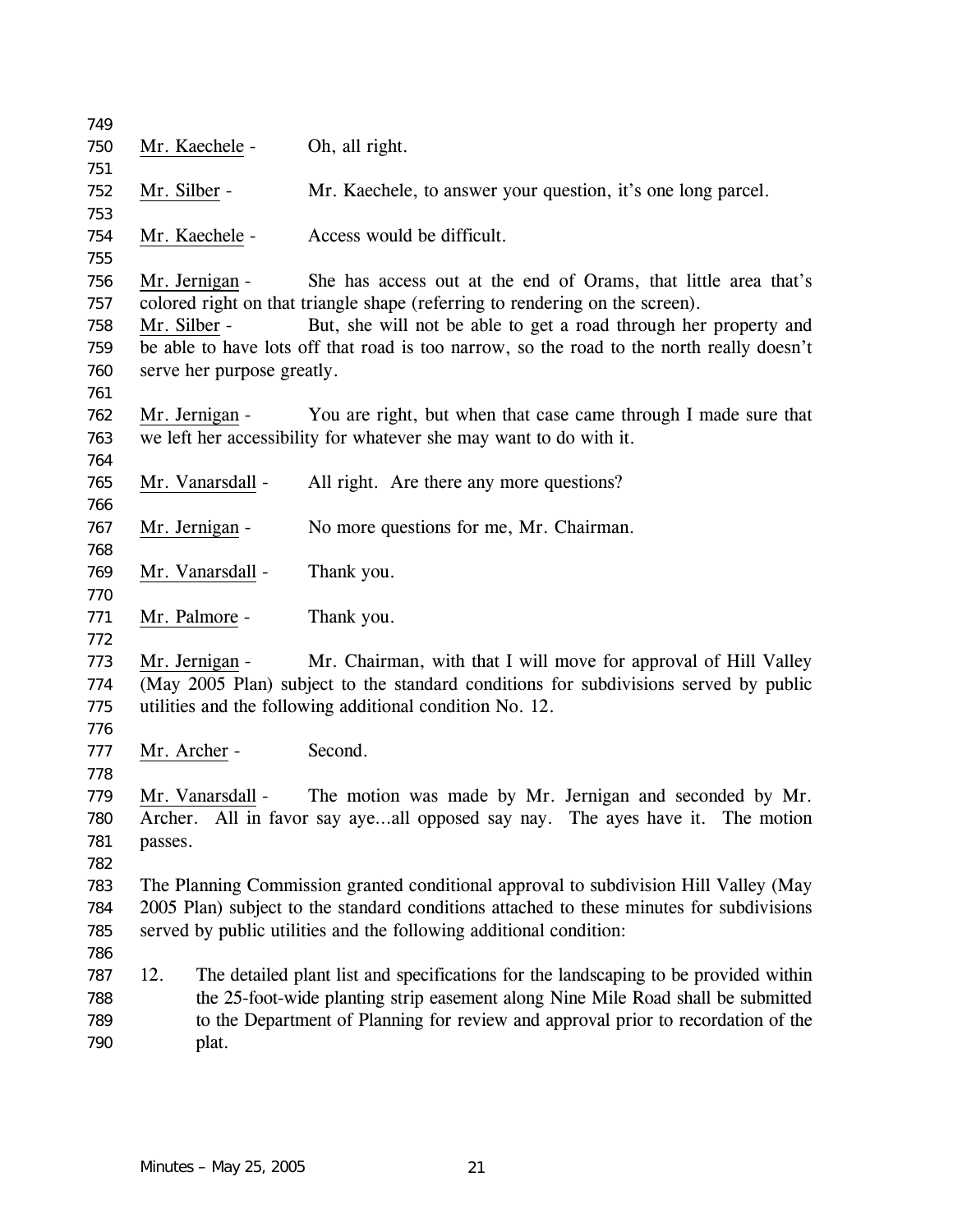### 791 **PLAN OF DEVELOPMENT (Deferred from the April 27, 2005, Meeting)**

792

| POD-27-05                  | Hulcher & Associates, Inc. and River Road Church            |
|----------------------------|-------------------------------------------------------------|
| River Road Church, Baptist | <b>Baptist, Trustees:</b> Request for approval of a plan of |
| <b>Parking Addition –</b>  | development, as required by Chapter 24, Section 24-         |
| 8 N. Ridge Road            | 106 of the Henrico County Code, to construct a              |
| (POD-114-98 Revised)       | parking lot addition. The 0.66-acre site is located on      |
|                            | the west line of N. Ridge Road, approximately 600 feet      |
|                            | north of River Road on parcel 757-734-4720 and part         |
|                            | of $757-734-46064$ . The zoning is R-1, One-Family          |
|                            | Residence District. County water and sewer.                 |
|                            | (Tuckahoe)                                                  |

793

Mr. Vanarsdall - Is there anyone in the audience in opposition to POD-27-05, River Road Church, Baptist, Parking Addition, in the Tuckahoe District? No opposition. 794 795 796

797

Ms. Goggin - Good morning, again. This request is to expand an existing church parking lot into a lot that was most recently used as a residence. And this case, as you mentioned, was deferred from last month's Planning Commission to give the applicant time to meet with the neighbors again to go over some additional details. At that meeting the neighbors requested and the church agreed to redesign the parking lot to save five Fir trees that are located near the southwest corner of the future lot. In addition to saving the Fir trees, the applicant is still providing a six-foot fence and plantings equivalent to a 10-foot transitional buffer along the north and west properties lines of the new lot to help soften the impact this development will have on the adjacent neighbors. 798 799 800 801 802 803 804 805 806 807

808

809 810 811 812 One concern in the neighborhood is water runoff from the existing parking lot as well as the new parking lot and the church is installing curb and gutter along both the old and new parking lot to insure that their stormwater does not go into adjacent properties.

813 814 815 816 817 818 819 820 821 822 823 One adjacent property owner requested that the church utilize brick in the proposed fence to match the existing architecture materials on site. Staff has asked the church to consider that request but the six-foot wooden fence and plantings exceed County Code requirement. Staff recommends Nos. 9 and 11 amended, that's in the agenda, which would require the landscaping, lighting and fence plan to return to the Planning Commission for review and approval prior to installing. This will allow the church and staff to meet with the neighbors to discuss the details for the lighting type and height, planting materials, species and fence materials and sign. The staff can recommend approval subject to the annotations on the plans, the standard conditions for developments of this type, conditions Nos. 9 and 11 amended and Nos. 23 through 29 in the agenda. I'll be happy to answer any questions the Commission may have.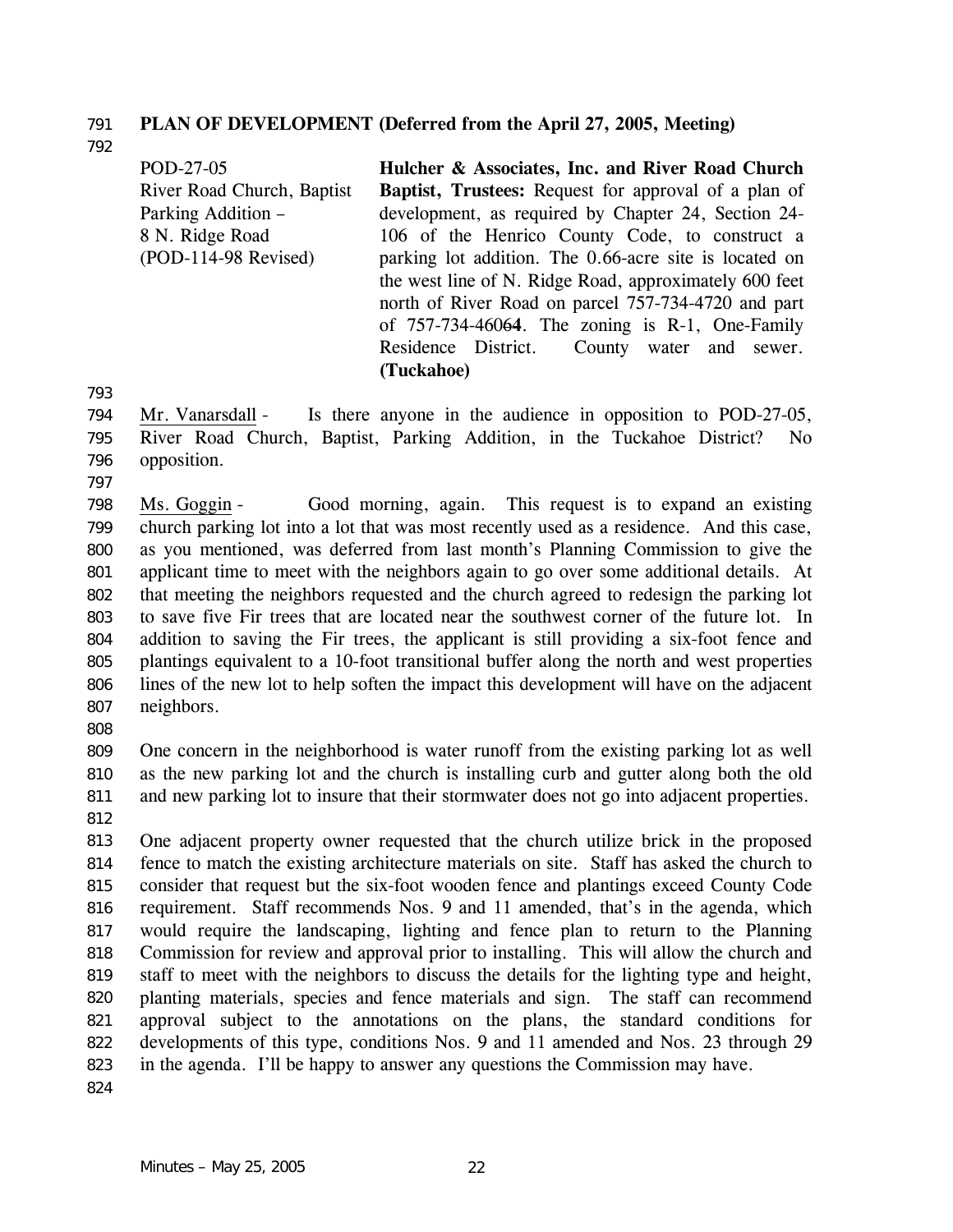Mr. Vanarsdall - Are there any questions for Ms. Goggin? Is there anyone here that may not be in opposition but would like to comment on behalf of the parking lot? 825 826 827

Ms. Goggin - The applicant and engineer are here as well as some adjacent property owners. 828 829

830

834

Mr. Vanarsdall - All right. Anyone want to say anything about it? Thank you. All right, there are no more questions. Mrs. Jones. By the way, Mrs. Jones, you did a good job on your community meeting. 831 832 833

Mrs. Jones - Well, I have very nice folks to work with. Thanks to the applicant, Ms. Goggin, as well as to the property owners adjacent to this, I would like to recommend approval of POD-27-05, River Road Church, Baptist, Parking Addition. I would like to recommend it subject to the annotations on the plan, the standard conditions for developments of this type, and the following additional conditions Nos. 9 and 11 amended and Nos. 23 through 29. 835 836 837 838 839 840

841

843

842 Mr. Jernigan - Second.

Mr. Vanarsdall - The motion was made by Mrs. Jones and seconded by Mr. Jernigan. All in favor say aye…all opposed say nay. The ayes have it. The motion passes. 844 845 846

847

848 849 850 The Planning Commission approved POD-27-05, River Road Church, Baptist, Parking Addition, subject to the standard conditions attached to these minutes for developments of this type, the annotations on the plan and the following additional conditions:

- 851
- 852 853 854 9. **AMENDED** - A detailed landscaping plan shall be submitted to the Department of Planning for review and Planning Commission approval prior to the issuance of any occupancy permits.
- 855 856 857 858 11. **AMENDED** - Prior to the installation of the site lighting equipment, a plan including depictions of light spread and intensity diagrams, and fixture and specifications and mounting height details shall be submitted for Department of Planning review and Planning Commission approval.
- 859 860 861 862 23. The site, including paving, pavement markings, signage, curb and gutter, dumpster screens, walls, fences, lighting and other site improvements shall be properly maintained in good condition at all times. Any necessary repairs shall be made in a timely manner.
- 863 864 865 866 867 24. The easements for drainage and utilities as shown on approved plans shall be granted to the County in a form acceptable to the County Attorney prior to any occupancy permits being issued. The easement plats and any other required information shall be submitted to the County Real Property Agent at least sixty (60) days prior to requesting occupancy permits.
- 868 25. Outside storage shall not be permitted.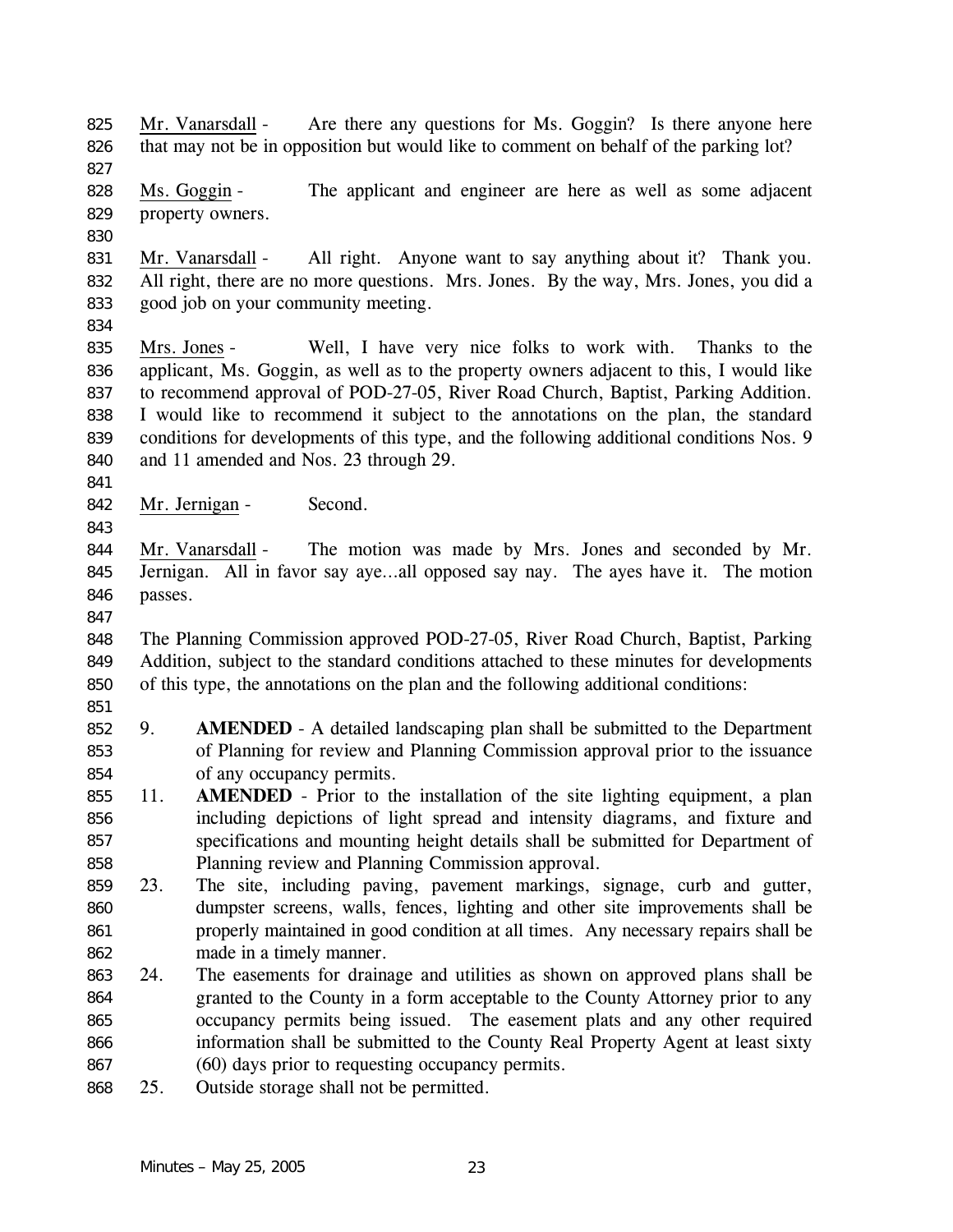26. All exterior lighting fixtures shall be designed and arranged so the source of light is not visible from the roadways or adjacent residential properties. The lighting shall be low intensity, residential in character, and the height or standards shall not exceed 15 feet. 869 870 871 872

- 873 874 875 27. Any necessary off-site drainage and/or water and sewer easements must be obtained in a form acceptable to the County Attorney prior to final approval of the construction plans.
- 876 877 878 28. Deviations from County standards for pavement, curb or curb and gutter design shall be approved by the County Engineer prior to final approval of the construction plans by the Department of Public Works.
- 879 880 881 29. Approval of the construction plans by the Department of Public Works does not establish the curb and gutter elevations along the Henrico County maintained right-of-way. The elevations will be set by Henrico County.

#### 883 **SUBDIVISION**

Glen Cove (May 2005 Plan)

**Koontz-Bryant, P.C. for Neighborhood Security Network and Carson Construction:** The 2.63-acre site proposed for a subdivision of 6 single-family homes is located along the west line of Purcell Road, approximately 800 feet north of its intersection with Indale Road on parcel 771-765-0690. The zoning is R-3, One-Family Residence District. County water and sewer. **(Brookland) 6 Lots** 

885

882

884

- Mr. Vanarsdall Good morning, Kevin. Is there anyone in the audience in opposition to Glen Cove (May 2005 Plan) in the Brookland District? 886 887
- 888

Mr. Wilhite - One issue that we had dealing with the wetlands located on the back of Lot 5 has been resolved. Those wetlands will be considered impacted and sufficient buildable area will be provided on lot five. The applicant did have some questions about comments related to installation of curb and gutter on the roadways so they discussed this with the Department of Public Works and this was resolved yesterday. That will be eligible for escrow potentially. Staff can recommend approval of this plan. 889 890 891 892 893 894 895

896

Mr. Vanarsdall - All right. Are there any questions by Commission members? I don't need to talk to the applicant, but I would like to…. I had a call from a gentleman name Jimmy Milton who lives across the road on Purcell Road, and he was just inquiring about instead of having six lots could the developer maybe put two or three. I told him that maybe he could talk to the developer, but I didn't think it would do any good because this was zoned many years ago and no conditions and everything that this man want to do is above board and legal. And, he said he understood that. I see that Mr. Milton is not here this morning. He was dissatisfied he said it just looks like 897 898 899 900 901 902 903 904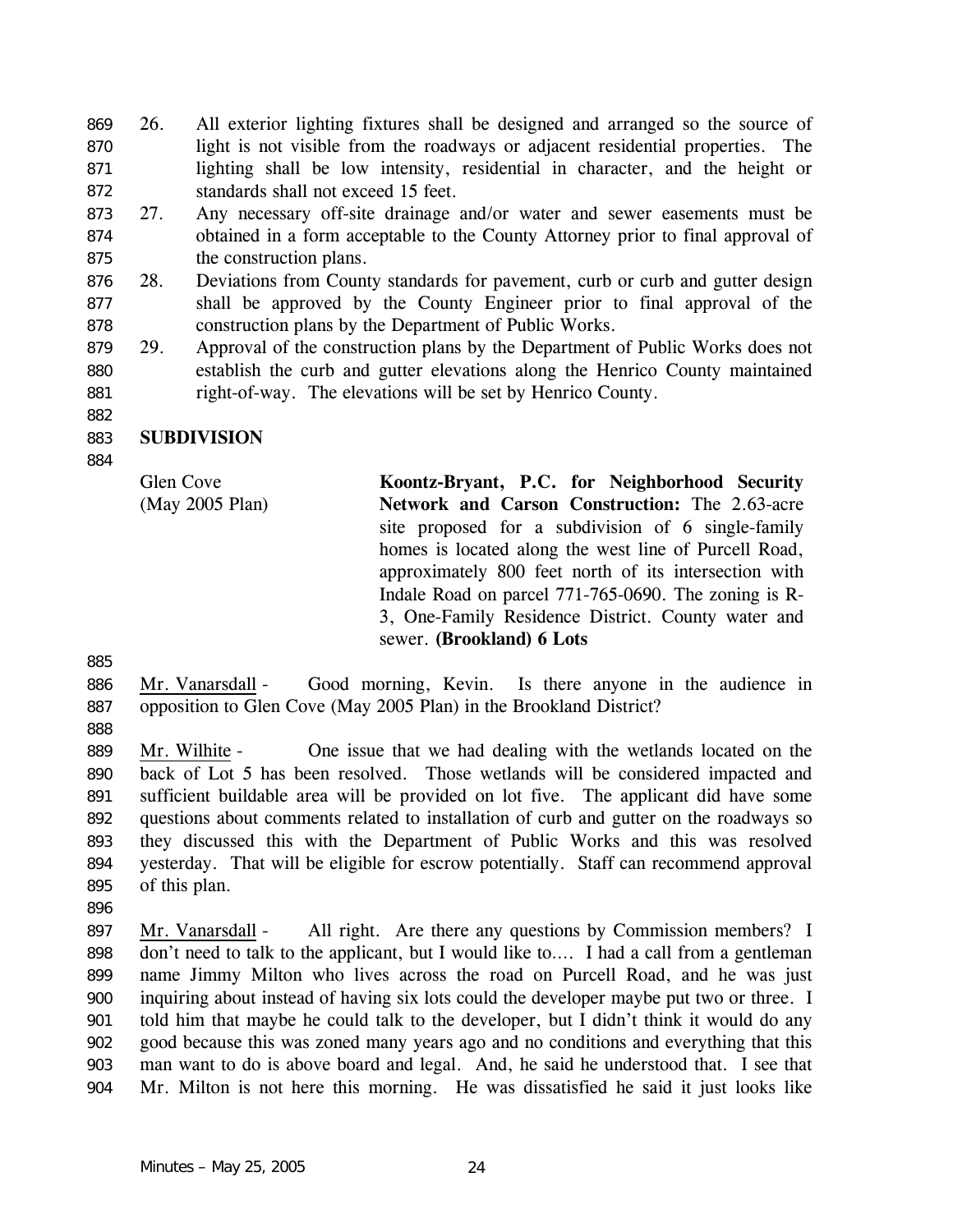sometimes it's kind of crowded. I told him, yes, sometimes it does. That has no barren whatsoever on the case I just thought I'd tell everybody about it while I was thinking about it. I move Glen Cove (May 2005 Plan) be recommended for approval with the annotations on the plans, the standard conditions for subdivisions served by public utilities and the following conditions Nos. 12 through 15. 905 906 907 908 909

- 911 Mr. Jernigan Second.
- 912

910

Mr. Vanarsdall - The motion was made by Mr. Vanarsdall and seconded by Mr. Jernigan. All in favor say aye…all opposed say nay. The ayes have it. The motion passes. 913 914 915

916

921

917 918 919 920 The Planning Commission granted conditional approval to subdivision Glen Cove (May 2005 Plan) subject to the standard conditions attached to these minutes for subdivisions served by public utilities, the annotations on the plan and the following additional conditions:

- 922 923 12. Each lot shall contain at least 11,000 square feet exclusive of the flood plain areas.
- 924 925 926 927 13. The limits and elevation of the 100-year frequency flood shall be conspicuously noted on the plat and construction plans and labeled "Limits of 100-year floodplain." Dedicate floodplain as a "Variable Width Drainage & Utilities Easement."
- 928 929 930 931 14. The detailed plant list and specifications for the landscaping to be provided within the 25-foot-wide planting strip easement along Purcell Road shall be submitted to the Department of Planning for review and approval prior to recordation of the plat.
- 932 933 934 935 936 937 938 939 940 15. Any future building lot containing a BMP, sediment basin or trap and located within the buildable area for a principal structure or accessory structure, may be developed with engineered fill. All material shall be deposited and compacted in accordance with the Virginia Uniform Statewide Building Code and geotechnical guidelines established by a professional engineer. A detailed engineering report shall be submitted for the review and approval by the Building Official prior to the issuance of a building permit on the affected lot. A copy of the report and recommendations shall be furnished to the Directors of Planning and Public Works.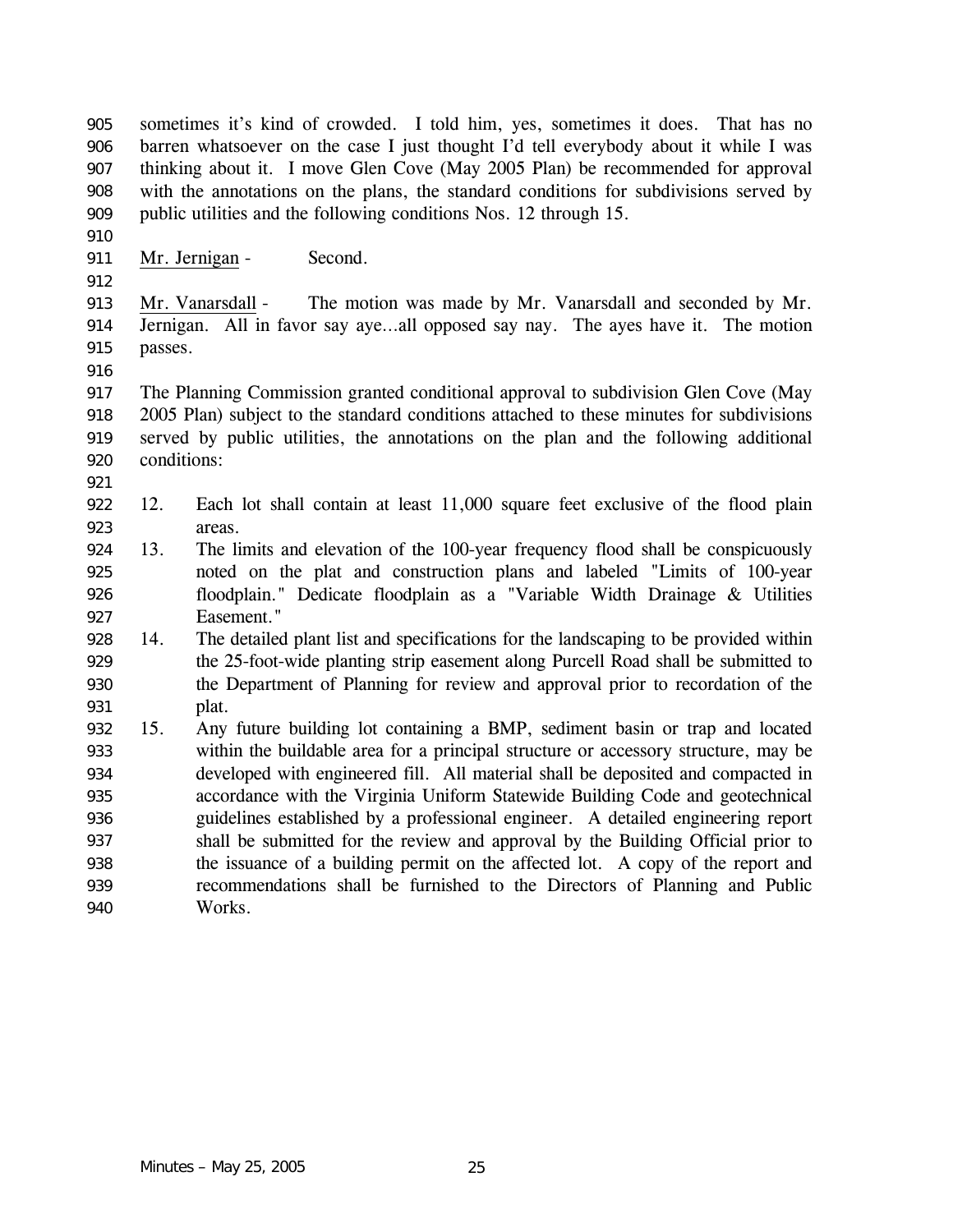### 941 **PLAN OF DEVELOPMENT SPECIAL EXCEPTION RECONSIDERATION**

942

POD-104-00 Sandston Senior Retirement Community – E. Williamsburg Road **Engineering Design Associates for Southside Community Development & Housing Corporation:**  Request for reconsideration of conditions of approval for a plan of development and special exception, as required by Chapter 24, Sections 24-2, 24-29(c), 24- 94(b) and 24-106 of the Henrico County Code, which authorizes construction of a three-story, 100-unit independent living adult facility. The 19.135-acre site is located at 520 E. Williamsburg Road (U. S. Route 60) on parcel 831-715-9157. The zoning is R-5, General Residence District, A-1, Agricultural District and ASO (Airport Safety Overlay) District. County water and sewer. **(Varina)** 

943

Mr. Vanarsdall - All right. Anyone here in opposition to POD-104-00, Sandston Senior Retirement Community – E. Williamsburg Road, or in behalf of this case? Good morning, Mr. Kennedy. 944 945 946

947

Mr. Kennedy - The applicant is requesting an amendment to the special exception and it has to do with the definition of elderly. The current definition in the special exception is 62 and older, and they would like to revise it to age 55 and older. At the time when this project was originally contemplated, which was actually in December of 2000, it was first submitted as a project that consisted of 62 nursing home units and 40 assisted housing apartments. They essentially amended that in July 2003 and they came back with a revised plan. That revised plan was approved with the special exception, which is 100 assisted apartments for elderly, at their definition, age 62 and older. Since that time, though, the Commission has approved several other projects in the Varina District, and it has kind of changed their long-range strategy and that is why they come before you with this request. Since that time, the Dabbs House Road Project, which was ultimately named Carter Woods has been approved, and they finished the first phase and actually had a grand opening last month for their first 72 units, and they are back for administrative approval of 68 units, and they have 55 and older restriction on that one. And the second project is the Darby House Road project on Darbytown Road, and that has 110 units, but that is also age restricted, ages 62 and older. It has changed the marketing strategy and that is why the applicant has made this request. Staff has no opposition to the request, but the special exception will be spoken to by the applicant. Do you have any further questions? 948 949 950 951 952 953 954 955 956 957 958 959 960 961 962 963 964 965 966

- 967
- 968 Mr. Vanarsdall Any questions for Mr. Kennedy?
- 969

Mr. Jernigan - Dabbs House Road, Apartments, had been approved and under construction when this came through. Correct? 970 971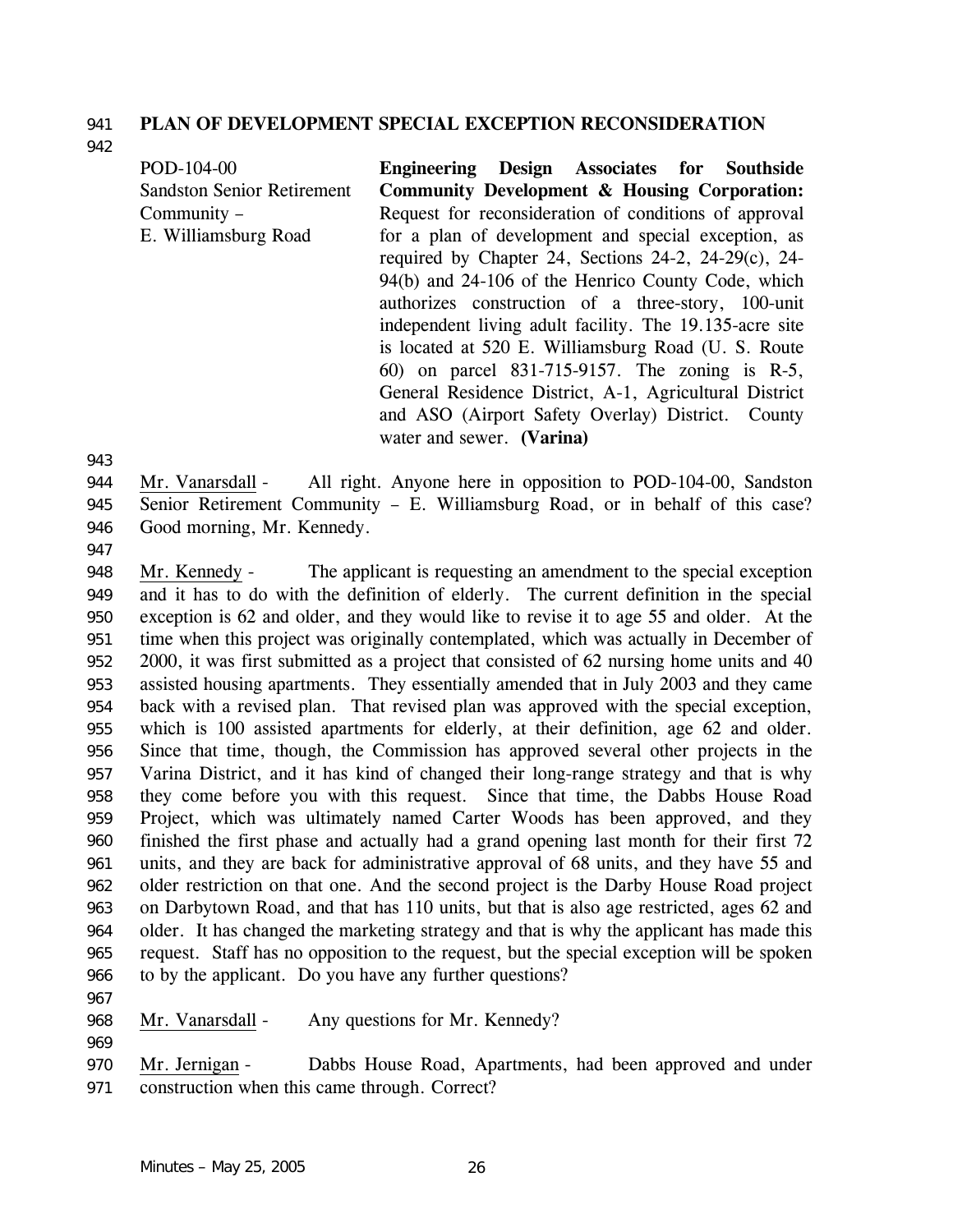| 973          | Right. It was under construction when they came back for the<br>Mr. Kennedy -                                                                                                        |
|--------------|--------------------------------------------------------------------------------------------------------------------------------------------------------------------------------------|
| 974          | amendment. That is true. It wasn't when they first came in, but it was when they                                                                                                     |
| 975          | came back the second time.                                                                                                                                                           |
| 976          |                                                                                                                                                                                      |
| 977          | Mr. Jernigan -<br>OK. I don't have any more questions, Mr. Chairman.                                                                                                                 |
| 978          |                                                                                                                                                                                      |
| 979          | Anyone else have any questions? All right. No opposition.<br>Mr. Vanarsdall -                                                                                                        |
| 980          |                                                                                                                                                                                      |
| 981          | Mr. Jernigan -<br>I'd like to hear from the applicant.                                                                                                                               |
| 982          |                                                                                                                                                                                      |
| 983          | Is the applicant here? Come on down and tell us your name,<br>Mr. Vanarsdall -                                                                                                       |
| 984          | please.                                                                                                                                                                              |
| 985          |                                                                                                                                                                                      |
| 986          | Good morning. My name is Aubrey Fountain. I am Director of<br>Mr. Fountain -                                                                                                         |
| 987          | Real Estate Development for Southside Community Development Housing Corporation.                                                                                                     |
| 988          |                                                                                                                                                                                      |
| 989          | I am James Middleton. I am the President of Southside<br>Mr. Middleton -                                                                                                             |
| 990          | Community Development Housing Corporation. Good morning.                                                                                                                             |
| 991          |                                                                                                                                                                                      |
| 992          | We represent a non-profit community development corporation<br>Mr. Fountain -                                                                                                        |
| 993          | and we do affordable housing. One of our multifamily needs is that we focus on senior                                                                                                |
| 994          | housing in the area. At the time we contemplated this project, it was in 2000, and we                                                                                                |
| 995          | really did sort of want to cater to a senior market and provide assisted housing for                                                                                                 |
| 996          | seniors in that market. We later found that there was a larger market for independent                                                                                                |
| 997          | living seniors. At the time we applied for the project, the 62 year age restriction was                                                                                              |
| 998          | something that our market studies indicated would be viable because at the time we had                                                                                               |
| 999          | our market study it didn't show that there were other projects in the market, and when                                                                                               |
| 1000         | we looked at it we understood the Carter Woods project to also have the 62 year old                                                                                                  |
| 1001         | age restriction as well as Parham Park Place, and a couple of other projects. We later                                                                                               |
| 1002         | understood that with those projects coming on board, that it substantially depleted our                                                                                              |
| 1003         | supply and our market. In this situation, where we are, we are not allowed to reduce                                                                                                 |
| 1004         | our age restriction to 55. It would probably leave us with, it will leave us with                                                                                                    |
| 1005         | substantial vacancies in our market as our market studies have indicated. One of the                                                                                                 |
| 1006         | things that we are obviously concerned with is having a project where there are high                                                                                                 |
| 1007         | vacancy rates, or it is empty and we end up with a structure that may be abandoned and<br>that sort of thing. We previously have torn down a structure that was left vacant on       |
| 1008         |                                                                                                                                                                                      |
| 1009<br>1010 | that site so that we could build this facility, and our biggest concern is that we are left<br>in a dire situation of not being able to market it. In the sense of fairness with the |
| 1011         | Carter Woods project being 55 and direct competition, it really does sort of bind us, if                                                                                             |
| 1012         | you will, and similarly with the Parham Park Place project. Our concern is, maybe as                                                                                                 |
| 1013         | yours is, is to make sure that it is a very well managed and operated property, and that                                                                                             |
| 1014         | is one of the things that we would definitely focus on, making sure that with the age                                                                                                |
| 1015         | restrictions the property is still very well maintained and marketed, but it is most                                                                                                 |
|              |                                                                                                                                                                                      |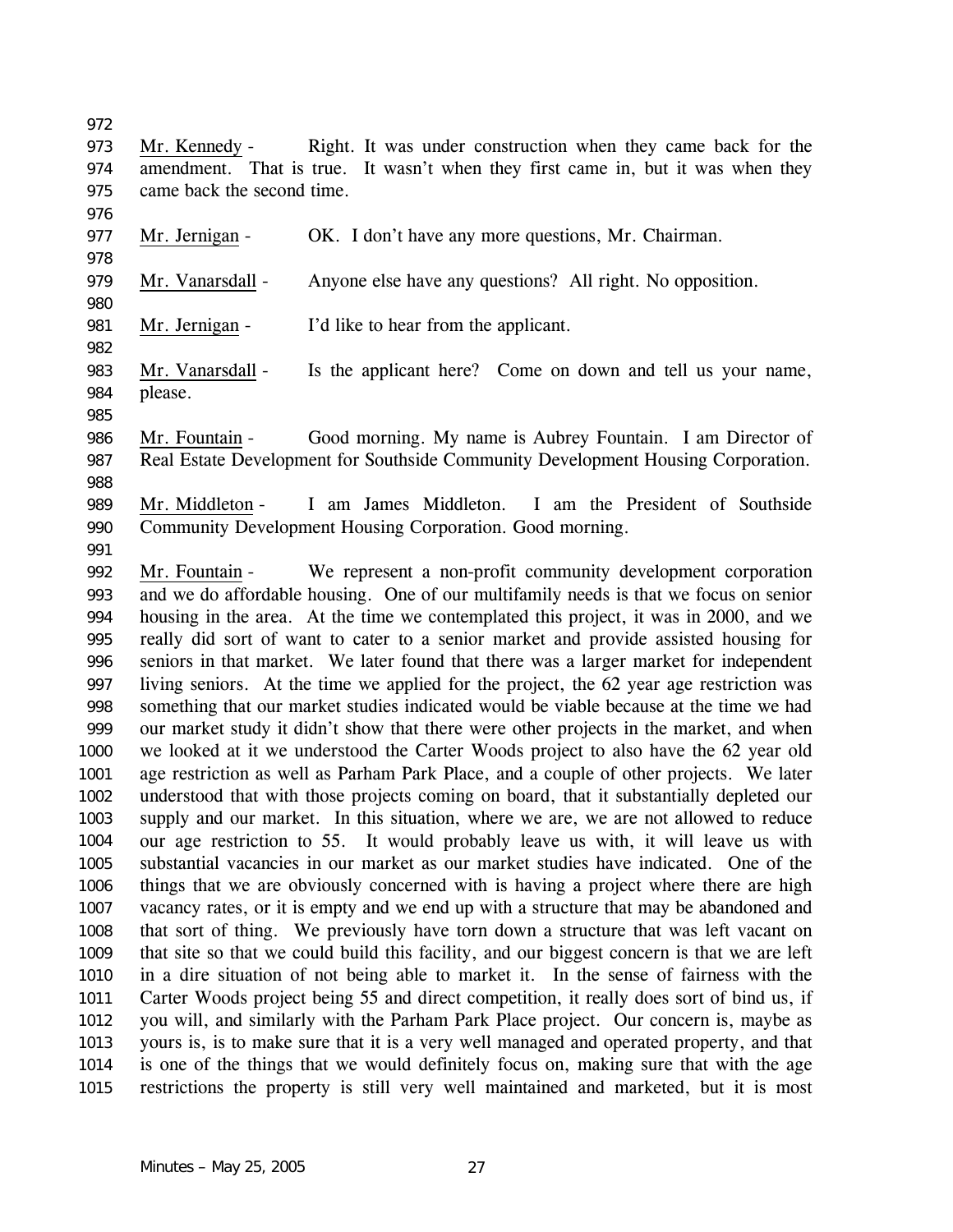important to us to make sure that there is a viable population there. We do have the support from the community, the adjacent property owners, Seven Pines Baptist Church, Mr. Marshall Ingram, and some of his congregation are here, and this is a project that they have been waiting to see develop for many years, I think dating back to 1997 and maybe even before that, when there was a vacant structure there, and they are members of his congregation that may be very interested, that are 55 years old, that have long since waited to have this facility developed so they would have an opportunity to live there, and with the 62 year old age restriction, they may not have an opportunity to live there. These are some of the things we are appealing to your greater sensibilities to allow us to reduce the age restriction to 55 so that we can compete viably in the market and so that we can make sure that it is leased up. It is a tax credit project, so we do have lease up deadlines that we have to meet as well in order to make sure that the property doesn't loose its tax credits and remains viable, so we beg and plead on your mercy that you accommodate us and at least consider our plea here. 1016 1017 1018 1019 1020 1021 1022 1023 1024 1025 1026 1027 1028 1029 1030

Mr. Middleton - I just want to add that we spent a great deal of time on the road looking at best practices across the country, Maryland in particular, North Carolina in solid areas and one of the things that we focused on is the quality of management and quality of program in our senior facilities. We are very excited about the prospect of becoming an entity in the Sandston community and we feel that the community is obviously growing when you look at the amount of single-family development that is underway over there, so there is a lot of transitioning in that community. We have 15 applicants already pre-approved. None of them are over 60. We have several that have called that are over 60, of course, but our challenge and our concern is that the bulk of the market in that 55 to 65 range is probably going to be most applicants. Our concern is that if we are not allowed the 62 that it will put us in a very challenging position to get it leased up and to get it to cash flow, where we can meet our debt cover ratio and certainly we would not want to see that happen. We are here to answer any questions that you may have and to let you know we have looked at every angle we could, as opposed to coming back here, asking for this consideration, but here we are. 1032 1033 1034 1035 1036 1037 1038 1039 1040 1041 1042 1043 1044 1045 1046 1047

Mr. Jernigan - Well, Mr. Middleton, when you all did your market study, you knew that these other projects were out, too. Correct? 1048 1049

1050

1031

Mr. Middleton - Actually, when we did our original market studies it didn't show that these other projects were on line. I guess the market analyst and we weren't aware of these other projects as well. Again, this dates back, I think, to 2000, when we had our first market studies done. Afterwards, our most recent market studies were showing that the Dabbs House Project, I think it is now known as the Carter Woods project, was coming on board, but that was sort of, we got that information after our market study, and after we had been approved for the tax credits for the project. Our market studies come as a requirement for the tax credits, so we usually have to have those almost a year in advance of our submission for our tax credits, I think which was, 1051 1052 1053 1054 1055 1056 1057 1058 1059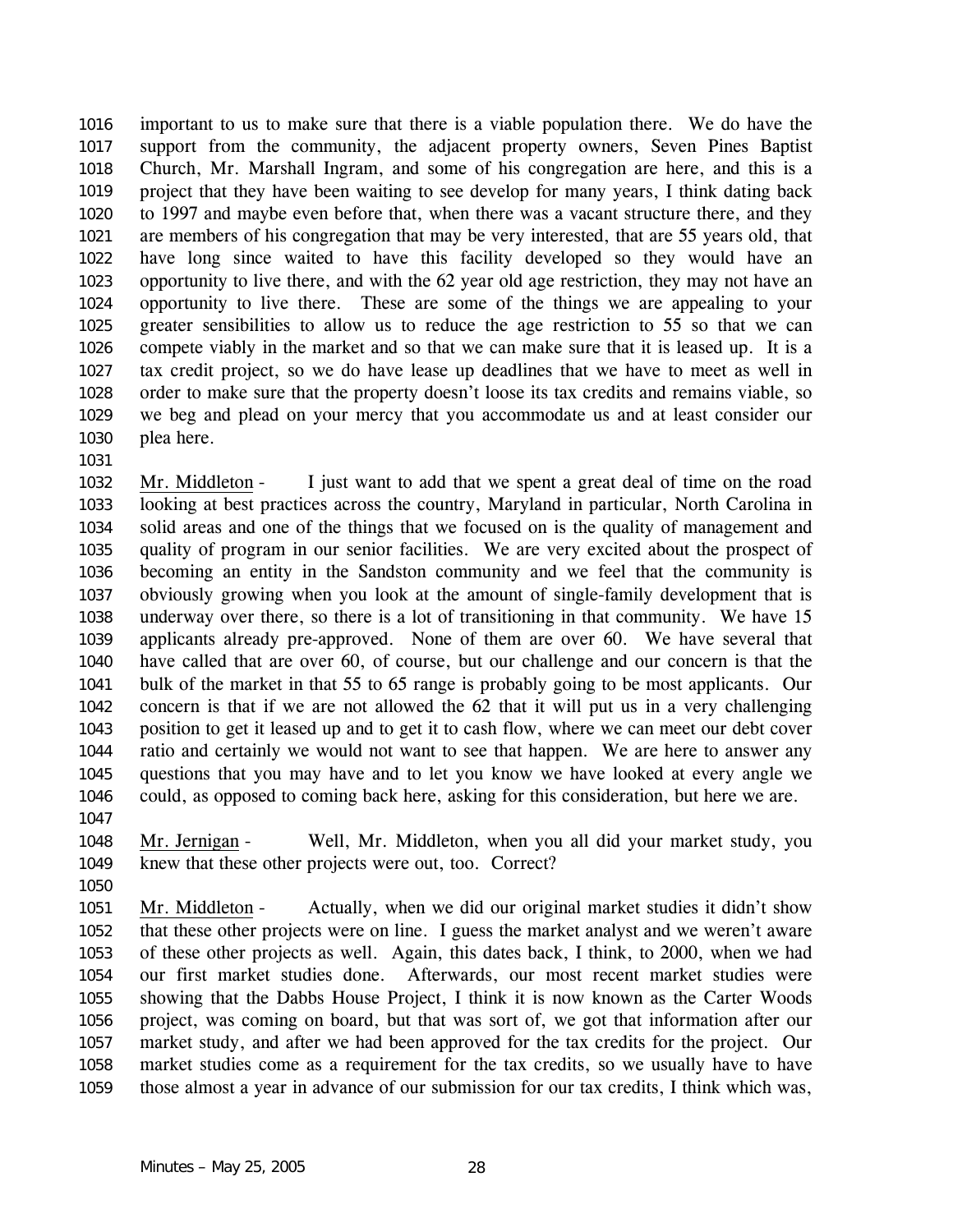I am not sure of the year. I think it was 2002 that we were first awarded the tax credits, so at the time we were not aware of the Dabbs House project, and then when we did find out about it, we understood that, also, to be age restricted to 62, and maybe there was some communication that was missed. 1060 1061 1062 1063

1064 Mr. Jernigan - It is.

1066 Mr. Vanarsdall - The three-story was tied to age 62. Wasn't it? 1067

1068 Mr. Middleton - I am sorry. 1069

1070 Mr. Vanarsdall - The three-story was tied to age 62.

1072 Mr. Middleton - For our project or the Dabbs House?

Mr. Jernigan - No. No. With your project. See what happened, OK, when you spoke of the place that used to be that, the gentleman that had that ran out of money, then eventually died, and the reason that had to be torn down was because it didn't meet Code, today's Code, but the property was zoned R-5 by right. You could have gone in there and built an apartment right then, and been in Code. You didn't have to have age restricted. When you came back to me in 2003, you wanted to go three-stories. For that trade off, I asked for age 62, which everybody agreed on, and there was opposition in the neighborhoods around there, and I explained to them that you could go in there and build apartments, but that you all wanted to go three-story and that I had asked for age 62 restricted. They were OK with that and that is the reason there was no opposition on that case when it came through. Now, at that time they asked me, "What if they come back later and want to change the age restriction? Would you do it?" I said, "No. It is the deal. He got three-story and I got age 62". So, you have got me in a spot here that I can't go back on my word. But this was applied for in 2003, Carter Woods was already under construction. 1074 1075 1076 1077 1078 1079 1080 1081 1082 1083 1084 1085 1086 1087 1088

1089

1091

1094

1065

1071

1073

1090 Mr. Middleton - The Carter Woods project, my understanding was it was 55.

Mr. Kennedy - Carter Woods is 55 and older. Dabbs House Road is Darbytown Road, the Darbyhouse project is 62 and older. 1092 1093

Mr. Jernigan - I thought, are you sure, Mike? Because I believe Carter Woods is 62. 1095 1096 1097

1098 Mr. Kennedy - I pulled it yesterday and it was checked.

1100 Mr. Jernigan - I think that is an error.

1102 Mr. Silber - Do you have the file with you, Mr. Kennedy?

1103

1099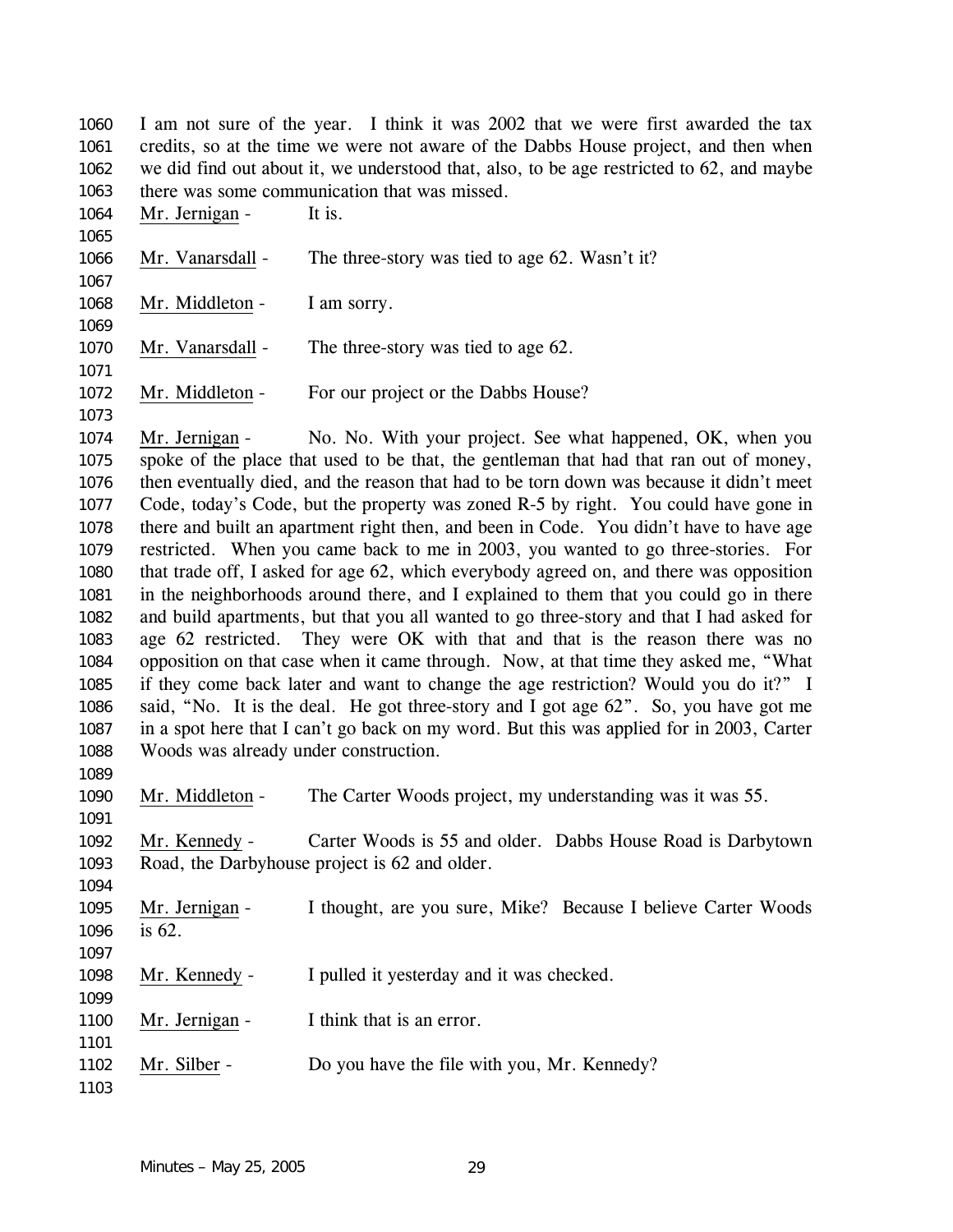1104 Mr. Kennedy - I don't have the file.

1105

Mr. Jernigan - I am not saying that you made a mistake, but it is somewhere in the paper work, because I remember that was the one we had a lot of opposition. They wanted the 800 ft. buffer. Remember? 1106 1107 1108

1109 Mr. Vanarsdall - Yes, that was a tough one.

1110

Mr. Jernigan - You know, I was thinking that came through at 62, so we will have to check on that, too, but anyway, where we are on this, you know, I can't go back on my word. You know, I told these people that even if it came back that I wouldn't change it, and I have got to stick by that. If I am to change it back to 55, then there would have been no need for the special exception. You've got 33 or 35 extra apartments out of that with the special exception. 1111 1112 1113 1114 1115 1116

1117

Mr. Middleton - Yes, sir, Mr. Jernigan, I appreciate that. Our situation with the going to three-stories is because we were locked into a certain footprint in order to change from assisted living to independent living, and, again, just as you indicated, we assume that the Carter Woods project was also 62 age restricted, so that the same standards or marketing would apply uniformly to the other developments. I think Parham Park Place as well as Carter Woods, we work with those entities, as well. They are excellent groups and we try to do very similar projects and work with those groups as non-profits. Again, with the 62 age restriction, I think our biggest concern is that, because if we could do that, I mean the fact that we'd like to sort of market it, if you will, to people who are 62 and older. But we didn't want to be left in a position where we are not able to lease it up to individuals at 55 or at 62, where we wouldn't be in sort of a dire situation of having a vacant property and sort of be left with our hands tied, while these other developments in proximity to us are allowed to lease at 55. If there is anything we can do to help appeal to your constituents that you may have committed to in terms of helping to appeal that process, we welcome that opportunity, whether we can speak to them in a public forum or the civic association again. We have support from our adjacent property owners, Seven Pines is indicating that they would be in support of the 55, so if there is anything we can do to help that process for you and I to make it a viable project, yet to appeal to civic associations or any other constituents who may have concerns, we plead for that opportunity as well. 1118 1119 1120 1121 1122 1123 1124 1125 1126 1127 1128 1129 1130 1131 1132 1133 1134 1135 1136 1137

1138

Mr. Jernigan - Well, during that process, and there is a lot of difference between 62 age restricted and 55. Sixty-two, both people have to be 62 and 55, only one person has to be 55. You know the Federal Fair Housing Act. I don't have to tell you. 1139 1140 1141

1142

1144

1143 Mr. Middleton - Yes, sir, absolutely.

Mr. Jernigan - You are well familiar with it and I explained that to them at the time and that is the reason that they were OK with the 62. 1145 1146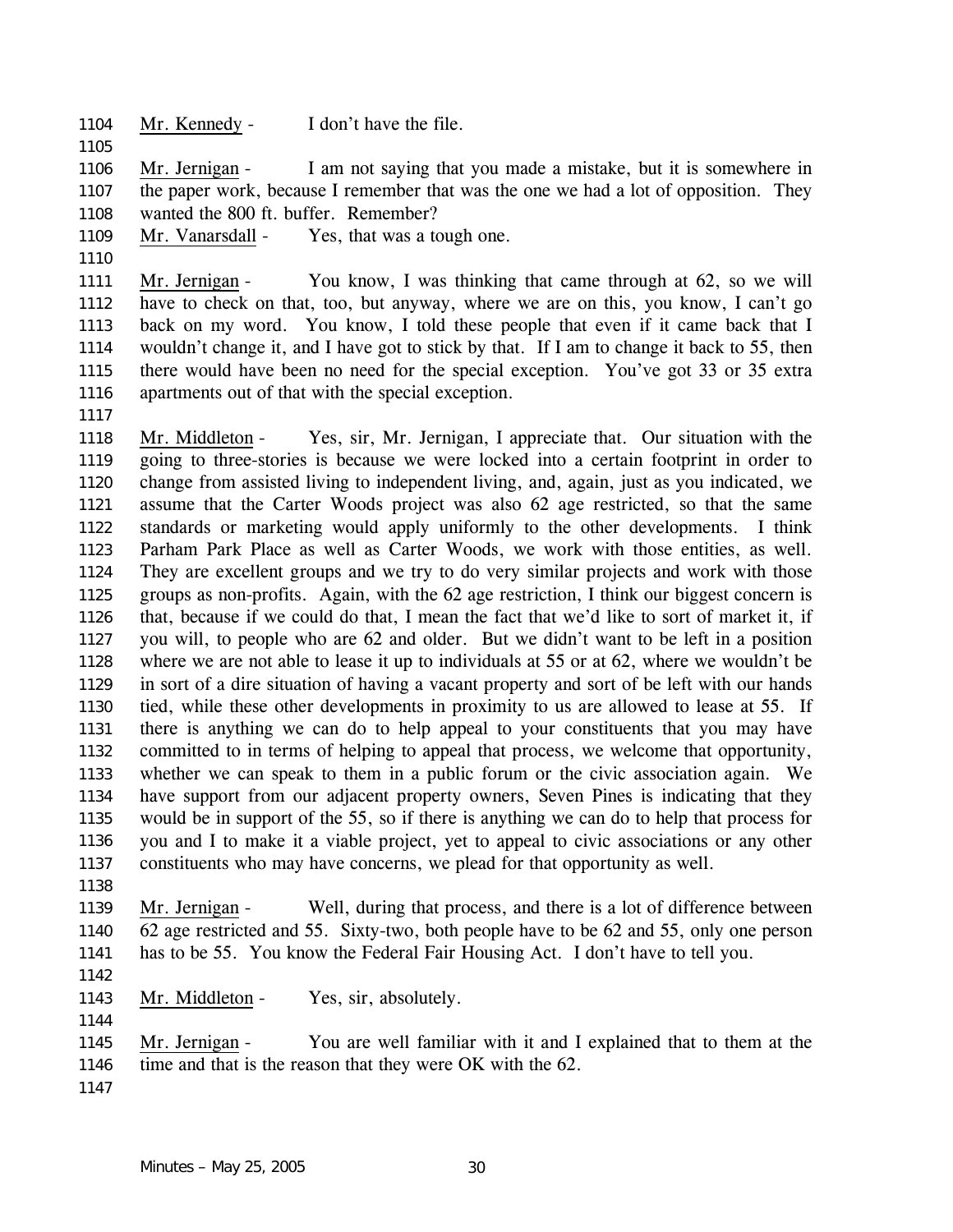Mr. Middleton - We have actually done several senior projects and we've never had a situation where, I guess that is possible, but we've never really had a situation where, and I don't think any of our senior properties that we have developed or managed where we had a younger spouse move in with a senior resident. If there is any, to that extent… 1148 1149 1150 1151 1152

1153

Mr. Jernigan - It doesn't bother me, but I am telling you it was a discussion on a couple of projects that we had, but I am sorry, gentlemen, but I am going to have to stick to my word. You know, I promised these citizens when this case came through they would be 62 and I am going to have to hold to that. 1154 1155 1156 1157

1158

1163

Mr. Silber - Mr. Jernigan, I am not trying to change your mind, but would there be any benefit to having these gentlemen have a community meeting and bring these people back out, have it explained to them what they are proposing and what this means, and see if they would feel any differently about that? 1159 1160 1161 1162

Mr. Jernigan - Well, I made a couple of phone calls prior to this meeting, and the new development that is going up right behind you, you know, some of those people weren't even familiar that the apartments were coming in, but I told the developer, Hugh Owens, that when, he's the one that had that property back there, and I had committed to him, also, that it would be age 62. Just him plus surrounding neighbors that had already been living there. 1164 1165 1166 1167 1168 1169

1170

Mr. Middleton - If there is any concession to that, we know Mr. Owens as well and I think you are right. When he was initially going to construct his single-family housing, I think that was probably a concern of his, maybe. We know Hugh Owens well. In fact we share an easement with him for the property, and so we sort of tried to collaborate our projects with his during that time, and at this point I think his development is built and sold and that sort of thing, so I don't think he would, I don't know if he still shares those same challenges, but, again, if we are able to talk with Mr. Owens, we know him and we've sort of co-developed almost. These properties. We share an easement together and we have sort of been working in collaboration all along. We even have some opportunities to work with him in the future on some adjacent properties. So, again, if there is an opportunity for us to appeal to Mr. Owens or any of your other constituents again, we will… 1171 1172 1173 1174 1175 1176 1177 1178 1179 1180 1181 1182

1183

Mr. Vanarsdall - Well, do you know what the number would be between the 55 and the 62? Did you say that? 1184 1185

1186

1188

1187 Mr. Middleton - Yes. In terms of...

Mr. Vanarsdall - Did you have 100 people want to live for 62 and a thousand for 55 or what would be the difference there? 1189 1190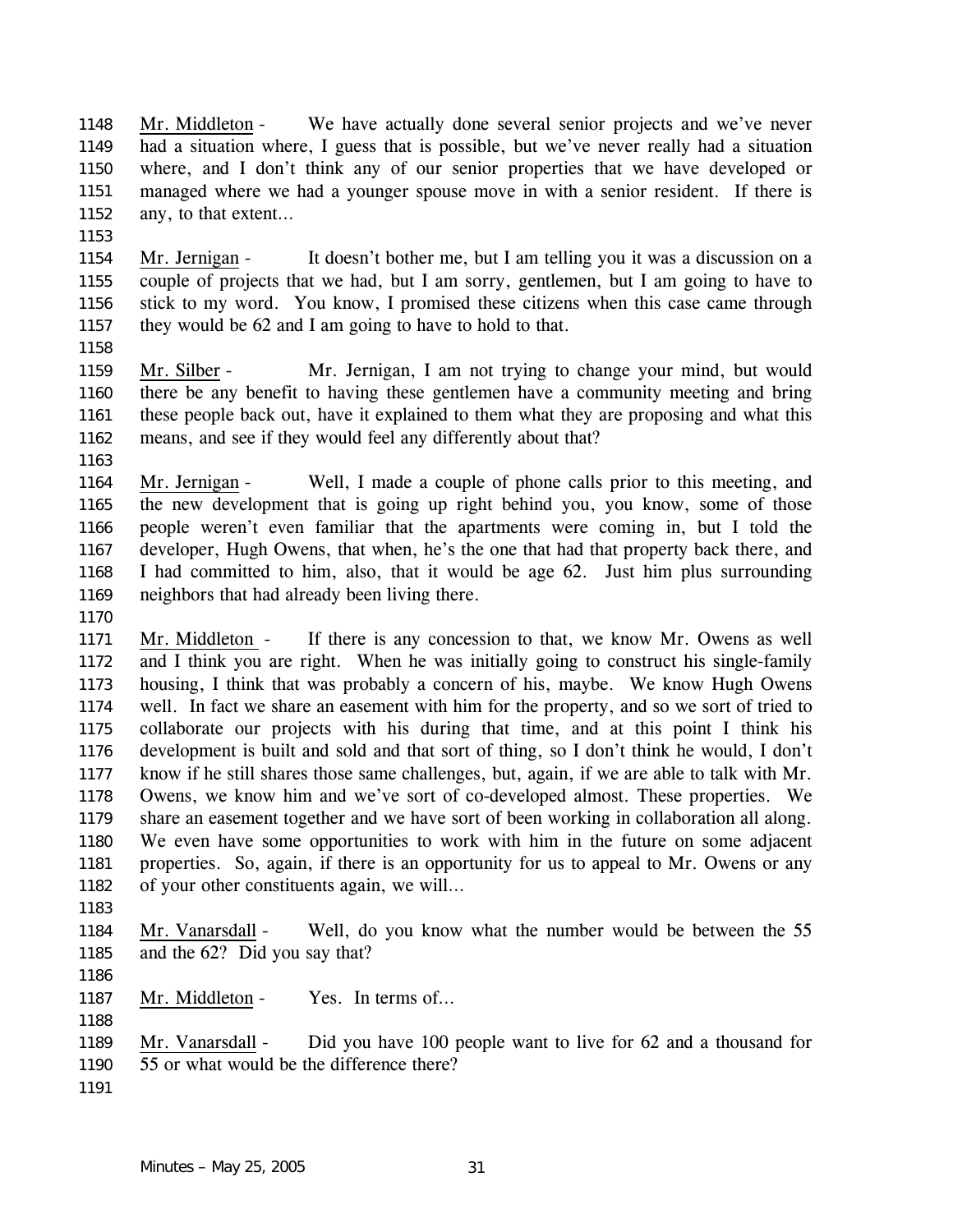Mr. Middleton - The market study, I think, is, I don't know if it defines the exact amount of people that would be limited by the 55. I think it talks about a gross disparity in the market. In fact, what it would look to do in order to capture that is it would have to try to expand its market area, if you will, and that is when they ran into challenges, because in its efforts to expand its market area, if it was going to be limited to 62, it was starting to touch on other areas of the city that are already saturated with senior housing, and the West End of Henrico, so we'd be sort of limited and I don't have the actual market study with me, but it did point to a real concern with being limited to the 62 age restriction, particularly now with the new senior projects that are coming on the market, with Carter Woods being in relatively close proximity, but they are allowed to do 55, and it really, from a fairness standpoint, it really hurts us. If they are allowed to do 55 and Parham Park Place is allowed to do 55, then some of the other senior complexes, it really puts a strain on us. Our biggest concern was, we would technically have no real problems leasing to 62 and older if we knew that we could capture just that market, but our biggest concern, again, here is not greed or malintended here. It is just survival, if you will, wanting to make sure, and then again our concerns are to appeal to the community as well. We'd hate to have a project that has any community opposition to it or any concerns with the community, so, again, our whole sense here is to try to appeal to the community and I just wanted to beg for their mercy, but to also work in collaboration with the community, so that they are comfortable with the project, they are comfortable with the age restrictions. They are very comfortable with the fact the project, the decorum will be professionally managed, and operated so that there wouldn't be any issues with that. But, to also sort of allow them to have input into the project, things they would like for the project to see or do. I am not talking about other proffers necessarily, but in terms of programs and operations and things like that, again, we'd look to actually work with the community to make sure the project is one that they would be very comfortable with and would enhance their community economically as well. 1192 1193 1194 1195 1196 1197 1198 1199 1200 1201 1202 1203 1204 1205 1206 1207 1208 1209 1210 1211 1212 1213 1214 1215 1216 1217 1218 1219

1220

Mr. Archer - Mr. Fountain and Mr. Middleton, we certainly are in sympathy with our colleague, Mr. Jernigan, because he has given his word as to something he would do, and probably to more than one person. By way of suggestion, and this, of course, would be his call, if the case were deferred, would you be able to contact all of the people that Mr. Jernigan has made promises to and it would probably take more than a month to do it, to be honest with you, to make sure that you satisfied everybody. It is just a suggestion as a way to maybe come to some sort of reconciliation on this, but it is up to Mr. Jernigan to allow it. But he is in a hard spot, because one case has been decided based on a set of recommendations that, you know, we are thinking about maybe overturning, and in fairness to him, I can understand his position very clearly, and the onus, of course, would be on you all to try and see if you can reach some resolution with those people that recommended things to him that he went along with. And, of course, that would be up to Mr. Jernigan to decide, but it would take, I think, a tremendous amount of leg work, but it might be something that you could pull off. 1221 1222 1223 1224 1225 1226 1227 1228 1229 1230 1231 1232 1233 1234 1235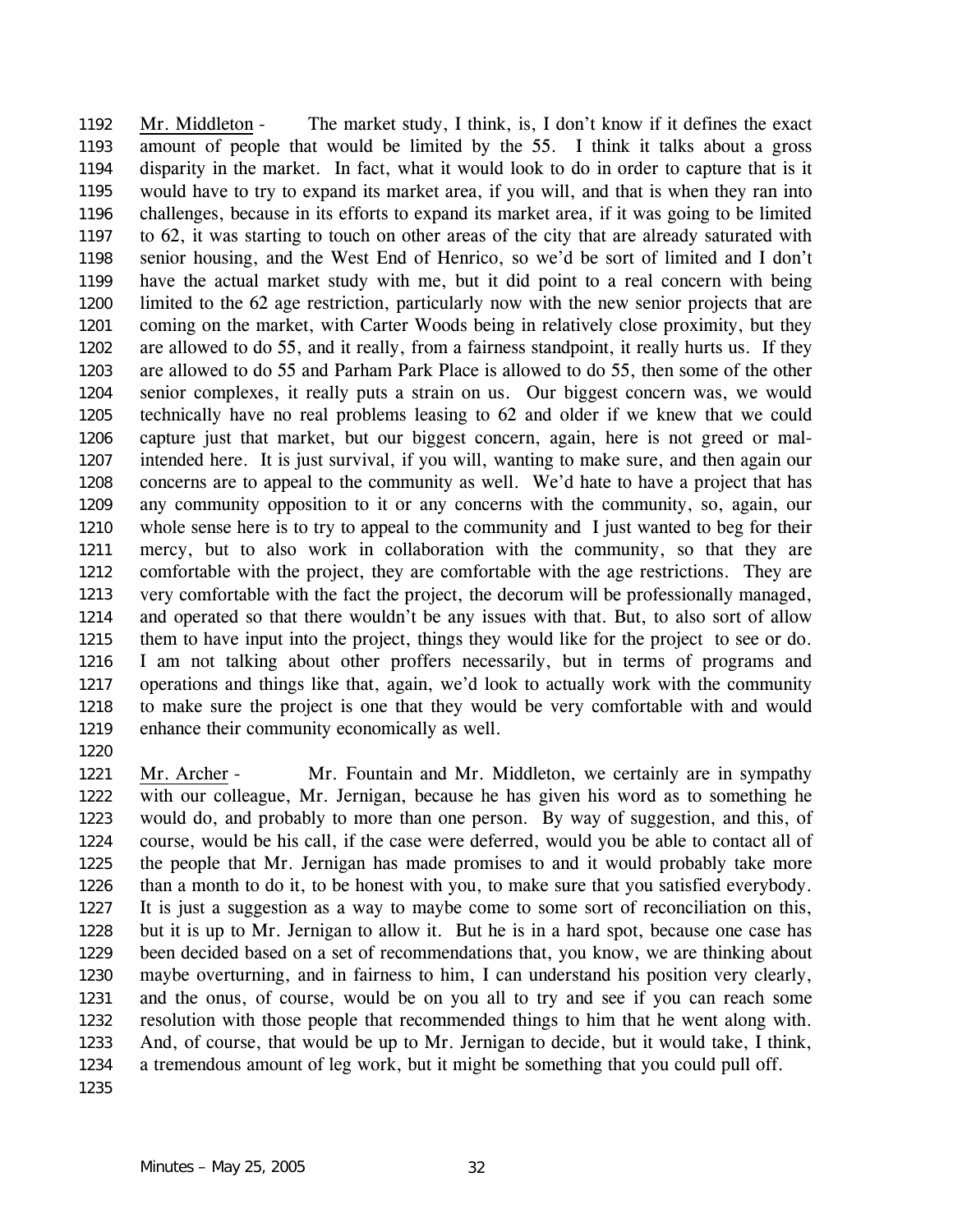Mr. Middleton - We would personally welcome that opportunity, and I think we would then proactively desire to do that, because even if we were allowed the special exception, we'd probably feel pretty bad if the community were in opposition for it and it would put Mr. Jernigan in a hard place, as well, as our project not being received well. So, we'd be very much interested in meeting with the community to talk over any concerns that they may have to try to collaborate with them again to make it a better project. And, again, I appreciate Mr. Jernigan even considering hearing us here today because of the situation he is in. We'd very much like to help appeal. 1236 1237 1238 1239 1240 1241 1242 1243

Mr. Archer - It is tough spot to be in, but that is the only thing that I could recommend that might at least start you on the road trying to alleviate this position. 1244 1245

1246

1248

1250

1267

1247 Mr. Middleton - Absolutely.

1249 Mr. Archer - It is going to take a while if you do it.

Mr. Middleton - As a non-profit community development corporation, we have done a lot of projects in pretty tough communities, and when I say tough communities, I don't mean hard communities, I mean communities where the residents are very concerned about what happens in their community, and part of our mission, in fact, is to work with the community and civic organizations to help make sure. We usually come to the civic organizations before we even look at developing a project. Mr. Marshall England from Seven Pines Baptist Church is here, and he can attest to the fact that we have been working with him for the past I guess five or six years, maybe, to make sure this is a project that they would be comfortable with. Again, we have worked with Mr. Owens on several occasions to make sure that this was a project that he felt comfortable with. We have not really spoken with him in a couple of years here, just because I think he's got his project developed and he is off and running, and that is great. I think that helps our project and hopefully vice versa. So, again, we would very much welcome that opportunity. In fact, we would prefer to do that than to even just get it approved, so we could make sure we are appealing to your constituents and the adjacent property owners. 1251 1252 1253 1254 1255 1256 1257 1258 1259 1260 1261 1262 1263 1264 1265 1266

Mr. Jernigan - Well, Mr. Owen knew what this situation was, because his project was underway when this came through, so he told us yes, the developers are…you know, I think he sold his to Ryan, and I am sure the agents of Ryan are telling people, you know, that maybe the apartments are coming. Some didn't know about it. Some did. But they were told what it was at the time. Gentlemen, you know, this is a tough spot for me. I have never back slid on anything yet and I can't start on this today. It is what it is. When you came through and wanted to go from 62 to 100, you know, it was a deal, and I will be truthful with you, I had calls on this before I even had my packet. I didn't even know about this case. I had phone calls because some notices had been sent out and when my packet came out, I looked in here and saw it, and I spoke to some of those people. I am going to recommend to deny it and leave 1268 1269 1270 1271 1272 1273 1274 1275 1276 1277 1278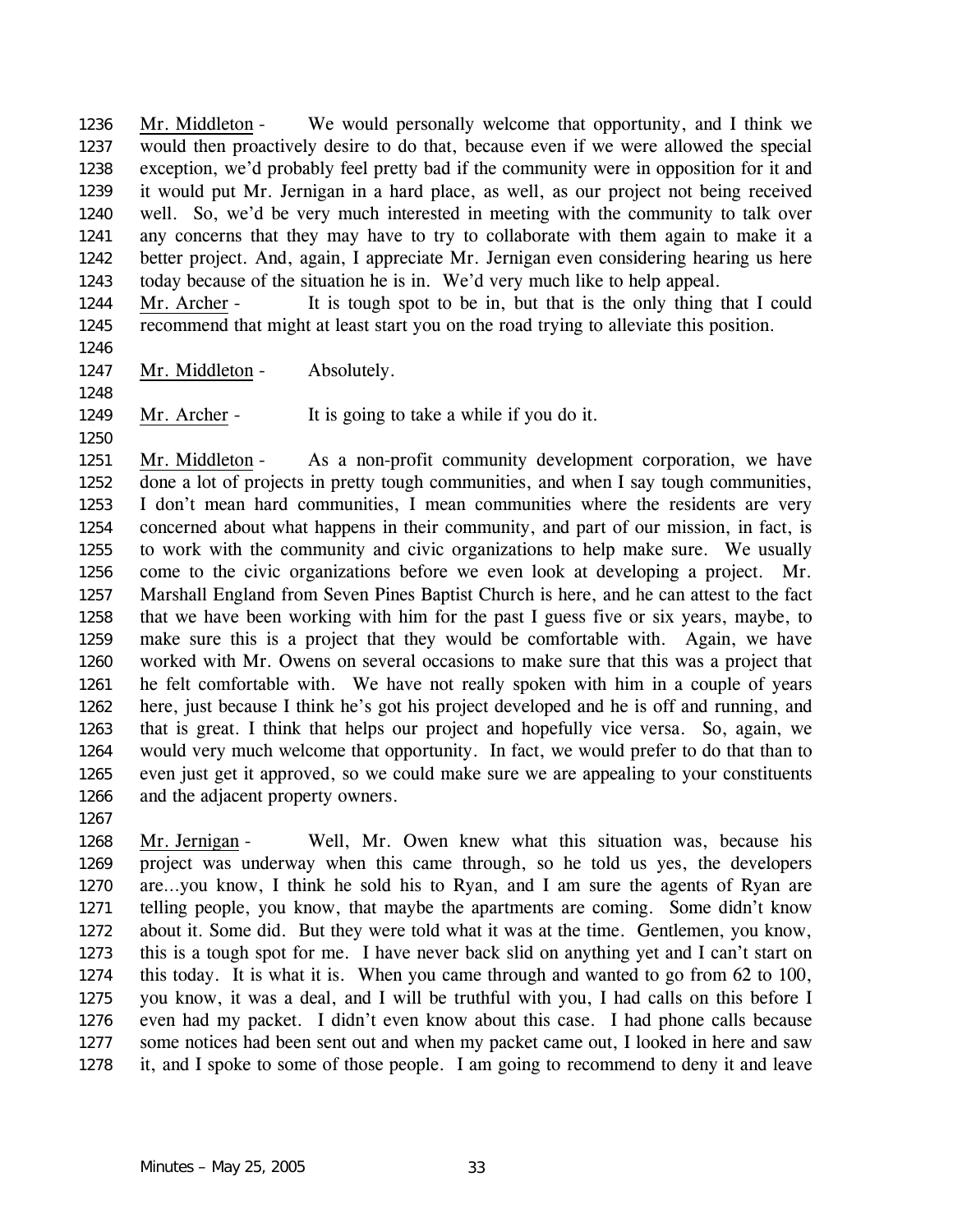it like it is, and that is all I can do. It is just, it is the way it came through and it is the way I've got to leave it. 1279 1280

1281

Mr. Middleton - Again, we appreciate the opportunity to be heard and just in closing, again, I think what we are asking for is just an opportunity. I think your concern is obviously to your constituents and I appreciate that and understand it, and that is why I think why we would like to appeal to them, as well. I think, again, if I am an adjacent property owner and I get a notice that something is happening different than the way I understood it to be, I'd probably be objectionable, as well, but it is sort of a democratic process to be heard, and if we had an opportunity to talk to them, I think that is what we were seeking sort of to do is maybe make an appeal, and, again, if we were denied at that point, then I don't know that we'd have any other concession. 1282 1283 1284 1285 1286 1287 1288 1289 1290

Mr. Jernigan - You all haven't even finished this project yet. It is not even under roof. 1292 1293

1294

1296

1291

1295 Mr. Middleton - Yes, I think one of our...

Mr. Jernigan - I think you need to give it a chance and see what it can do before you come back and try to change it. I mean, you have still got the studs showing. Get it built and let's see how it does. Give it a little time, and if it is not working, then let's try it. 1297 1298 1299 1300

1301

1303

1302 Mr. Middleton - OK.

Mr. Jernigan - Let's do that. I will be willing to entertain that, but until you give it a chance, I am just not going to change it. 1304 1305

1306

Mr. Middleton - We appreciate an opportunity to at least let that be an open door for consideration and we will accept that. 1307 1308

1309

Mr. Jernigan - Let's get it rolling, unless you want to defer it for nine months or a year, or withdraw it, not withdraw it, defer it. That is up to you. If you want a deferral for nine or 10 months, and see what happens, or whatever time you want, but as far as it stands today, I can't support it. 1310 1311 1312 1313

1314

Mr. Middleton - OK. Well, we will take the deferral, by all means, and our objective is to certainly, if we find out that the market, and, again, we are basing that on the number of applicants we have received so far. 1315 1316 1317

1318

Mr. Fountain - As well as, I think, the Carter Woods project is leasing up a little slower than it had anticipated, as well, because of the new supply of senior housing in the market, and even with the 55, I think they are having some challenges getting leased up, and that was sort of our first forecast, from a marketing standpoint that we 1319 1320 1321 1322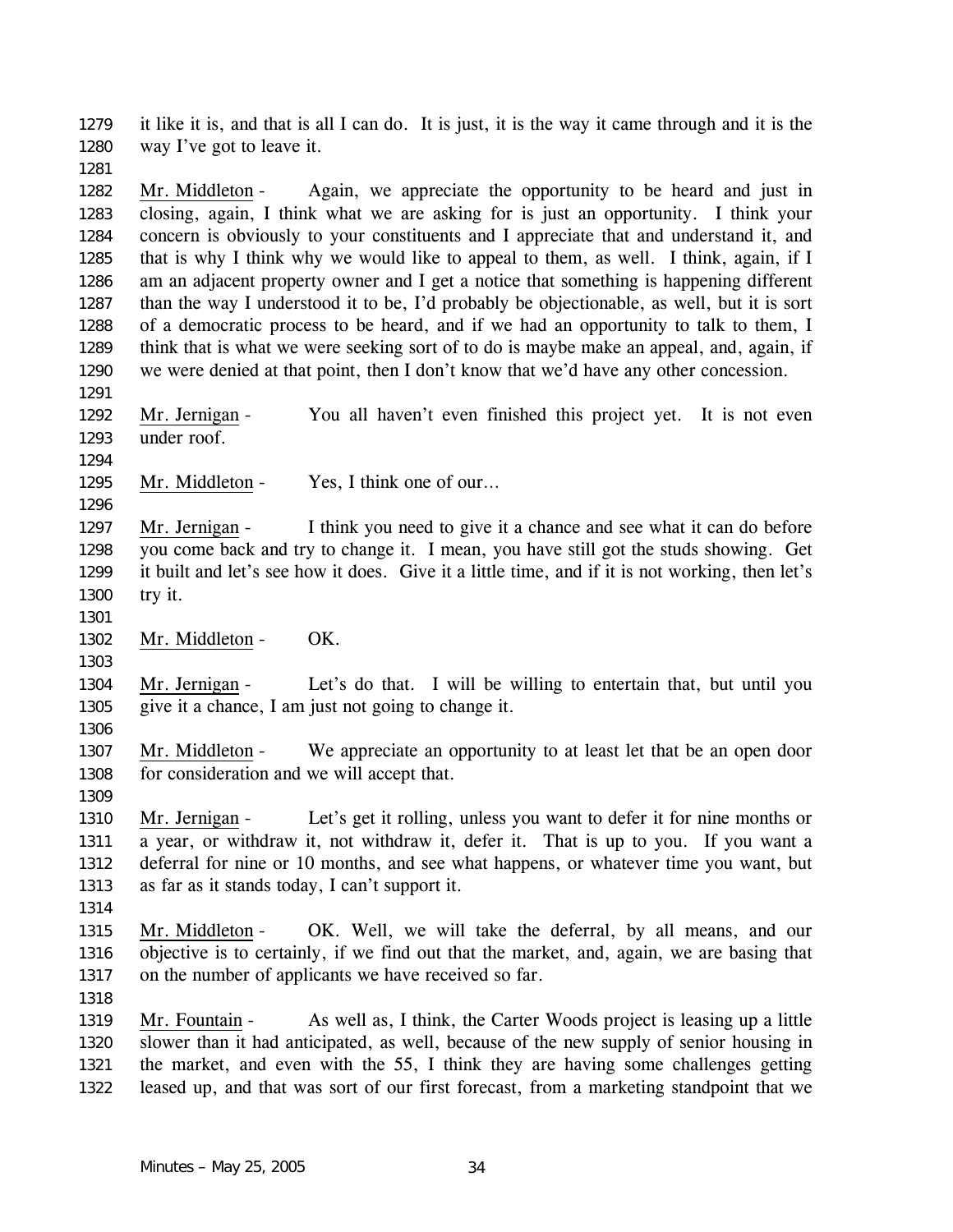did need to have age 55, so that is what we were basing it on, looking at some of the other projects. Again, as Mr. Middleton has indicated, I think that is certainly a fair alternative, if we are not able to get it leased out, we are going to try to market it to age 62 and older, and we will be required to, but in the event that we can't, we do appreciate… 1323 1324 1325 1326 1327 1328 1329 Mr. Middleton - And we apologize for putting you in a hard place. 1330 Mr. Jernigan - I will tell you. I am not saying I am going to change my mind then, but let's give it a chance to see what happens before we put the nail in the coffin on it. 1331 1332 1333 1334 Mr. Middleton - OK. We appreciate that. 1335 1336 Mr. Jernigan - Do you want to defer it for a year? 1337 Mr. Silber - Sure. Nine months is February, 2006. I don't know where they are in construction, when they might begin to lease. 1338 1339 1340 Mr. Middleton - We are under roof currently and we anticipate our certificate of occupancy by November, so we are looking to start. That is why we are aggressively pre-leasing, because the construction is moving. I have some pictures that will show you from yesterday. 1341 1342 1343 1344 1345 1346 Mr. Jernigan - Well, I ride by it everyday. 1347 1348 Mr. Vanarsdall - How long a deferment do you want? 1349 Mr. Middleton - Well, we will take nine months if we can get it. I would appreciate it. 1350 1351 1352 Mr. Jernigan - How about a year? If you are not going to be finished until November? 1353 1354 1355 Mr. Middleton - If that is what we have to do. I think that our issue is that it would be the tax credits we have to have it leased up within a certain time period so that we are not losing the investor's equity in the project. Again, their primary concern is not just having the structure built, but that the units are actually what is called "placed in service" to be awarded the equity from the project that makes it affordable, and we have a very strict time line to make sure that the project gets leased up. I can probably submit some documents identifying the time line that they are requiring for us to have it leased up, so that we are not losing our credits, and I think nine months would be, you'd help us get a project built and start marketing it. Because it has to do 1356 1357 1358 1359 1360 1361 1362 1363 1364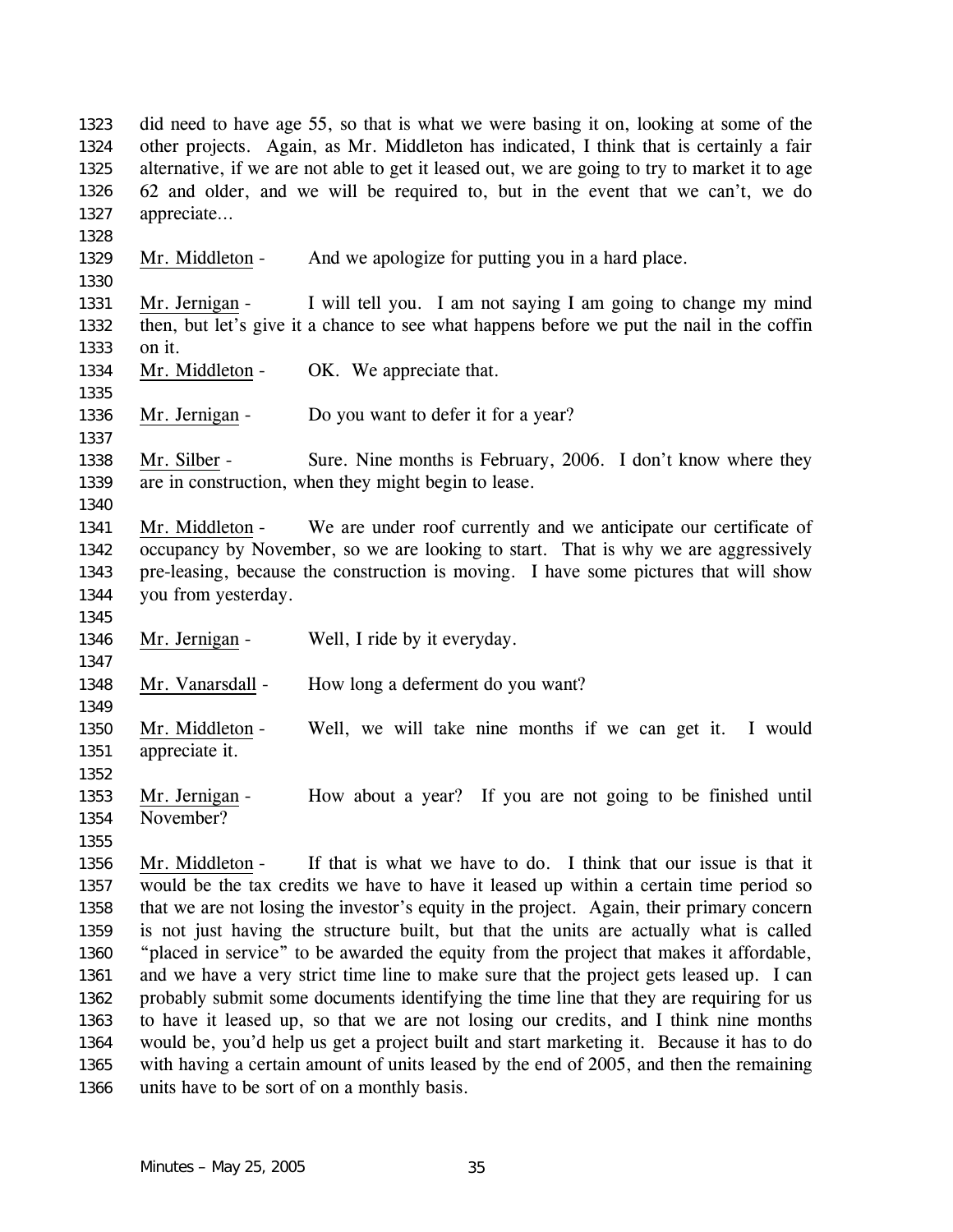1367 Mr. Silber - Mr. Jernigan, if you did give them nine months, you could hear it and you could decide to defer it again if you wanted to. Nine months, that would be February. A year out, that would be May. 1368 1369 1370 1371 1372 Mr. Vanarsdall - February what? 1373 1374 Mr. Silber - February 22, 2006. 1375 Mr. Vanarsdall - February 22, 2006, that is the fourth Wednesday. How about that? 1376 1377 1378 1379 Mr. Middleton - Yes, sir. I appreciate it. 1380 Mr. Jernigan - All right, then. With that I will make a motion to defer POD-104-00, Sandston Retirement Community, to February 22, 2006, by request of the applicant. 1381 1382 1383 1384 1385 Mr. Archer - Second. 1386 Mr. Vanarsdall - Motion made by Mr. Jernigan and seconded by Mr. Archer. All in favor say aye. The motion passes. 1387 1388 1389 1390 1391 1392 1393 1394 1395 At the request of the applicant, the Planning Commission deferred POD-104-00, Sandston Retirement Community, to February 22, 2006. **SUBDIVISION**  Rocketts Landing (May 2005 Plan) (Main Street Dedication) Old Osborne Turnpike (State Route 5) at Orleans Street **Wiley & Wilson, Inc. for WVS Development Associates, Inc.:** The 0.9-acre site for a public road dedication is located at 4880-5030 and 5090 Old Osborne Turnpike on parcels 797-713-5542 and 4210. The zoning is UMUC, Urban Mixed Use District (Conditional). County water and sewer. **(Varina) 0 Lot** 

- 1396 Mr. Silber It is in the Varina District.
- 1397

Mr. Vanarsdall - Is anyone in the audience in opposition to Rocketts Landing? I see a very famous figure sitting in the audience, grinning like a possum, Mr. Abeloff, who has been around a long time. I don't mean that detrimentally, but he started out with the Tobacco Row and now he is on Rocketts Landing, and someday we are going to thank him for it, because one of the things I noticed when I came to Richmond years 1398 1399 1400 1401 1402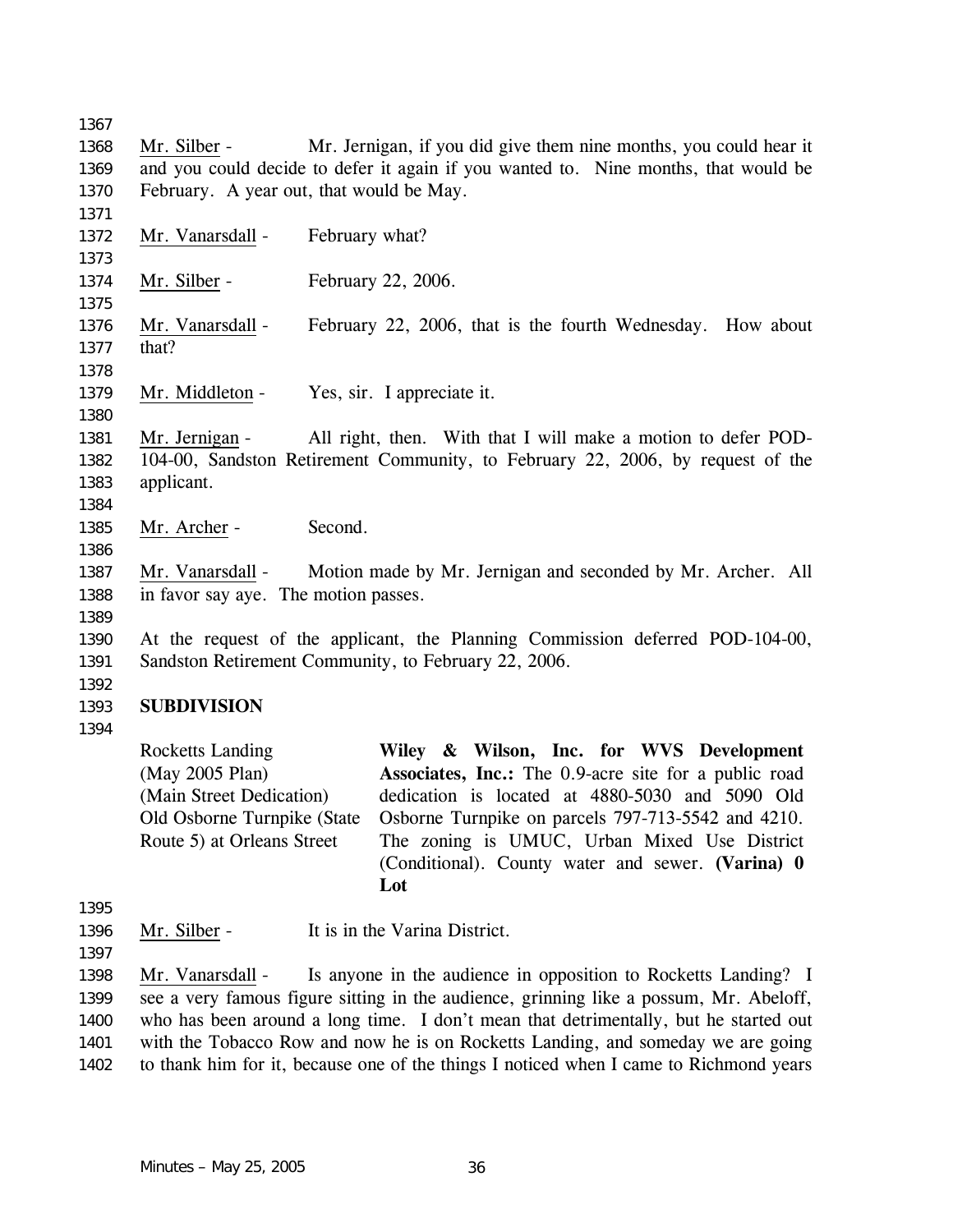ago was that it had nothing on the river but mush and marsh and pollutant. Thank you, Bill. Mr. Strauss. 1403 1404

Mr. Strauss - Thank you, Mr. Chairman. This is a conditional subdivision application that is before you today. It is an interesting project, one of three Urban Mixed Use Projects currently under review in Henrico County. The Commission will be seeing more of this project in the future. Today we are looking at a conditional subdivision only, and what you are seeing is for the first phase only. The reason the conditional subdivision approval is needed is for the dedication for the public street, which is to be called, appropriately enough, "Main Street" in keeping with the traditional purpose of this public street, which in the future will be the center of activity for this mixed use project. This street will have the infrastructure for the project, the details of which will be worked out over time, with future subdivision construction plans, plans of development and future landscape and lighting plans and building permits. But in order to get started, approval of the street is needed. You will see that the subdivision plat for the street itself is rather rudimentary, but in order to begin the task of coordinating the many details, such as utility connections, street trees, sidewalk and paving treatments, all various components of an urban streetscape, we have had the applicant include a separate drawing that has been attached to your addendum this morning. That shows some of these details and the context in which the construction will take place. Take note there is a roundabout, which will be one of the first properly designed roundabouts in Henrico County. The roundabout has been reviewed at length by the Department of Public Works and the Traffic Engineer, and will have paving treatments, mountable curb and a central feature. The rest of Main Street will have raised curbs, street trees, and paving treatments. I don't think there is much more that I can add at this point except to say that you will be seeing more of this project in the 1406 1407 1408 1409 1410 1411 1412 1413 1414 1415 1416 1417 1418 1419 1420 1421 1422 1423 1424 1425 1426 1427 1428

1405

future, and I will be happy to answer any questions you may have. 1429 1430 1431 Mr. Vanarsdall - Any questions for Mr. Strauss? 1432 Mr. Silber - Mr. Strauss, what is the pavement width of Main Street from curb to curb? 1433 1434 1435 1436 Mr. Strauss - I believe it is 42 feet. 1437 1438 Mr. Silber - Forty-two? 1439 1440 Mr. Vanarsdall - Any other questions? 1441 1442 Mr. Jernigan - How wide? 1443 1444 Mr. Strauss - Excuse me, 41 feet. 1445

1446 Mr. Jernigan - That is the right of way. It is going to have 30-foot streets.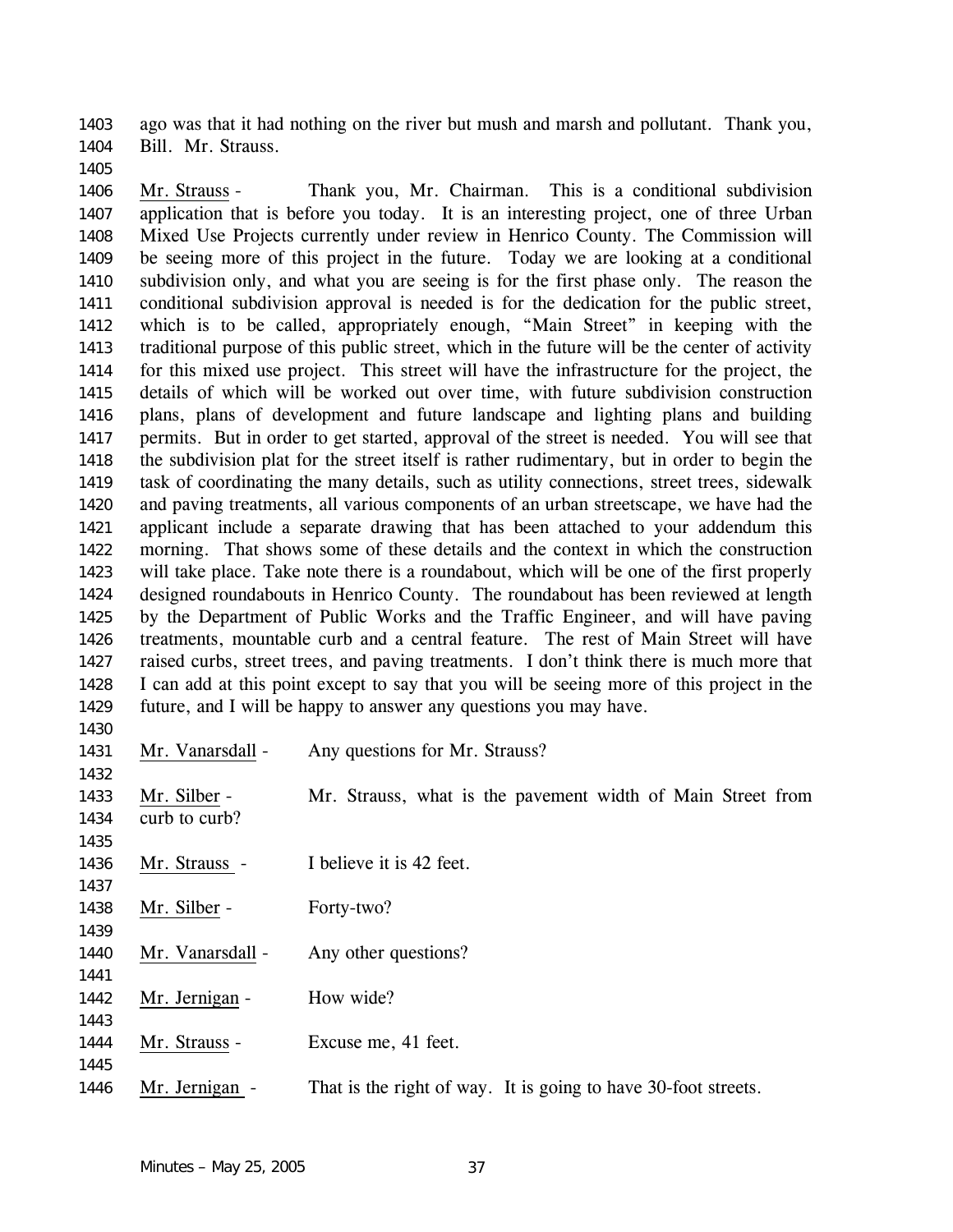| 1447         |                  |                                                                                             |
|--------------|------------------|---------------------------------------------------------------------------------------------|
| 1448         | Mr. Silber -     | Excuse me. Mr. Foster, why don't you come on down.                                          |
| 1449         |                  |                                                                                             |
| 1450         | Mr. Jernigan -   | We have 30-foot streets in there, but I am not sure what this one                           |
| 1451         | is.              |                                                                                             |
| 1452         |                  |                                                                                             |
| 1453<br>1454 | Mr. Vanarsdall - | Good morning, Mr. Foster.                                                                   |
| 1455         | Mr. Foster -     | Some of the private drives are 30 feet and 24 feet, this being a                            |
| 1456         |                  | public street will have a 40 foot width and will have parking on both sides.                |
| 1457         |                  |                                                                                             |
| 1458         | Mr. Jernigan -   | So it will be right that you only have a foot left on the right of                          |
| 1459         | way?             |                                                                                             |
| 1460         |                  |                                                                                             |
| 1461         | Mr. Foster -     | Yes, sir. Normal right of way widths are 65 feet for this, but due                          |
| 1462         |                  | to the urban nature of this, we were able to work out the small right of way.               |
| 1463         |                  |                                                                                             |
| 1464         | Mr. Jernigan -   | OK.                                                                                         |
| 1465         |                  |                                                                                             |
| 1466         | Mr. Kaechele -   | Mr. Foster, is there any difference between a roundabout and a                              |
| 1467         | traffic circle?  |                                                                                             |
| 1468         |                  |                                                                                             |
| 1469         | Mr. Foster -     | Yes, there are. Traffic circles, if you recall, especially up north                         |
| 1470         |                  | and New Jersey and locations in even D.C. from the 1940s and 1950s, are very large          |
| 1471         |                  | devices that allow you go through the intersection sometimes at 30 to 35 miles per          |
| 1472         |                  | hour. The right of way assignment was given to the street that was approaching, and         |
| 1473         |                  | they involve traffic congestion. Roundabouts are actually smaller in width. They are        |
| 1474         |                  | made so that speeds are lower, are going through 15 miles per hour. It's is also that       |
| 1475         |                  | once you are in the circle, you have the right of way, and what we have found over the      |
| 1476         |                  | past 10 years, especially in this country, is that they are a lot more efficient than the   |
| 1477         |                  | old traffic circles, provided they have the spitter islands and they are designed properly. |
| 1478         |                  | So, it is something that now the HWA is promoting. VDOT is even getting ready to            |
| 1479         |                  | build some and from a traffic engineering standpoint, they have been working very           |
| 1480         |                  | efficient versus putting a traffic signal in if you need one.                               |
| 1481         |                  |                                                                                             |
| 1482         | Mr. Kaechele-    | OK. If it is four-way intersection, it is only three-way, right?                            |
| 1483         |                  |                                                                                             |
| 1484         | Mr. Foster -     | Yes, sir.                                                                                   |
| 1485         |                  |                                                                                             |
| 1486         | Mr. Kaechele -   | Would that make a difference?                                                               |
| 1487         |                  |                                                                                             |
| 1488         | Mr. Foster -     | No, sir. They work exactly the same way whether it is a three or                            |
| 1489         |                  | four. The only requirement we've had with people wanting to propose them is that we         |
| 1490         |                  | will require them only on two-lane roads. We don't want to get involved in the big,         |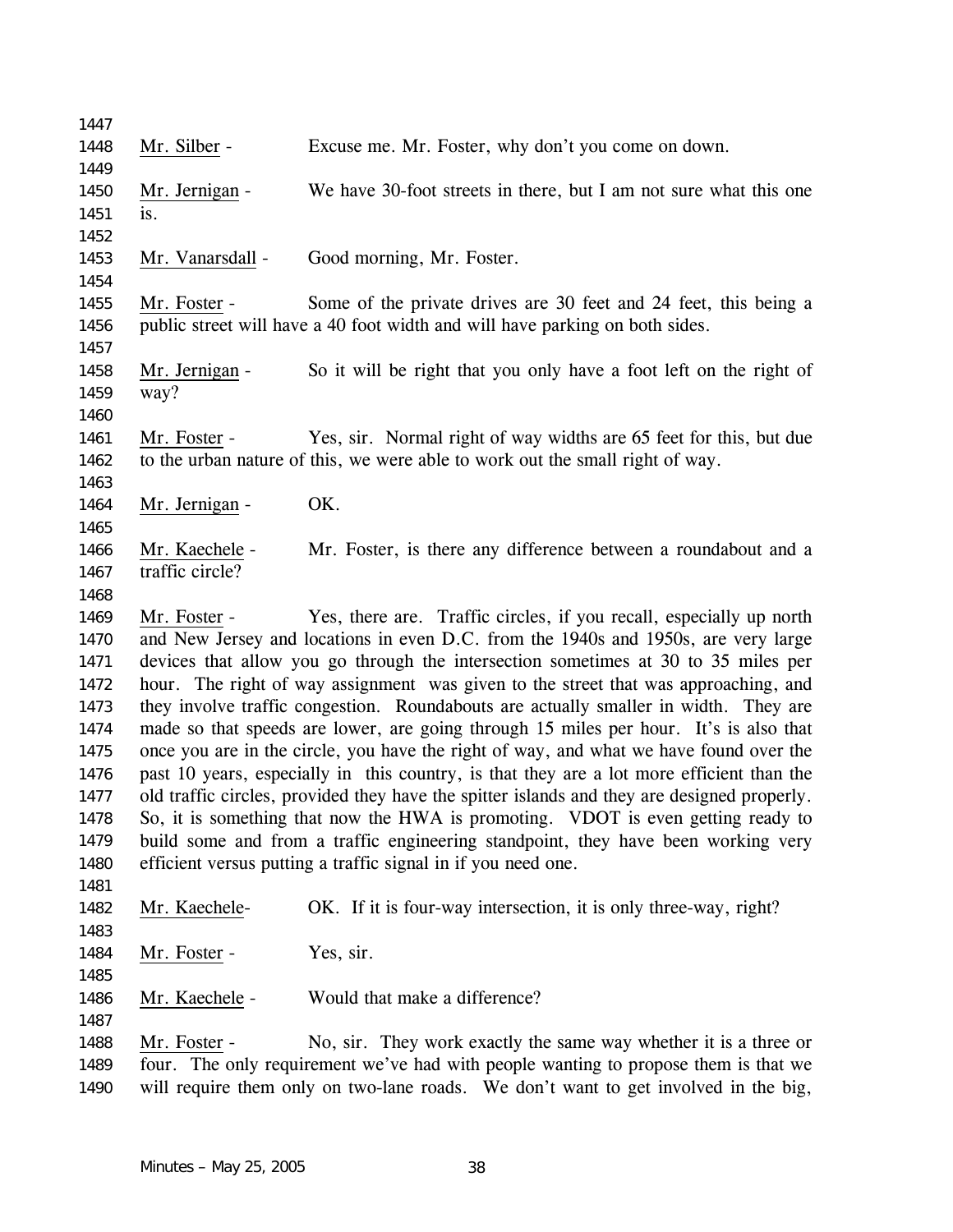sprawling road roundabouts. That can be confusing and we want to make sure it is safe. 1491 1492 1493 1494 Mr. Vanarsdall - Thank you. 1495 Mr. Silber - Do we have any other roundabouts on public roads in the County? 1496 1497 1498 Mr. Foster - Not in the County, no sir. But if the Commission and anyone is interested in seeing them, a modern roundabout is at Lombardy Street in the City at Virginia Union. It is one that is under construction and will be completed very shortly. We have none in the County on public roads at this time. 1499 1500 1501 1502 1503 Mr. Jernigan - Hanover has some, Bell Creek, that new subdivision they have in there has a roundabout in there. 1504 1505 Mr. Foster - And I do want to point out there is a difference between a roundabout and what is called a neighborhood traffic circle to slow people down for traffic harmony in neighborhoods. There is a difference between the two of those, mainly the way the spitter islands are made, and they are a little bit smaller in neighborhoods. 1506 1507 1508 1509 1510 1511 1512 Mr. Jernigan - That is probably what that is. Yes. 1513 1514 Mr. Vanarsdall - Any more questions for Mr. Foster? Thank you, Tim. 1515 Mr. Jernigan - Well, I don't need to hear from Mr. Abeloff unless he wants to come up and just say something, which I figured he didn't. Mr. Chairman, I am ready to make a motion. I think it is great that we need to get this project rolling, and this is the start for it. So, with that I will move for subdivision approval of Rocketts Landing (May 2005 Plan) Main Street Dedication, subject to the standard conditions for subdivisions served by Public Utilities and the following additional conditions, Nos. 12 through 17. 1516 1517 1518 1519 1520 1521 1522 1523 1524 Mr. Archer - Second. 1525 Mr. Vanarsdall - Motion made by Mr. Jernigan and seconded by Mr. Archer. All in favor say aye. All opposed say no. The motion passes. 1526 1527 1528 1529 1530 1531 1532 1533 The Planning Commission approved Subdivision Rocketts Landing, (May 2005 Plan) (Main Street Dedication) Old Osborne Turnpike (State Route 5) at Orleans Street, subject to the standard conditions for subdivisions served by Public Utilities and the following additional conditions: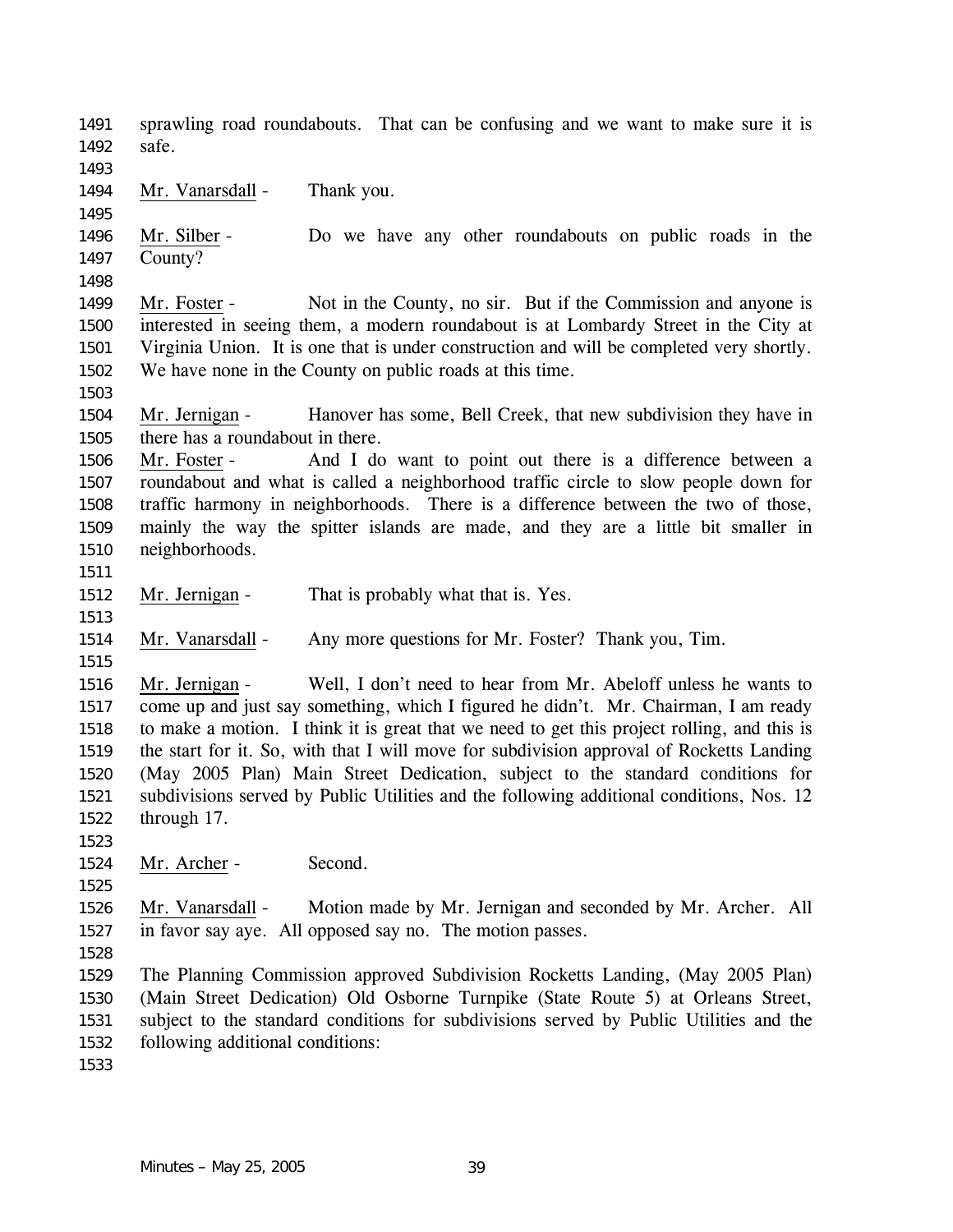| 1534 | 12.          |                            | The limits and elevation of the 100-year frequency flood shall be conspicuously       |
|------|--------------|----------------------------|---------------------------------------------------------------------------------------|
| 1535 |              |                            | noted on the plat and construction plans and labeled "Limits of 100-year              |
| 1536 |              |                            | floodplain." Dedicate floodplain as a "Variable Width Drainage & Utilities            |
| 1537 |              | Easement."                 |                                                                                       |
| 1538 | 13.          |                            | The proffers and conditions approved as part of zoning cases P-4-05 and C-55C-        |
| 1539 |              |                            | 04 shall be incorporated in this approval.                                            |
| 1540 | 14.          |                            | Prior to requesting recordation, the developer shall furnish a letter from CSX        |
| 1541 |              |                            | Railroad indicating that this proposed development does not conflict with its         |
| 1542 |              | facilities.                |                                                                                       |
| 1543 | 15.          |                            | Prior to recordation of the plat, the developer shall submit a landscape plan for     |
| 1544 |              |                            | the eight-foot-wide streetscape easement located along both sides of Main Street      |
| 1545 |              |                            | for Planning Department review and approval.                                          |
| 1546 | 16.          |                            | Prior to recordation, the developer shall submit a lighting plan for the eight-foot-  |
| 1547 |              |                            | wide landscape easements located along both sides of Main Street for Planning         |
| 1548 |              |                            | Department review and approval.                                                       |
| 1549 | 17.          |                            | A plat for the dedication of the remaining portion of Main Street between this        |
| 1550 |              |                            | subdivision and Orleans Street, shall be approved by the City of Richmond and         |
| 1551 |              |                            | recorded prior to the recordation of this subdivision plat.                           |
| 1552 |              |                            |                                                                                       |
| 1553 |              |                            | <b>APPROVAL OF MINUTES: April 27, 2005 Minutes</b>                                    |
| 1554 |              |                            |                                                                                       |
| 1555 | Mr. Silber - |                            | Next on the agenda would be approval of the minutes and these                         |
| 1556 |              |                            | would be the April 27, 2005 minutes.                                                  |
| 1557 |              |                            |                                                                                       |
| 1558 |              | Mr. Vanarsdall -           | Mrs. Jones, have you read the minutes?                                                |
| 1559 |              |                            |                                                                                       |
| 1560 | Mrs. Jones - |                            | I did, and Tuckahoe took up about half of the pages, so I move for                    |
| 1561 |              | approval of the minutes of |                                                                                       |
| 1562 |              |                            |                                                                                       |
| 1563 | Mr. Archer - |                            | I did have one correction, page 44, line 1767. I think what I said                    |
| 1564 |              |                            | was, "They are the tallest steeples that I have seen around the area," not "There are |
| 1565 |              |                            | people I have seen around the area, which would be a logical statement.               |
| 1566 |              |                            |                                                                                       |
| 1567 | Mrs. Jones - |                            | I move for approval of the minutes as corrected.                                      |
| 1568 |              |                            |                                                                                       |
| 1569 |              | Mr. Jernigan -             | Second.                                                                               |
| 1570 |              |                            |                                                                                       |
| 1571 |              | Mr. Vanarsdall -           | Motion made by Mrs. Jones and seconded by Mr. Jernigan. All in                        |
| 1572 |              |                            | favor say aye. All opposed say no. The minutes are approved.                          |
| 1573 |              |                            |                                                                                       |
| 1574 | Mr. Archer - |                            | Happy Birthday, Diana!                                                                |
| 1575 |              |                            |                                                                                       |
| 1576 |              | Mr. Vanarsdall -           | We have something from our Secretary that hasn't come up lately.                      |
| 1577 |              | Mr. Secretary.             |                                                                                       |
|      |              |                            |                                                                                       |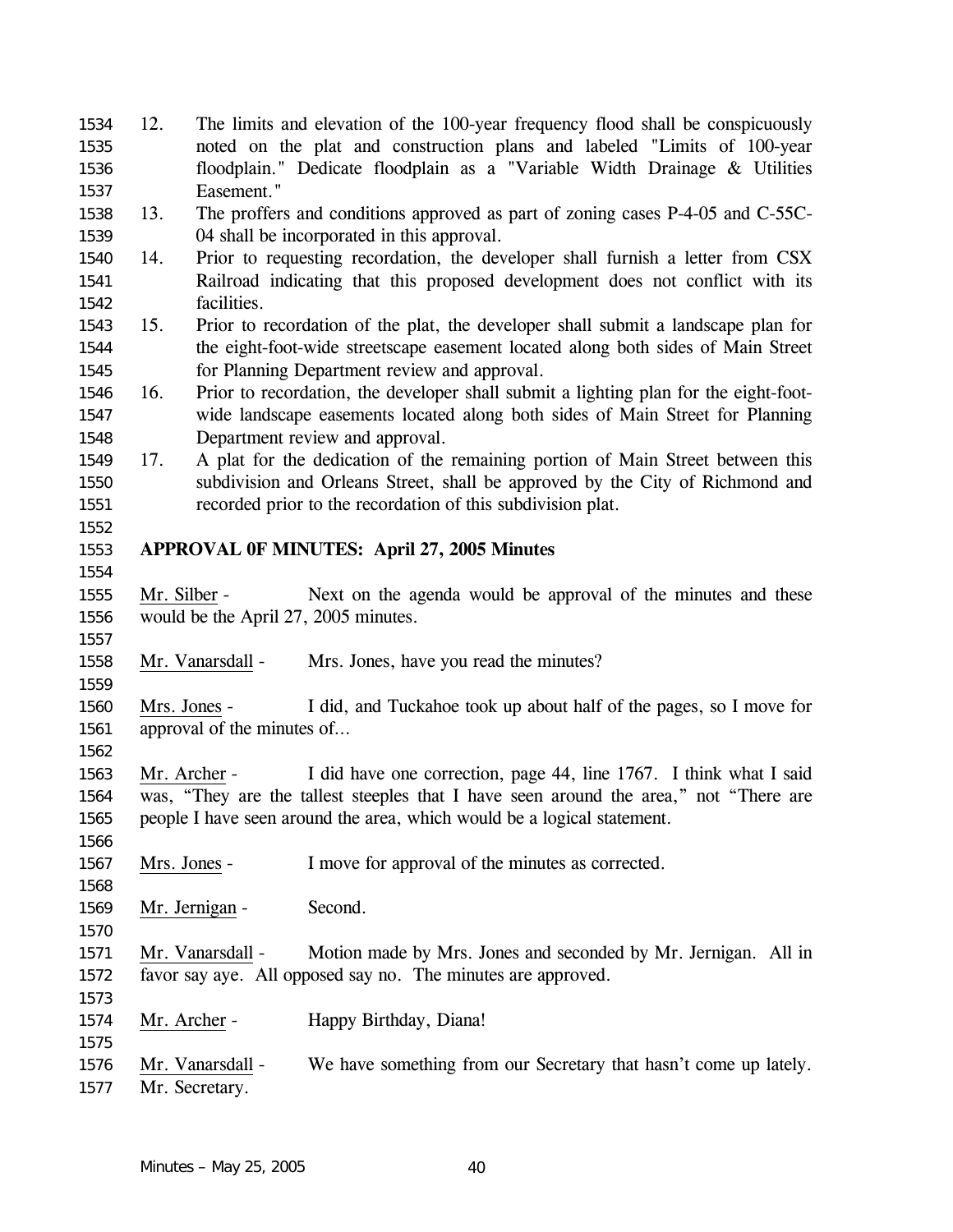| 1578         |                                       |                                                                                            |
|--------------|---------------------------------------|--------------------------------------------------------------------------------------------|
| 1579         | Mr. Silber -                          | Happy Birthday. Five-O?                                                                    |
| 1580         |                                       |                                                                                            |
| 1581         | Mrs. Jones -                          | Congratulations!                                                                           |
| 1582         |                                       |                                                                                            |
| 1583         | Mr. Vanarsdall -                      | Is it your birthday again? We just celebrated it last year.                                |
| 1584         |                                       |                                                                                            |
| 1585         | Mr. Jernigan -                        | Mike, what happened on Carter Woods, is when I put it through it                           |
| 1586         |                                       | was 62. Mr. Donati changed it to 55. I remember now. I knew when it came to the            |
| 1587         | Commission it was 62.                 |                                                                                            |
| 1588         |                                       |                                                                                            |
| 1589         | <b>DISCUSSION ITEM:</b>               | Acceptance of more than 12 cases for July 14, 2005,                                        |
| 1590         |                                       | Planning Commission meeting as per Article VI (2) of the Rules and Regulations.            |
| 1591         |                                       | Thirteen (13) new cases are slated for the agenda.                                         |
| 1592         |                                       |                                                                                            |
| 1593         | Mr. Silber -                          | Members of the Commission, I do have two additional items if you                           |
| 1594         |                                       | can spare me. One is on the Addendum. We did have the filing deadline for new              |
| 1595         |                                       | rezoning cases last Thursday. We received 13 new zoning cases. The Planning                |
| 1596         |                                       | Commission's rules and regulations say that you would only have 12 new cases per month     |
| 1597         |                                       | unless waived by the Planning Commission. Typically when we have more than                 |
| 1598         |                                       |                                                                                            |
| 1599         | Mr. Vanarsdall -                      | I don't mean to interrupt you, but would you explain that, that does                       |
| 1600         | not mean deferment.                   |                                                                                            |
| 1601         |                                       |                                                                                            |
| 1602         | Mr. Silber -                          | That does not include deferments. These are new cases filed.                               |
| 1603         |                                       |                                                                                            |
| 1604         |                                       | Mr. Vanarsdall - We had a supervisor that that confused one time. It does not mean         |
| 1605         | deferments, just new cases.           |                                                                                            |
| 1606<br>1607 | Mr. Silber -                          | That is correct. You probably remember on your agendas, you                                |
| 1608         |                                       | sometimes have 18 or 20 or 22 rezoning cases. That is allowed, but what we are talking     |
| 1609         |                                       | about processing of new zoning cases each month after a filing deadline. And when we       |
| 1610         |                                       | say cases, we are talking about provisional use permits and rezoning cases. Your policy    |
| 1611         |                                       | actually says, "No more than nine rezoning cases or no more than 12 when you include       |
| 1612         |                                       | provisional use permits." We did take in 13, however, in this case we are recommending     |
| 1613         |                                       | that you waive your policy to accept all 13 because three of those are proffer amendments  |
| 1614         |                                       | simply to delete the reference to cash proffers and two of them are C-1 zoning cases that  |
| 1615         |                                       | are fairly routine. So, because of that, we believe we can handle all 13. If you all think |
| 1616         |                                       | you can, we would recommend that you waive your policy and allow us to accept all 13.      |
| 1617         |                                       |                                                                                            |
| 1618         | Mr. Vanarsdall -                      | Does anybody have a problem with that? All right. Do you need a                            |
| 1619         | motion? I need a motion and a second. |                                                                                            |
| 1620         |                                       |                                                                                            |
|              |                                       |                                                                                            |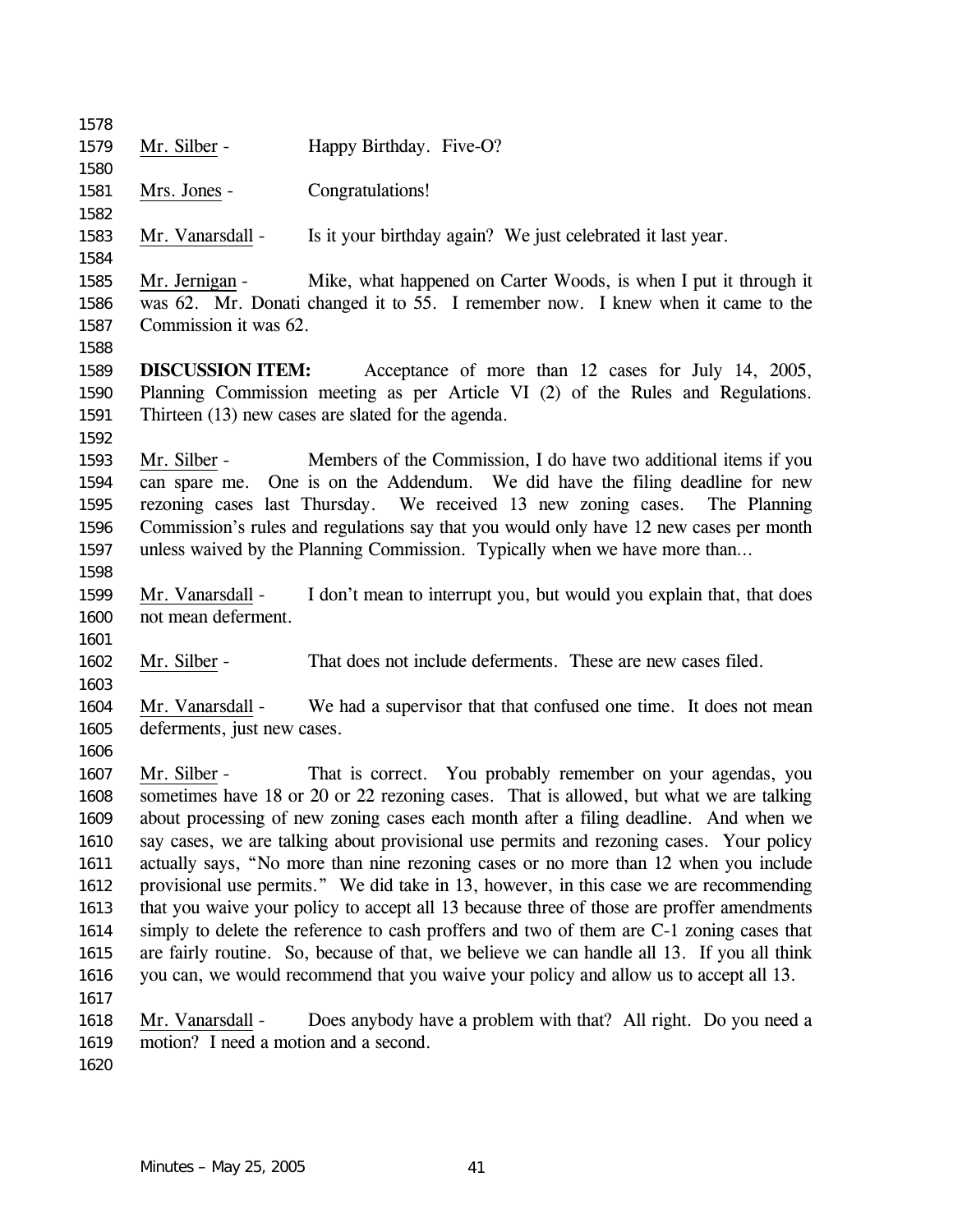Mr. Jernigan - Mr. Chairman, I will make a motion that we waive the policy and have 13 new cases for the zoning. 1621 1622

1623

1625

1624 Mr. Archer - Second.

Mr. Vanarsdall - Motion made by Mr. Jernigan and seconded by Mr. Archer. All in favor say aye. All opposed say no. The motion passes. 1626 1627

1628

1639

Mr. Silber - The last item is in reference to a letter that we sent you back on May 19 just to remind you of the 2026 Comprehensive Plan visioning sessions that are coming up on June 7, June 8 and June 15. They are all in the afternoons from 12 until 5:00 p.m. We would strongly encourage you to attend each of these three if at all possible. This is an opportunity for us to brief the Board of Supervisors and the Planning Commission on the status of our updated Comprehensive Plan and then to seek input and vision of how the Commission and the Board want to move forward in planning the future blueprint of Henrico County. So, we believe this is important. We encourage you to attend. Lunch would be provided before each of these sessions and we would then get into the visioning sessions. 1629 1630 1631 1632 1633 1634 1635 1636 1637 1638

1640 Mr. Vanarsdall - The  $7<sup>th</sup>$ ,  $8<sup>th</sup>$  and  $15<sup>th</sup>$ ? 1641 1642 Mr. Archer - Mr. Secretary, 12:00? 1643 1644 Mr. Silber - Twelve to 5:00 p.m. 1645 1646 Mr. Archer - I am sure I won't be here the  $15<sup>th</sup>$ . 1647 1648 Mr. Vanarsdall - Mr. Secretary, would you have Gladys write a note? 1649 1650 Mr. Jernigan - The  $8<sup>th</sup>$  is a Friday, right? 1651 1652 Mr. Vanarsdall - No. The  $15<sup>th</sup>$  is a Wednesday. 1653 1654 Mr. Archer - The  $7<sup>th</sup>$  and  $8<sup>th</sup>$  are Tuesday and Wednesday. 1655 Mr. Vanarsdall - I was confusing it with the  $3<sup>rd</sup>$ , which is the Richmond Regional District thing at Randolph Macon. 1656 1657 1658 Mr. Silber - The  $7<sup>th</sup>$  is a Tuesday, the  $8<sup>th</sup>$  is a Wednesday, and the  $15<sup>th</sup>$  is a Wednesday. 1659 1660 1661 1662 Mr. Vanarsdall - Mr. Branin and Mr. Archer are both going to be out of town. 1663 1664 Mr. Silber - Anybody else going to be absent during the visioning sessions?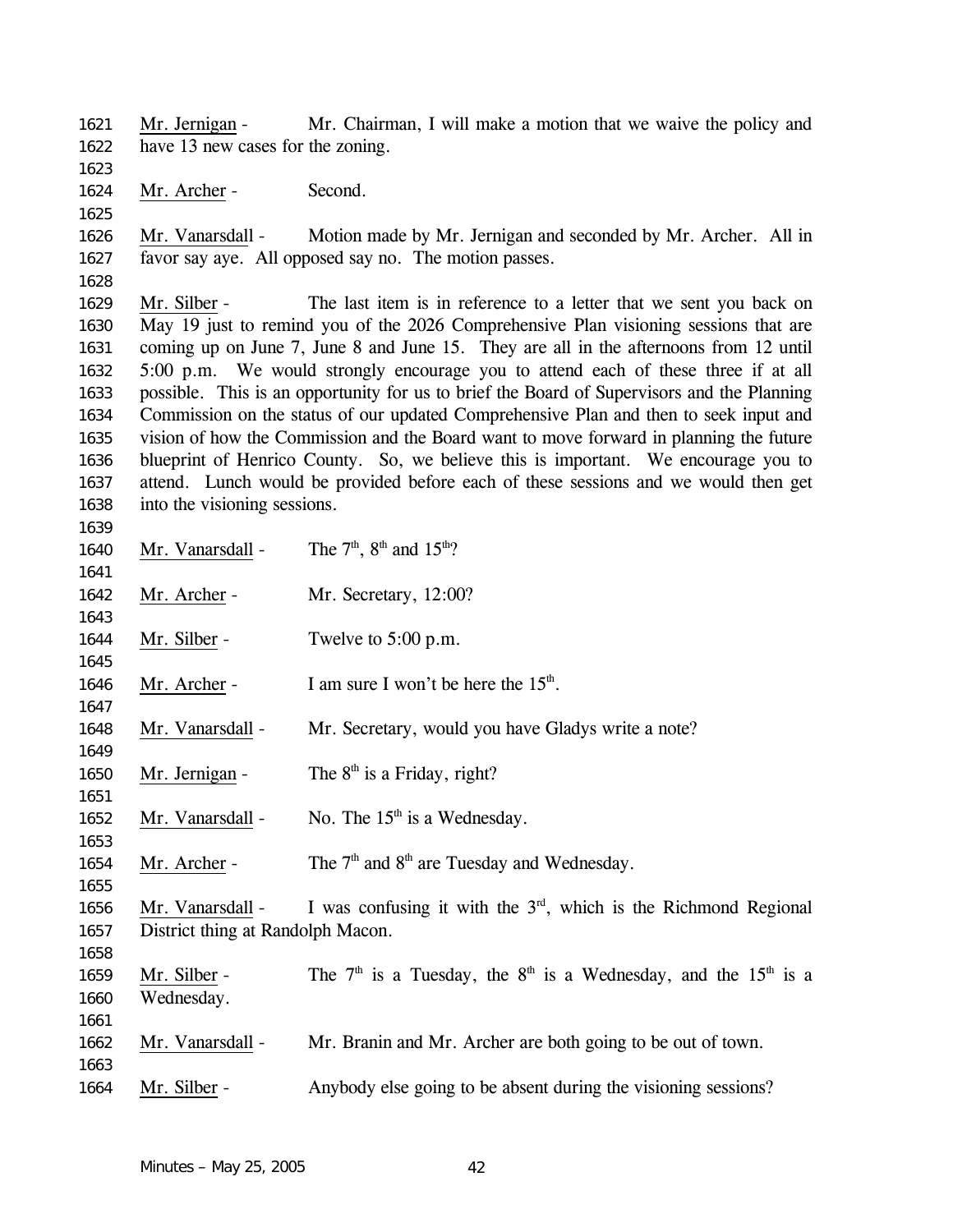| 1665         |                             |                                                                                                                                                                        |  |  |  |  |  |
|--------------|-----------------------------|------------------------------------------------------------------------------------------------------------------------------------------------------------------------|--|--|--|--|--|
| 1666         | Mr. Archer -                | The transportation is coming on the $17th$ and I won't be here for that                                                                                                |  |  |  |  |  |
| 1667         | either, the $17th$ of June. |                                                                                                                                                                        |  |  |  |  |  |
| 1668         |                             |                                                                                                                                                                        |  |  |  |  |  |
| 1669         | Mr. Vanarsdall -            | Oh, that is the transportation thing?                                                                                                                                  |  |  |  |  |  |
| 1670         |                             |                                                                                                                                                                        |  |  |  |  |  |
| 1671         | Mr. Archer -                | Yes. It came from the Richmond Regional Planning District.                                                                                                             |  |  |  |  |  |
| 1672         |                             |                                                                                                                                                                        |  |  |  |  |  |
| 1673         | Mr. Silber -                | We have registered for the Planning Commission's forum, and that                                                                                                       |  |  |  |  |  |
| 1674         |                             | is the 3 <sup>rd</sup> , for two Planning Commissioners. Correct? That is Bonnie Leigh and Ernest?<br>Are they the only two going? OK. Very good. Thank you very much. |  |  |  |  |  |
| 1675<br>1676 |                             |                                                                                                                                                                        |  |  |  |  |  |
| 1677         | Mr. Vanarsdall -            | Thank you.                                                                                                                                                             |  |  |  |  |  |
| 1678         |                             |                                                                                                                                                                        |  |  |  |  |  |
| 1679         | Mr. Archer -                | Mr. Chairman, I move for adjournment.                                                                                                                                  |  |  |  |  |  |
| 1680         |                             |                                                                                                                                                                        |  |  |  |  |  |
| 1681         | Mr. Branin -                | Second.                                                                                                                                                                |  |  |  |  |  |
| 1682         | Mr. Vanarsdall -            | This meeting is adjourned.                                                                                                                                             |  |  |  |  |  |
| 1683         |                             |                                                                                                                                                                        |  |  |  |  |  |
| 1684         |                             | On a motion by Mr. Archer and seconded by Mr. Branin, the Planning Commission                                                                                          |  |  |  |  |  |
| 1685         |                             | adjourned its May 25, 2005, meeting at 10:29 a.m.                                                                                                                      |  |  |  |  |  |
| 1686         |                             |                                                                                                                                                                        |  |  |  |  |  |
| 1687         |                             |                                                                                                                                                                        |  |  |  |  |  |
| 1688         |                             |                                                                                                                                                                        |  |  |  |  |  |
| 1689         |                             |                                                                                                                                                                        |  |  |  |  |  |
| 1690         |                             | Ernest B. Vanarsdall, C.P.C., Chairman                                                                                                                                 |  |  |  |  |  |
| 1691         |                             |                                                                                                                                                                        |  |  |  |  |  |
| 1692         |                             |                                                                                                                                                                        |  |  |  |  |  |
| 1693         |                             |                                                                                                                                                                        |  |  |  |  |  |
| 1694         |                             |                                                                                                                                                                        |  |  |  |  |  |
| 1695         |                             | Randall R. Silber, Secretary                                                                                                                                           |  |  |  |  |  |
| 1696         |                             |                                                                                                                                                                        |  |  |  |  |  |
| 1697         |                             |                                                                                                                                                                        |  |  |  |  |  |
| 1698         |                             |                                                                                                                                                                        |  |  |  |  |  |
| 1699         |                             |                                                                                                                                                                        |  |  |  |  |  |
| 1700         |                             |                                                                                                                                                                        |  |  |  |  |  |
| 1701         |                             |                                                                                                                                                                        |  |  |  |  |  |
| 1702         |                             |                                                                                                                                                                        |  |  |  |  |  |
| 1703         |                             |                                                                                                                                                                        |  |  |  |  |  |
| 1704         |                             |                                                                                                                                                                        |  |  |  |  |  |
| 1705         |                             |                                                                                                                                                                        |  |  |  |  |  |
| 1706         |                             |                                                                                                                                                                        |  |  |  |  |  |
| 1707         |                             |                                                                                                                                                                        |  |  |  |  |  |